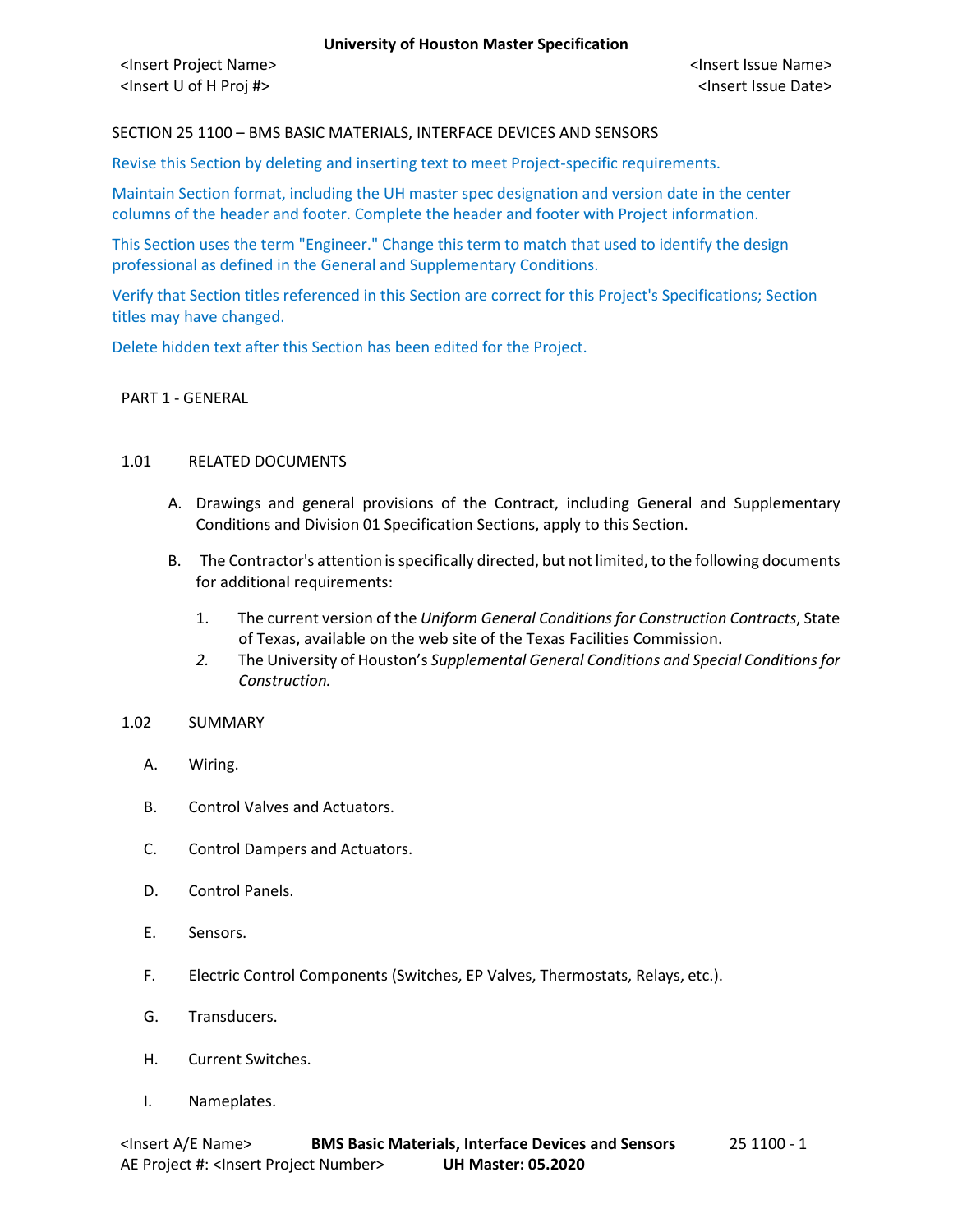- J. Testing Equipment.
- K. Refer to Section 25 0000 "Building Management Systems (BMS) General" for general requirements.
- L. Refer to Division 23 Sections for installation of instrument wells, valve bodies, and dampers in mechanical systems; not Work of this Section.
- M. Provide the following electrical work as work of this Section, complying with requirements of Division 26 Sections.
	- 1. Control wiring between field-installed controls, indicating devices, and unit control panels.
	- 2. Interlock wiring between electrically interlocked devices, sensors, and between a hand or auto position of motor starters as indicated for all mechanical and controls.
	- 3. Wiring associated with annunciator and alarm panels (remote alarm panels) and connections to their associated field devices.
	- 4. All other necessary wiring for a fully complete and functional control system as specified.

### 1.03 REFERENCE STANDARDS

- A. The latest published edition of a reference shall be applicable to this Project unless identified by a specific edition date.
- B. All reference amendments adopted prior to the effective date of this Contract shall be applicable to this Project.
- C. All materials, installation and workmanship shall comply with the applicable requirements and standards addressed within all references.

#### 1.04 WORK BY OTHERS

- A. Control Valves furnished under this Section shall be installed under the applicable piping Section under the direction of the BMS Provider who will be fully responsible for the proper operation of the valve.
- B. Control Dampers furnished under this Section shall be installed under the applicable air distribution or air handling equipment Section under the direction of the BMS Provider who will be fully responsible for the proper operation of the damper.
- C. Water Pressure Taps, Thermal Wells, Flow Switches, Flow Meters, etc. that will have wet surfaces, shall be installed under the applicable piping Section under the direction of the BMS Provider who will be fully responsible for the proper installation and application.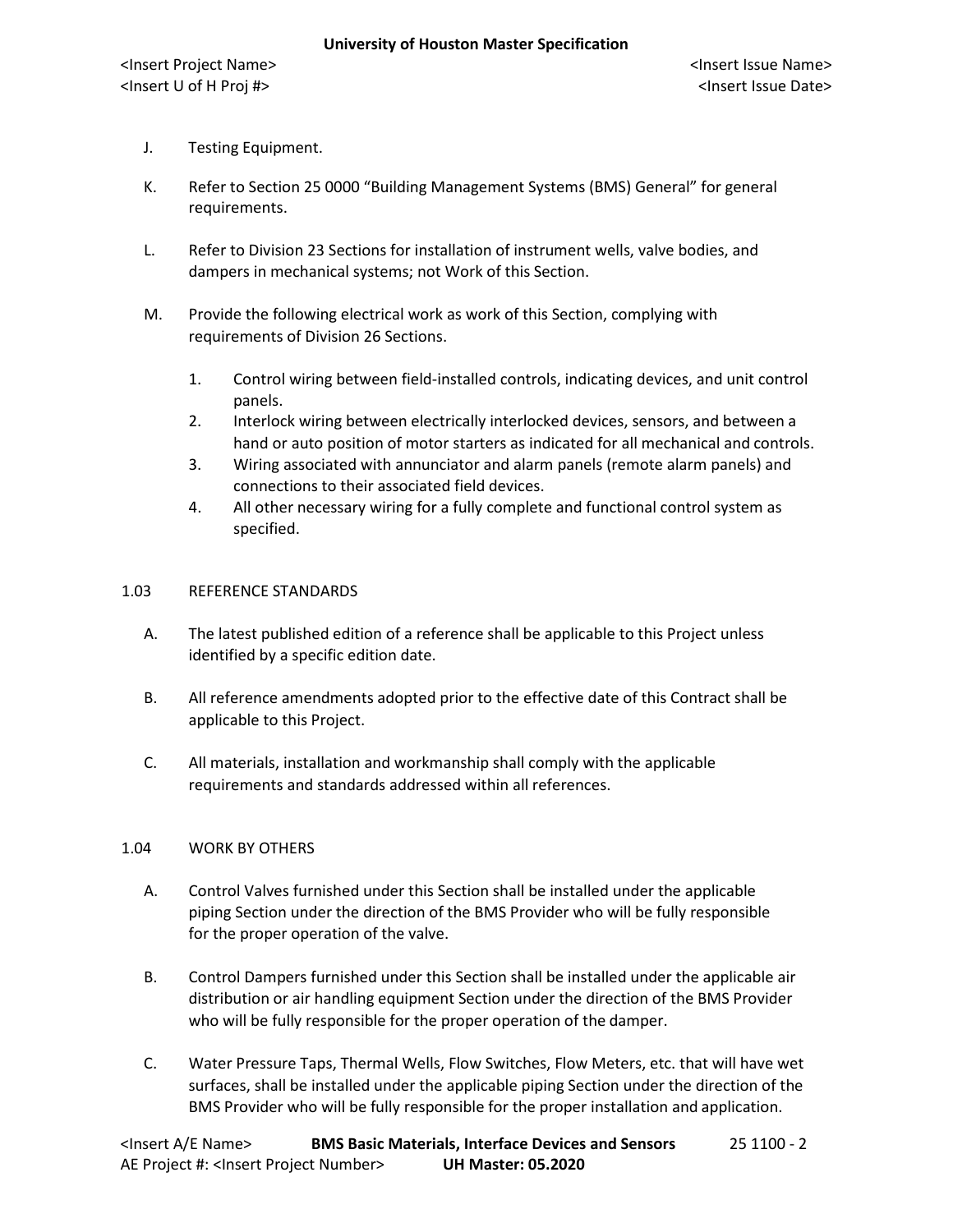D. Controlled Equipment Power Wiring shall be furnished and installed under Division 26. Where control involves 120 volt (V) control devices controlling 120V equipment, Division 26 Contractor shall extend power wiring to the equipment. BMS Provider shall extend it from the equipment to the control device.

# PART 2 - PRODUCTS

## 2.01 GENERAL

- A. All materials shall meet or exceed all applicable referenced standards, federal, state and local requirements, and conform to codes and ordinances of authorities having jurisdiction.
- B. Provide electronic, pneumatic, and electric control products in sizes and capacities indicated, consisting of valves, dampers, controllers, sensors, and other components as required for complete installation. Except as otherwise indicated, provide manufacturer's standard materials and components as published in their product information; designed and constructed as recommended by manufacturer, and as required for application indicated.

## 2.02 MATERIALS AND EQUIPMENT

# Pneumatic controls should only be used on retrofit projects. Remove paragraphs associated with pneumatics if not applicable to project.

- A. Control Air Supply: Contractor may reuse existing control air in buildings where pneumatic controls will be replaced. Contractor shall install air dryers and air filters so that all controllers and new pneumatic devices receive a clean and dry air supply.
	- 1. The control air filters shall remove oil and solid particles from the compressed air. Provide a pre-filter and a final filter.
	- 2. The pre-filter shall be rated for 100 percent removal of all solids 1 micron and larger, 100 percent removal of liquid water, and 70 percent removal of oil aerosols with 2000 ppm maximum inlet liquid loading.
	- 3. The final filter shall be rated for 100 percent removal of liquid water and solids larger than 0.03 micron; 99.999 percent removal of oil aerosols with 100 ppm maximum inlet liquid loading.
	- 4. Filters shall include replaceable filter element, differential pressure gauge, and automatic liquid drain trap. Filters shall be selected for a maximum pressure drop of 2 psig at compressor capacity. Filter bodies shall be rated for 225 psig or greater operating pressure. Transparent acrylic tube housings shall be protected by a perforated steel safety shield.
	- **5.** Filters shall be Hankison, DelTech, Wilkerson, or Arrow Pneumatics. Substitutions shall be allowed per Division 01. Furnish one (1) spare filter element per filter.

# THE FOLLOWING IS A COSTLY REQUIREMENT THAT WILL SIGNIFICANTLY INCREASE THE INSTALLATION COST. ENGINEER SHALL USE CAUTION IN SPECIFYING THIS REQUIREMENT AND SHALL CONSULT WITH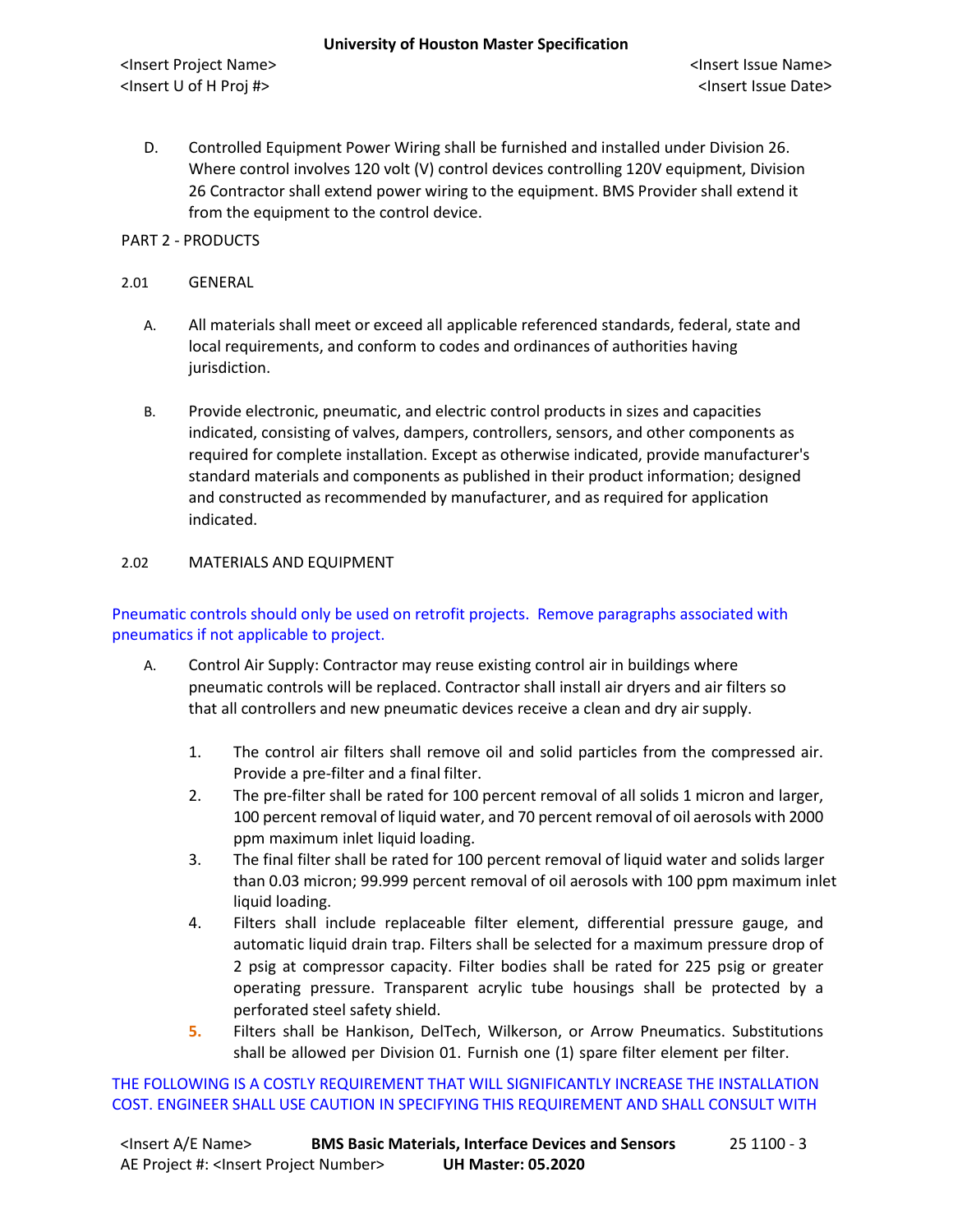## OWNER PRIOR TO SPECIFYING THIS REQUIREMENT.

- 6. Provide a PRV, oil filter and air filter combination assembly at each end use pneumatic device so that all pneumatic devices receive a clean and dry air supply.
	- a. The control air filters shall remove oil and solid particles from the compressed air.
	- b. Particulate filters shall be rated for 100 percent removal of all solids 5 micron and larger, 100 percent removal of liquid water, and removal of oil aerosols 0.01 microns and larger. Filters shall include replaceable filter element and automatic piston drain.
	- c. Filters shall be selected for a maximum pressure drop of 5 psig at device capacity. Filter bodies shall be rated for 150 psig or greater operating pressure. Provide ¼- inch ports. Provide relief valve set at 30 psig.
	- d. Filter/PRV's selection based on Wilkerson, Model Combination C08. Substitutions shall be allowed per Division 01.

# EDIT THE FOLLOWING TO SUIT THE PROJECT. ENGINEER SHALL CONSULT WITH OWNER PRIOR TO SPECIFYING THE DRYERS.

- 7. For systems where no pneumatic tubing is subject to temperatures below 40 degrees F and without refrigerated dryers, provide an air-cooled refrigerated dryer with flow capacity at 100 degrees F, 100 psig saturated entering air, and 40 degrees F leaving dewpoint equal to or exceeding air compressor capacity.
	- a. Refrigerated dryer shall be a single package unit with all necessary piping, refrigerant, controls, wiring and accessories.
	- b. Dryer shall include refrigeration system, on/off switch, inlet air pressure gauge, and water separator with automatic drain. Refrigerant shall be R-134a. System shall be labeled by CSA or UL.
	- c. Manufacturer shall be Hankison, Wilkerson, DelTech, Ingersol-Rand Tide/Aire, McKee or Arrow Pneumatics.
- 8. For systems with outdoor pneumatic components or components otherwise exposed to ambient conditions, provide a desiccant-type heatless self-regenerative air dryer for piping providing air supply to these components.
	- a. Dryer capacity shall exceed connected load, plus a 30 percent allowance for expansion with inlet conditions of 100 degrees F, saturated air at 100 psig, and outlet conditions of minus 40 degrees F dewpoint.
	- b. Dryer maximum air pressure drop at rated flow shall not exceed 5 psig. Required air flow for regeneration shall not exceed 20 percent of dryer output capacity.
	- c. Dryer shall include two desiccant towers, piping, changeover valves, exhaust silencers, controls and wiring.
	- d. Desiccant towers shall be designed in accordance with the ASME Boiler and Pressure Vessel Code, Section VIII, and shall be ASME stamped for 125 psig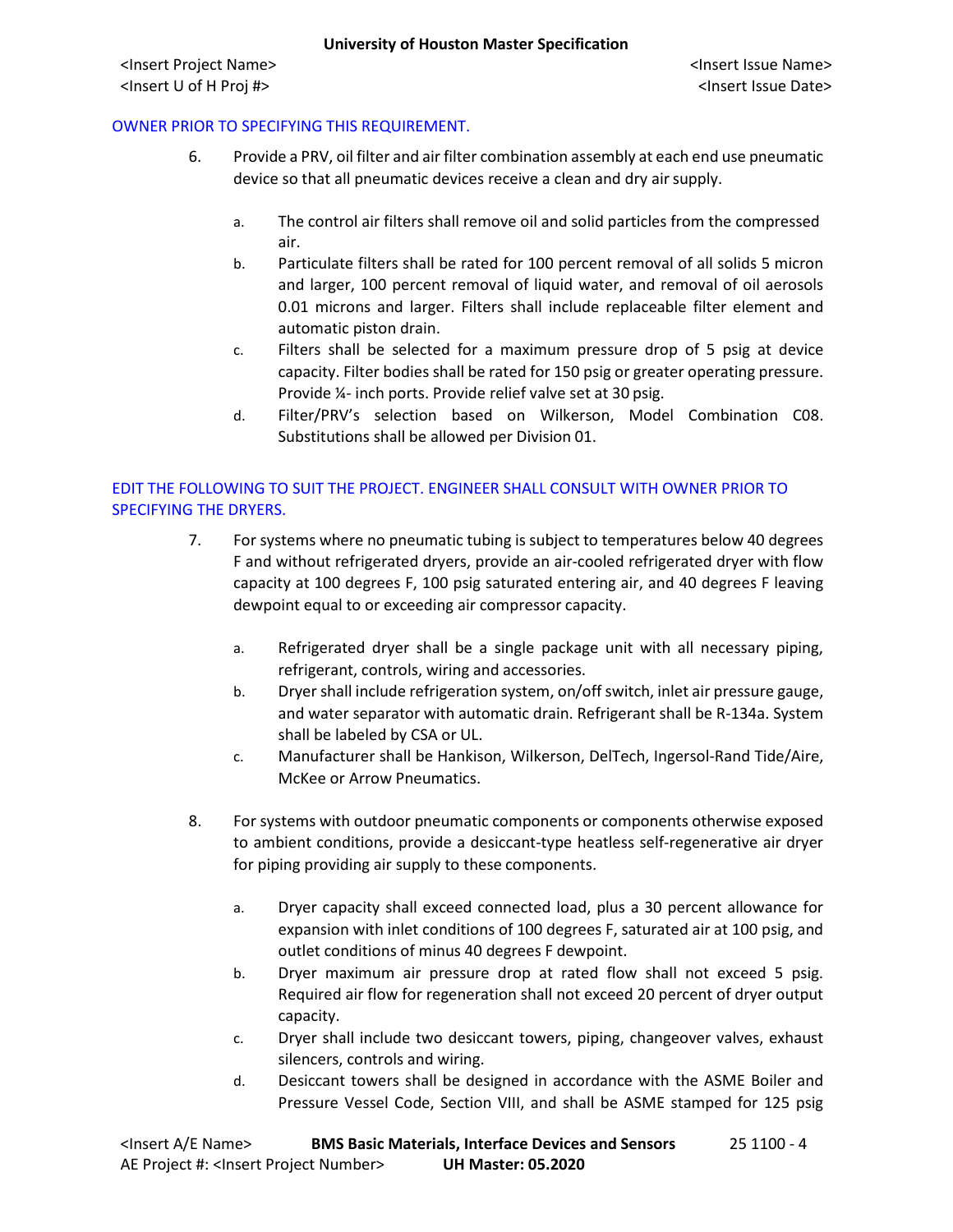working pressure and fitted with suitable relief valves if tower physical size places tower within the scope of the Code where stamp is required.

- e. Desiccant dryers shall be as manufactured by Hankison, Deltech, Arrow Pneumatics, Ingersol-Rand or Zurn.
- 9. Main Air Piping (between the compressors and the field control panels): Hard drawn copper tubing, ASTM B 88, Type L.
- 10. Branch Air Piping (to include main air between field control panels and field devices: Seamless copper tubing, Type K or L, ASTM B 88; with cast-bronze solder joint fittings, ANSI B1.18; or wrought-copper solder-joint fittings, ANSI B16.22; except brass compression-type fittings at connections to equipment. Solder shall be 95/5 tin antimony, or other suitable lead-free composition solder.
- 11. Branch Air Piping Termination And Tubing Within Control Panels: Virgin polyethylene non-metallic tubing type FR, ASTM D 2737. Use compression or push-on brass fittings.
- B. Instrument Pipe and Tube:
	- 1. Hydronic and Instruments:
		- a. Connection to Main Piping: Provide  $\frac{1}{2}$  inch minimum size threadolet,  $\frac{1}{2}$  inch x 2 inch brass nipple, and  $\frac{1}{2}$  inch ball valve for connection to welded steel piping. Provide tee fitting for other types of piping.
		- b. Remote Instruments: Adapt from ball valve to specified tubing and extend to remote instruments. Provide a union or otherwise removable fitting at ball valve so that connection to main can be cleaned with straight rod. Where manifolds with test ports are not provided for instrument, provide tees with  $\frac{1}{4}$ inch FPT branch with plug for use as test port. Adapt from tubing size to instrument connection.
		- c. Line Mounted Instruments: Extend rigid piping from ball valve to instrument. Do not use close or running thread nipples. Adapt from ball valve outlet to instrument connection size. Provide a plugged tee if pipe makes 90 degree bend at outlet of valve to allow cleaning of connection to main with straight rod without removing instrument.
		- d. Instrument Tubing: Seamless copper tubing, Type K or L, ASTM B 88; with castbronze solder joint fittings, ANSI B1.18; or wrought-copper solder-joint fittings, ANSI B16.22; or brass compression-type fittings. Solder shall be 95/5 tin antimony, or other suitable lead free composition solder. Tubing outside diameter size shall be not less than the larger of  $\frac{1}{4}$  inch or the instrument connection size.
		- e. Rigid Piping for Line Mounted Instruments: Schedule 40 threaded brass, with threaded brass fittings.
	- 2. Low Pressure Air Instrument Sensing Lines
		- a. Connections: Use suitable bulkhead type fitting and static sensing tip for static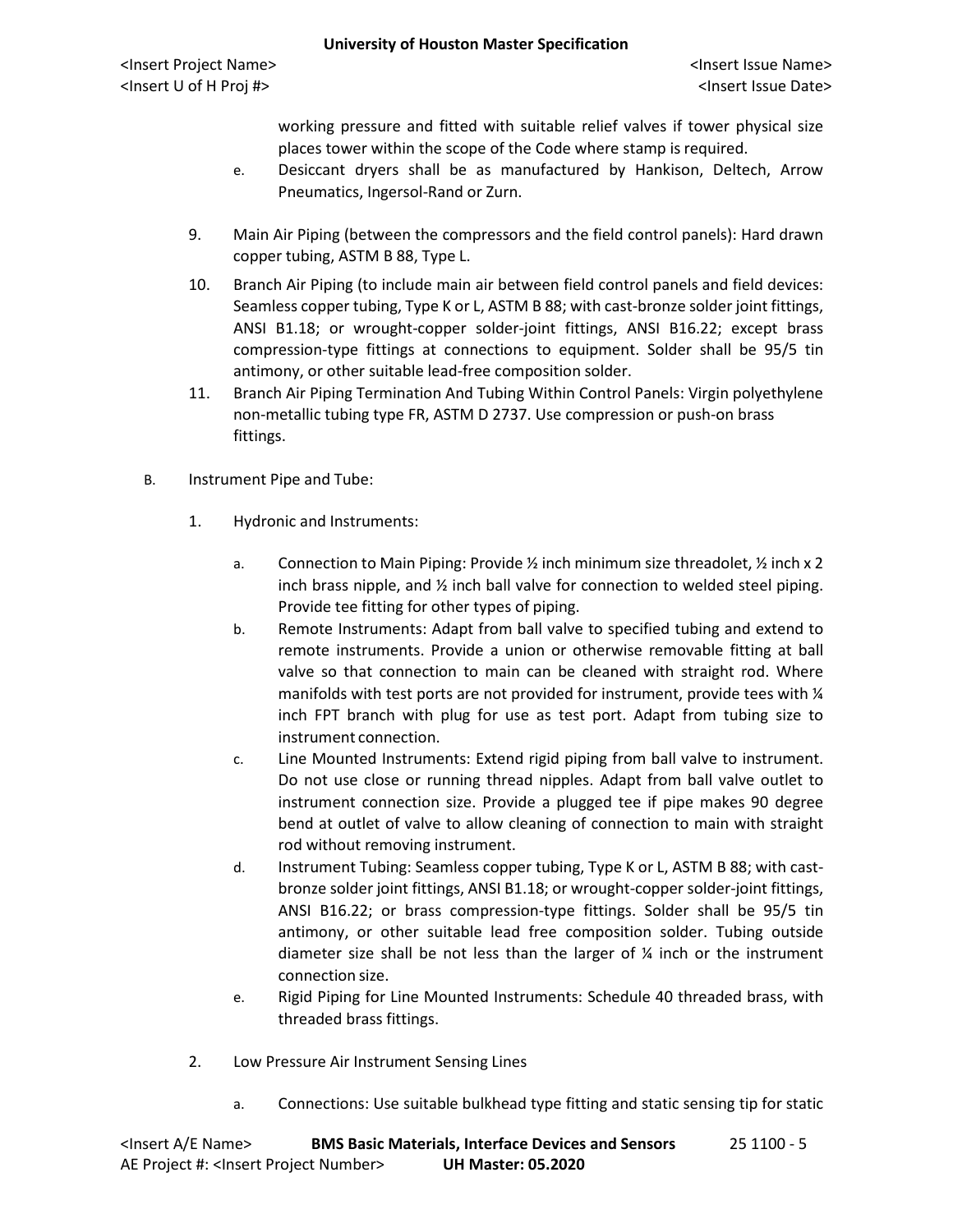pressure connections. Adapt tubing to instrument connection.

- b. Tubing: Virgin polyethylene non-metallic tubing type FR, ASTM D 2737, with flame-retardant harness for multiple tubing. Use compression or push-on brass fittings.
- 3. Secondary LAN Communication Wiring and BMS low voltage wiring/cables: All wiring shall be in accordance with the latest edition of the National Electrical Code and Division 26. Wiring/cables shall be provided in a customized color jacketing material. Color coding shall be green or orange. Material and labeling shall be as specified in Section 27 0553 "Identification for Communication Systems". Contractor shall supply all communication wiring between Building Controllers, Routers, Gateways, AAC's, ASC's and local and remote peripherals outside the UNIVERSITY OF HOUSTON IT infrastructure. (e.g., operator workstations, printers, and modems).
- 4. Local Supervisory LAN: For any portions of this network required under this Section of the Specification, Contractor shall comply with Division 27 Communications specifications. Network shall be run with no splices and separate from any wiring over thirty (30) volts.
- 5. Secondary Controller LANs: Communication wiring shall be individually 100 percent shielded pairs per manufacturer's recommendations for distances installed, with overall PVC cover, Class 2, plenum-rated run with no splices and separate from any wiring over thirty (30) volts. Shield shall be terminated and wiring shall be grounded as recommended by building controller manufacturer.
	- a. Wet / Damp Locations Wiring in underground raceways or raceways which are subject to moderate degrees of moisture shall be listed for installation in wet locations. Direct burial wiring without a raceway is prohibited.
- 6. BMS low voltage wiring/cables: All cables shall have legible printed sleeve identification labels at each device and the panel termination.
	- a. Labels shall be Brady PermaSleeve TM, part number "BPSPT-187-175-WT" or equivalent approved by Owner per Division 01 Substitution Procedures.
	- b. Each label shall be identified with the entire BMS point name utilized in the BMS database and the point address.
- C. Signal Wiring: Contractor shall run all signal wiring in accordance with the latest edition of the National Electrical Code and Division 26.
	- 1. Signal wiring to all field devices, including, but not limited to, all sensors, transducers, transmitters, switches, etc. shall be twisted, 100 percent shielded pair, minimum 18 gage wire, with PVC cover. Signal wiring shall be run with no splices and separate from any wiring above thirty (30) volts.
		- a. Wet / Damp Locations Wiring in underground raceways or raceways which are subject to moderate degrees of moisture shall be listed for installation in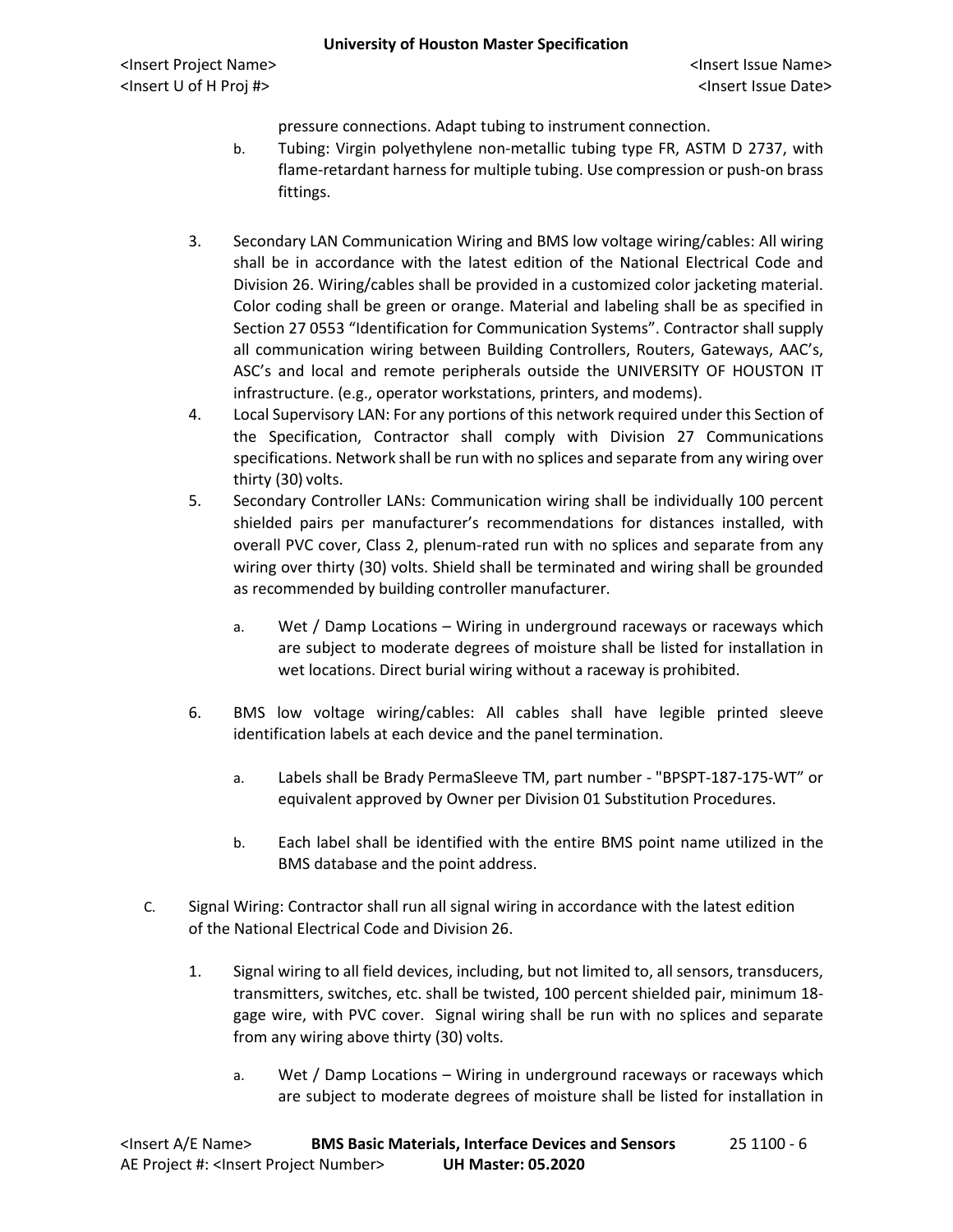wet locations. Direct burial wiring without a raceway is prohibited.

- 2. Signal wiring shield shall be grounded at controller end only unless otherwise recommended by the controller manufacturer.
- D. Low Voltage Analog Output Wiring: Contractor shall run all low voltage control wiring in accordance with the latest edition of the National Electrical Code and Division 26.
	- 1. Low voltage control wiring shall be minimum 18-gage, twisted pair, 100 percent shielded, with PVC cover, Class 2 plenum-rated. Low voltage control wiring shall be run with no splices and shall be separated from any wiring above thirty (30) volts.
		- a. Wet / Damp Locations Wiring in underground raceways or raceways which are subject to moderate degrees of moisture shall be listed for installation in wet locations. Direct burial wiring without a raceway is prohibited.

## Coordinate with UH project manager on mounting height of Control Panels.

- E. Control Panels: Provide control panels with suitable brackets for wall mounting, unless noted otherwise, for each control system. Locate panel adjacent to systems served. Mount center of control panels [**60 inches – confirm with Owner**][**60 inches**] above finished floor or roof. Refer to Figures A and B at end of section.
	- 1. Interior: Fabricate panels of 16-gage furniture-grade steel, totally enclosed on four sides, with removable perforated backplane, hinged door and keyed lock, with manufacturer's standard shop-painted finish and color. Panel / enclosure shall be sized to provide adequate mounting space for all components plus a minimum of 25% spare backplane capacity. All components shall have a minimum of 2 inch clearance from the four sides of the panel unless factory wired and designed otherwise. No flush-mounted panels.
	- 2. Exterior: 16-gage 304 or 316 stainless steel NEMA 4X enclosure. Panel shall have hinged door, keyed lock, and integral, thermostatically controlled heater. Provide hinged deadfront inside panel when flush-mounted control and/or indicating devices are included in panel. Fiberglass or aluminum, as applicable, to be used when gases that are being used in the panel area are corrosive to stainless steel.
	- 3. Provide UL-listed cabinets for use with line voltage devices.
	- 4. Control panel shall be completely factory wired and piped, and all electrical connections made to a terminal strip. Wire nuts are not acceptable in exposed area of panel. High and low voltage cables shall be isolated from each other.
	- 5. All gauges and control components shall be identified by means of nameplates or Owner-approved equivalent.
	- 6. All control tubing and wiring shall be run neatly and orderly in open slot wiring duct with cover. (Electrical wireway shall be located underneath panel to run wire, allowing wiring to enter from below.)
	- 7. Provide a 6 inch x 6 inch minimum wireway (metal wiring/tubing) trough across the entire width of the panel mounted to the bottom of the panel with close nipples of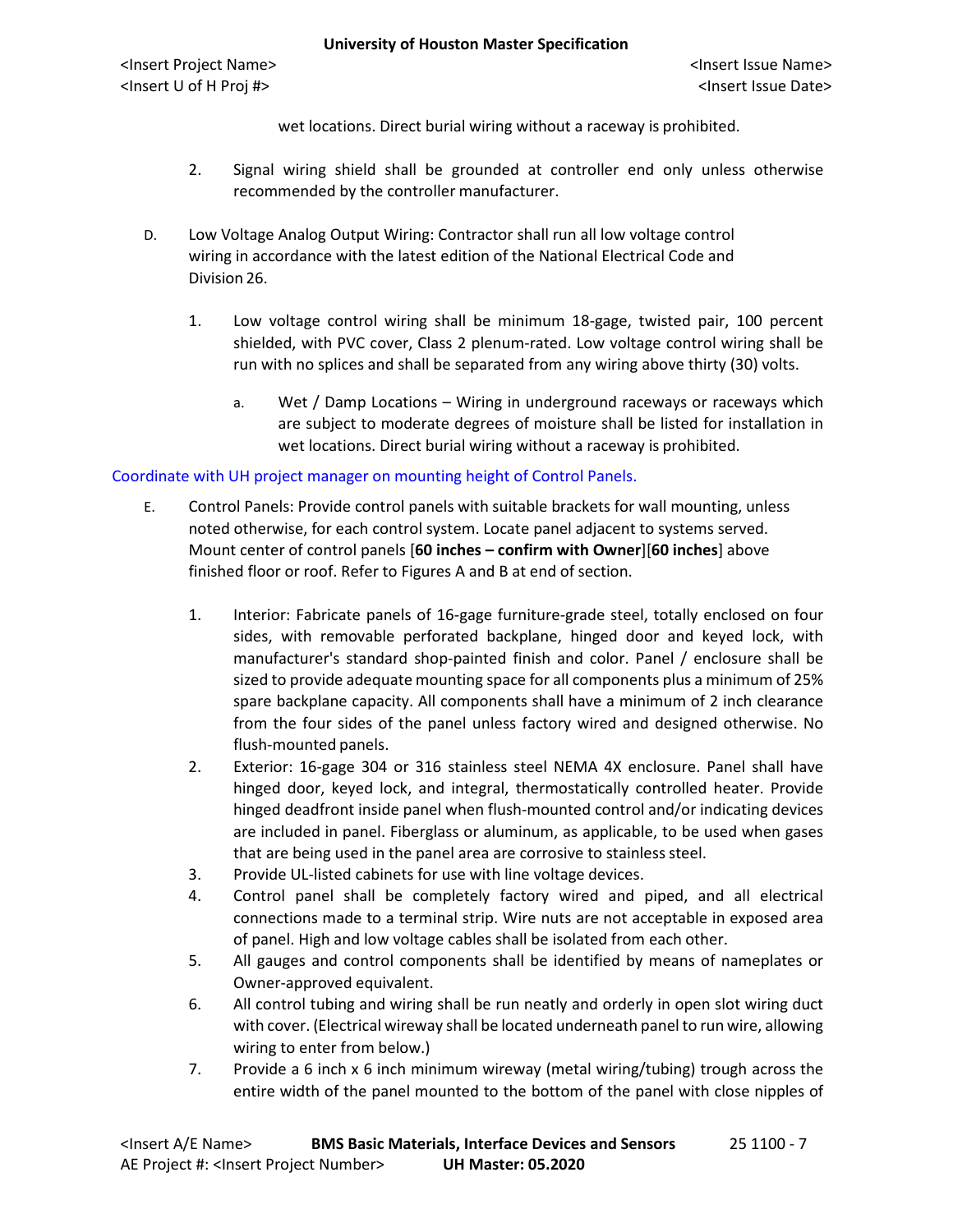<Insert Project Name> <Insert Issue Name> <Insert U of H Proj #> <Insert Issue Date>

sufficient size for additional 50 percent wiring and tubing capacity. Wireways shall not be less than 24 inches in length. Control panel wiring shall be installed and distributed in the wireway to minimize routing of wiring and tubing within the control panel. Wireway construction to be the same as the associated control panel.

8. Complete wiring and tubing termination drawings shall be mounted in, and a second set mounted adjacent to, each panel in a frame with Lexan cover of sufficient size to be easily readable.

## 2.03 STANDARD SERVICE CONTROL VALVES

- A. Contractor shall be responsible for control valve sizing based on criteria provided in Contract Documents.
- B. General:
	- 1. Provide factory fabricated control valves of type, body material and pressure class indicated.
	- 2. Where type or body material is not indicated, provide selection as determined by manufacturer for installation requirements and pressure class, based on maximum pressure and temperature in piping system.
	- 3. Provide valve size in accordance with scheduled or specified maximum pressure drop across control valve.
	- 4. Control valves shall be equipped with heavy-duty actuators, and with proper close-off rating for each individual application.
	- 5. Minimum close-off rating shall be as scheduled and adequate for each application and shall generally be considered at dead head rating of the pump.

Design engineer shall provide a control valve schedule for the BMS Contractor to use as a basis for sizing control valves.

- C. Selection Criteria:
	- 1. Control valves shall be suitable for operation at maximum system design pressure over temperature range encountered.
	- 2. Control valve shutoff classifications shall be FCI 70-2, Class IV or better unless otherwise indicated.
	- 3. Valve pattern, three-way or straight through, shall be as indicated on Drawings.
	- 4. Modulating straight-through pattern control valves shall have equal percentage flowthrottling characteristics unless otherwise indicated.
	- 5. Modulating three-way pattern water valves shall have linear flow-throttling characteristics. The total flow through the valve shall remain constant regardless of the valve's position.
	- 6. Modulating butterfly valves shall have equal percentage flow-throttling characteristics.
	- 7. Fail positions unless otherwise indicated on drawings:

## Edit to suit project.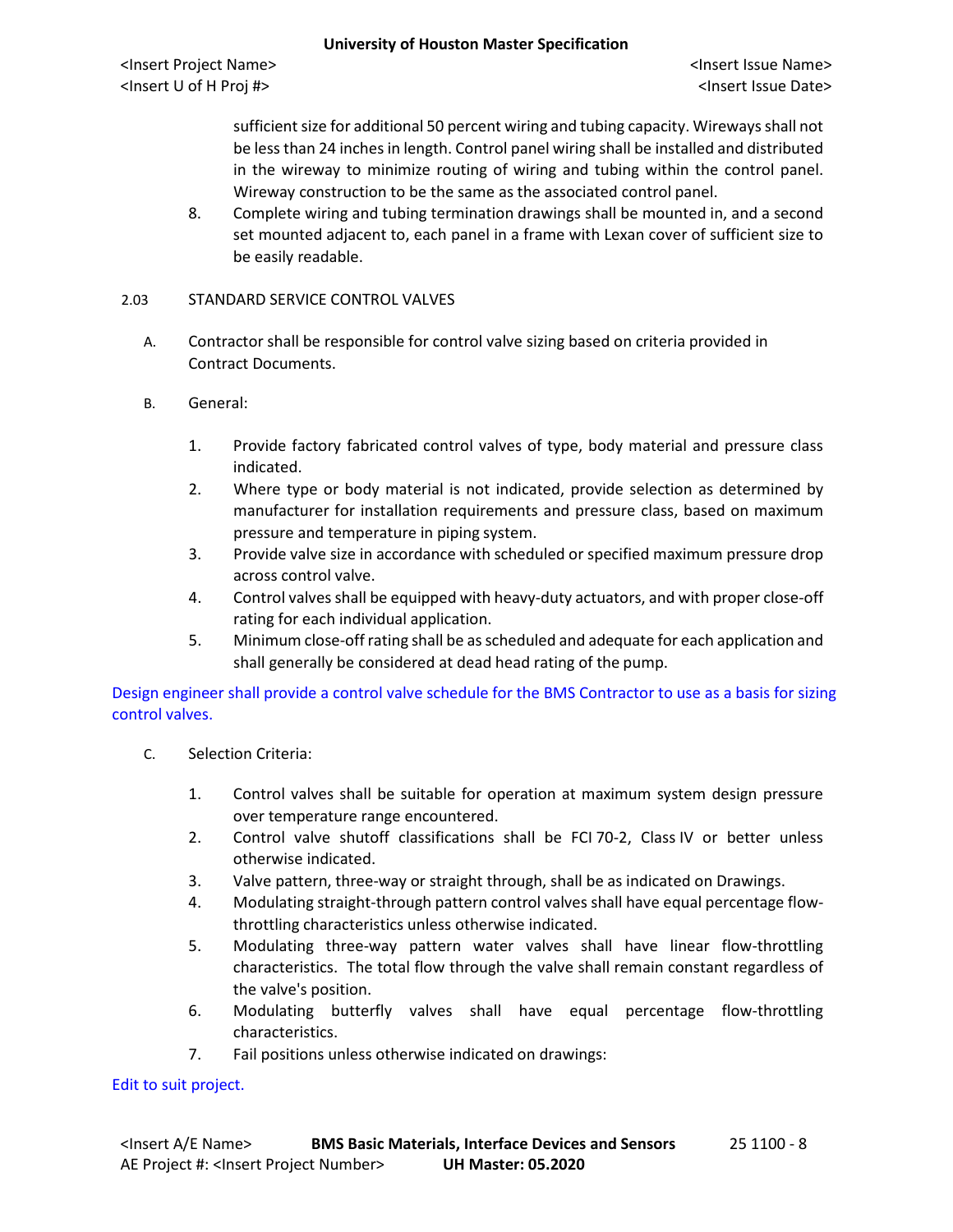- a. Chilled Water: Last position.
- b. Condenser Water: Last position.
- c. [**Heating**][**Hot**] Water: Last position.
- d. [**Insert any other systems here.**]
- 8. Rotary-type control valves, such as ball and butterfly valves, shall have Cv falling between 65 and 75 degrees of valve full open position and minimum valve Cv between 15 and 25 percent of open position.
- 9. Selection shall consider viscosity, flashing, and cavitation corrections.
- 10. Valves shall have stable operation throughout full range of operation, from design to minimum Cv.
- 11. Minimum Cv shall be calculated at 10 percent of design flow, with a coincident pressure differential equal to the system design pump head.
- 12. In water systems, select modulating control valves at terminal equipment for a design Cv based on a pressure drop of [**5 psid**][**7 psid**][**xx psid**] at design flow unless otherwise indicated.
- 13. Two-position control valves shall be line size unless otherwise indicated.
- 14. In water systems, use ball-style control valves for two-position control for valves NPS 2 and smaller; and butterfly style for valves larger than NPS 2.
- D. Globe Valve for Steam Service:
	- 1. Valve Sizing: Where valve size is not specifically indicated in the Contract Documents, size modulating valves for applications of 15 psig or less for 80 percent of inlet gauge pressure unless scheduled otherwise. Modulating valves for applications of greater than 15 psig shall be sized for 42 percent of inlet absolute pressure unless scheduled otherwise. Two-position valves shall be same size as connecting piping.
	- 2. Characteristics: Modified equal-percentage characteristics. Cage-type trim, providing seating and guiding surfaces for plug on "top and bottom" guided plugs.
		- a. Working Temperature: 250 degrees F minimum for saturated steam applications of 15 psig or less; 366 degrees F minimum for saturated steam applications of greater than 15 psig up to 150 psig.
	- 3. Body: Bronze, screwed, 250 psig steam working pressure for ½ inch to 2 inch; Cast iron, flanged, 100 psig steam working pressure for 2-1/2 inches and larger for applications of 50 psig or less.
	- 4. Valve Trim, Plug, Seat and Stem: Polished stainless steel.
	- 5. Packing: Spring Loaded Teflon.
	- 6. Disc: Replaceable composition or stainless steel filled PTFE.
	- 7. Acceptable Manufacturers: Subject to compliance with requirements, approved manufacturers are as follows:
		- a. Belimo
		- b. Honeywell
- E. Butterfly Type: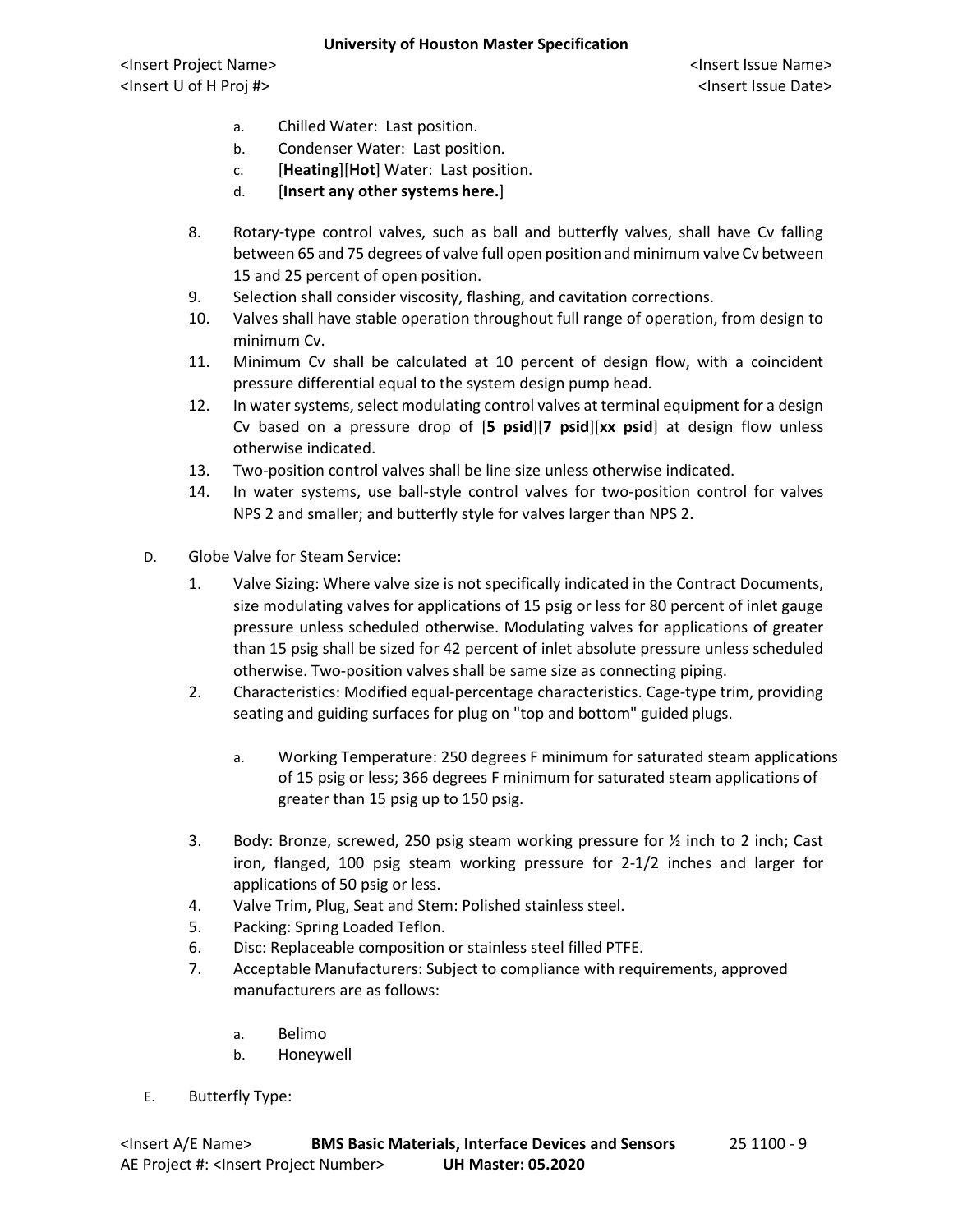- 1. Body: Extended neck epoxy coated cast or ductile iron with full lug pattern, ANSI Class 125 or 250 bolt pattern to match specified flanges.
- 2. Seat: EPDM, except in loop bypass applications where seat shall be metal to metal.
- 3. Disc: Bronze or stainless steel, pinned or mechanically locked to shaft.
- 4. Bearings: Bronze or stainless steel.
- 5. Shaft: 416 stainless steel.
- 6. Cold Service Pressure: 175 psi.
- 7. Close Off: Bubble-tight shutoff to 150 psi.
- 8. Operation: Valve and actuator operation shall be smooth, both seating and unseating. Should more than 2 psi deadband be required to seat/unseat the valve, valve shall be replaced at no cost to the Owner.
- 9. Acceptable Manufacturers: Subject to compliance with requirements, approved manufacturers are as follows:
	- a. Keystone.
	- b. Jamesbury.
	- c. Bray.
	- d. Dezurik.
- F. Ball Type:
	- 1. Body: Brass or bronze; one-, two-, or three-piece design; threaded ends.
	- 2. Seat: Reinforced Teflon.
	- 3. Ball: Stainless steel.
	- 4. Port: Standard or 'V' style.
	- 5. Stem: Stainless steel, blow-out proof design, extended to match thickness ofinsulation.
	- 6. Flow Characteristic: Equal Percentage.
	- 7. Cold Service Pressure: 600 psi WOG.
	- 8. Steam working Pressure: 150 psi.
	- 9. Acceptable Manufacturers: Subject to compliance with requirements, approved manufacturers are as follows:
		- a. Honeywell
		- b. Belimo
		- c. Spiraxsarco
		- d. Jordan
		- e. Apollo.
- G. Segmented or Characterized Ball Type:
	- 1. Body: Carbon steel (ASTM 216), one-piece design with wafer style ends.
	- 2. Seat: Reinforced Teflon (PTFE).
	- 3. Ball: Stainless steel ASTM A351.
	- 4. Port: Segmented design with equal-percentage characteristic.
	- 5. Stem: Stainless steel.
	- 6. Cold Service Pressure: 200 psi WOG.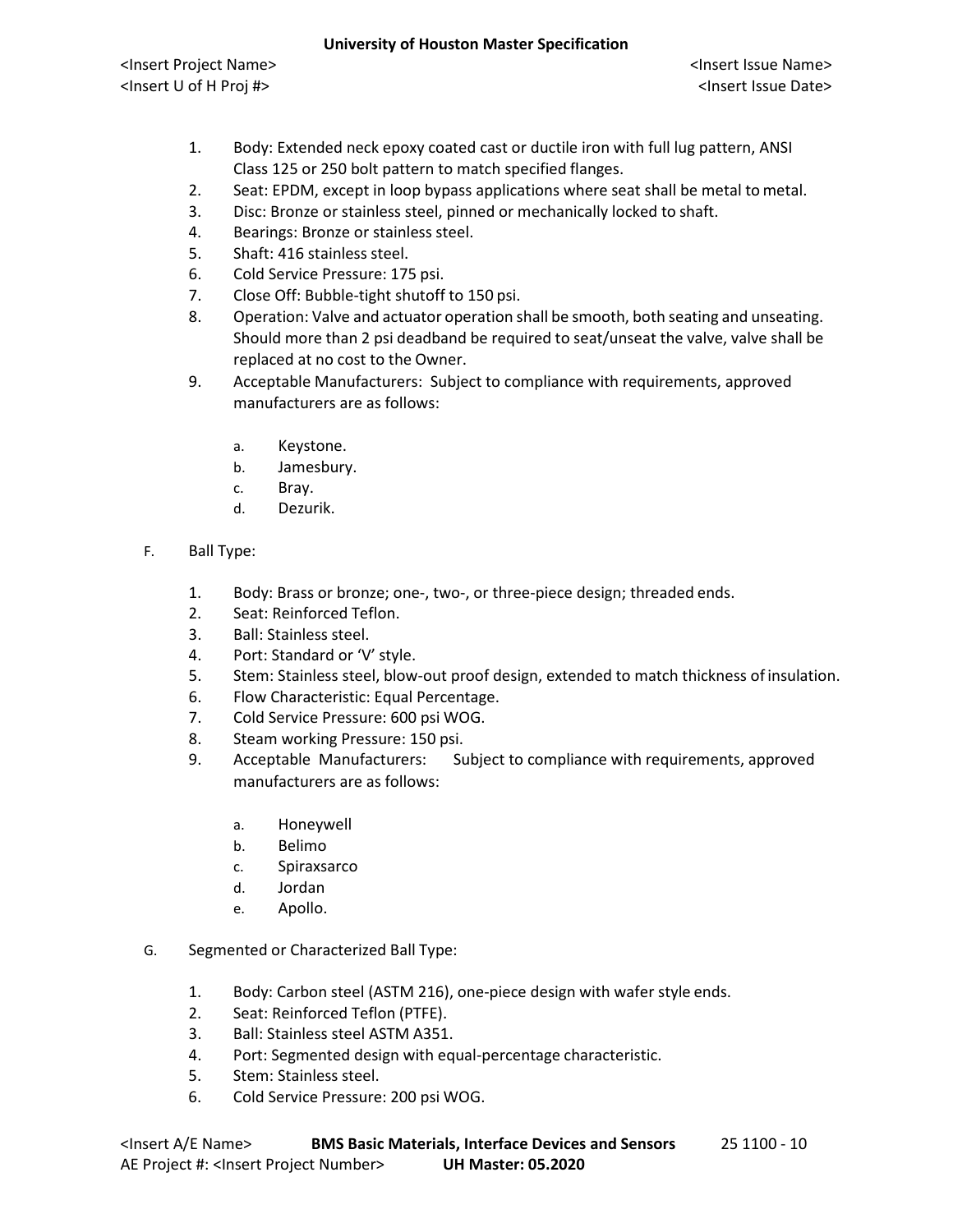<Insert Project Name> <Insert Issue Name> <Insert U of H Proj #> <Insert Issue Date>

- 7. Cavitation Trim: Provide cavitation trim where indicated and/or required, designed to eliminate cavitation and noise while maintaining an equal percentage characteristic. Trim shall be a series of plates with orifices to break the pressure drop into multistages.
- 8. Acceptable Manufacturers: Subject to compliance with requirements, approved manufacturers are as follows:
	- a. Jamesbury R-Series.
	- b. Fisher.
	- c. Belimo.

# 2.04 CONTROL DAMPERS

- A. General: Provide factory fabricated automatic control dampers of sizes, velocity and pressure classes as required for smooth, stable, and controllable airflow. Provide parallel or opposed blade dampers as recommended by manufacturer's sizing techniques. For dampers located near fan outlets, provide dampers rated for fan outlet velocity and close-off pressure, and recommended by damper manufacturer for fan discharge damper service. Control dampers used for smoke dampers shall comply with UL 555S. Control Dampers used for fire dampers shall comply with UL 555.
- B. For general isolation and modulating control service in rectangular ducts at velocities not greater than 4000 fpm, differential pressure not greater than 6 inches wg.:
	- 1. Performance: Test in accordance with AMCA 500.
	- 2. Frames: Galvanized steel, 16-gage minimum thickness, welded or riveted with corner reinforcement.
	- 3. Blades: Extruded aluminum hollow airfoil shape, maximum blade size 8 inches wide by 48 inches long, attached to minimum 1/2 inch shafts, 14 gage minimum extrusion thickness.
	- 4. Blade Seals: Synthetic elastomeric, mechanically attached, field replaceable.
	- 5. Jamb Seals: Stainless steel.
	- 6. Shaft Bearings: Oil impregnated sintered bronze sleeve, graphite impregnated nylon sleeve, molded synthetic sleeve, or stainless steel sleeve, with thrust washers at bearings.
	- 7. Linkage: Concealed in frame.
	- 8. Linkage Bearings: Oil impregnated sintered bronze or graphite impregnated nylon.
	- 9. Leakage: Less than 0.1 percent based on approach velocity of 4000 fpm and 1 inches wg.
	- 10. Maximum Pressure Differential: 6 inches wg.
	- 11. Temperature Limits: -40 to 200 degrees F.
	- 12. Where opening size is larger than 48 inches wide or 72 inches high, provide dampers in multiple sections, with intermediate frames and jackshafts appropriate for the installation.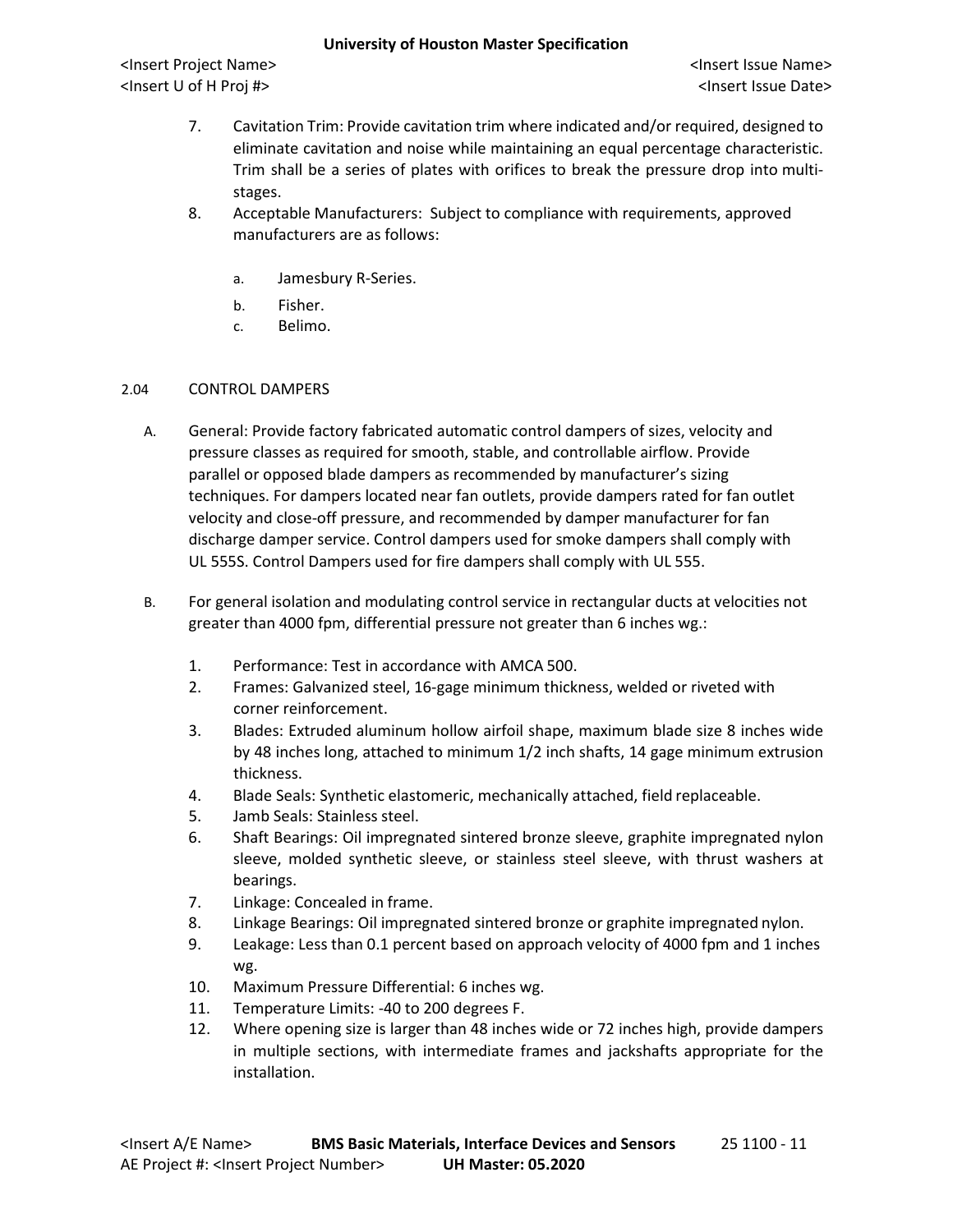- C. For general isolation and modulating control service in rectangular ducts at velocities not greater than 4000 fpm, differential pressure not greater than 12 inches wg.:
	- 1. Performance: Test in accordance with AMCA 500.
	- 2. Frames: Galvanized steel, 12-gage minimum thickness, welded or riveted with corner reinforcement.
	- 3. Blades: Extruded aluminum hollow airfoil shape, maximum blade size 8 inches wide by 48 inches long, attached to minimum 3/4 inch shafts with set screws.
	- 4. Shaft Bearings: Oil impregnated sintered bronze or stainless steel, pressed into frame, with thrust washers at bearings.
	- 5. Linkage: 10-gage minimum thickness galvanized steel clevis type crank arms, 3/16 inch x ¾ inch minimum thickness tie rods.
	- 6. Linkage Bearings: Oil impregnated sintered bronze or graphite impregnated nylon.
	- 7. Leakage: Less than 0.2 percent based on approach velocity of 4000 fpm and 1 inches wg differential pressure.
	- 8. Maximum Pressure Differential: 12 inches wg.
	- 9. Temperature Limits: -40 to 300 degrees F.
	- 10. Where opening size is larger than 48 inches wide or 72 inches high, provide dampers in multiple sections, with intermediate frames and jackshafts appropriate for the installation.
- D. For general isolation and modulating control service in round ducts up to 40 inches in size at velocities not greater than 2500 fpm, differential pressure not greater than 4 inches wg.:
	- 1. Performance: Test in accordance with AMCA 500.
	- 2. Frames: Rolled 12 gage steel strip for sizes 6 inch and smaller, rolled 14 gage steel channel for larger sizes, galvanized or aluminum finish.
	- 3. Blades: Steel construction, 12 gage minimum thickness for dampers less than 18 inches in size, 10 gage minimum thickness for larger dampers.
	- 4. Blade Seals: Full circumference neoprene.
	- 5. Shaft: ½ inch diameter zinc or cadmium plated steel.
	- 6. Shaft Bearings: Oil impregnated sintered bronze or stainless steel, pressed into frame, with thrust washers at bearings.
	- 7. Leakage: Less than 0.2 percent based on approach velocity of 4000 fpm and 1 inches wg differential pressure.
	- 8. Maximum Pressure Differential: 4 inches wg.
	- 9. Temperature Limits: -40 to 300 degrees F.
- E. For general isolation and modulating control service in round ducts up to 60 inches in size at velocities not greater than 4000 fpm, differential pressure not greater than 6 inches wg.:
	- 1. Performance: Test in accordance with AMCA 500.
	- 2. Frames: Rolled 10-gage steel channel for sizes 48 inch and smaller, rolled 3/16 inch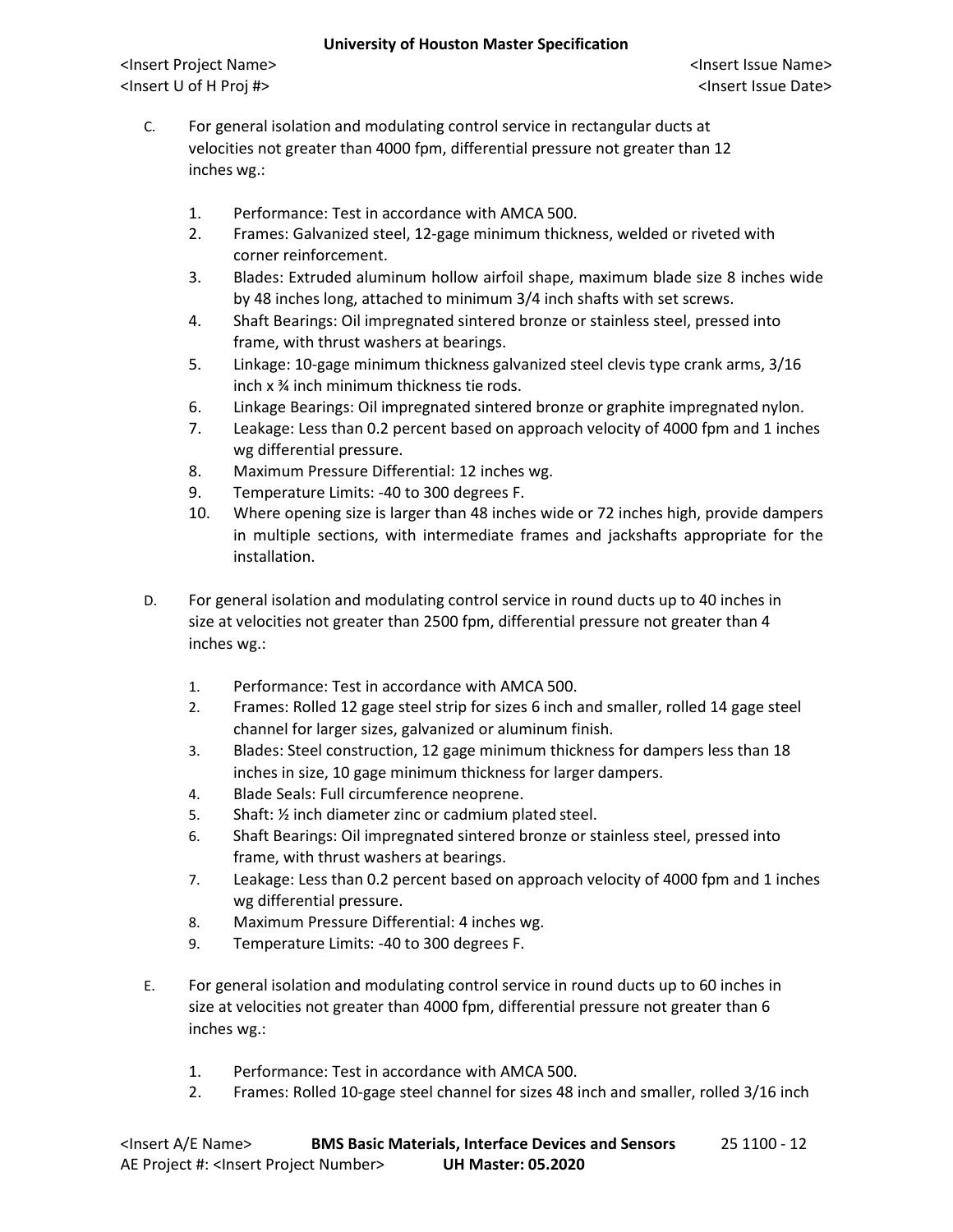<Insert Project Name> <Insert Issue Name> <Insert U of H Proj #> <Insert Issue Date>

thick steel channel for larger sizes, galvanized or aluminum finish.

- 3. Blades: Steel construction, 10-gage minimum thickness for dampers not greater than 48 inches in size, ¼ inch minimum thickness for larger dampers.
- 4. Blade stops: ½ inch x ¼ inch full circumference steel bar.
- 5. Blade Seals: Full circumference neoprene.
- 6. Shaft: Zinc or cadmium plated steel, angle reinforcing as necessary.
- 7. Shaft Bearings: Oil impregnated sintered bronze or stainless steel, pressed into frame, with thrust washers at bearings.
- 8. Leakage: Less than 0.4 percent based on approach velocity of 4000 fpm and 1 inches wg differential pressure.
- 9. Maximum Pressure Differential: 6 inches wg.
- 10. Temperature Limits: -40 to 250 degrees F.

## 2.05 ACTUATORS

- A. General: Size actuators and linkages to operate their appropriate dampers or valves with sufficient reserve torque or force to provide smooth modulating action or 2 position action as specified. Select spring-return actuators with manual override to provide positive shut-off of devices as they are applied.
- B. Actuators:
	- 1. Ambient Operating Temperature Limits: -10 to 150 degrees F.

## Keep paragraph below for projects using pneumatic actuators.

- 2. Pneumatic Actuators: Provide heavy-duty actuators with stroke indication and spring return. Actuator shall consist of steel or aluminum cylinder and pistons. Housing shall be protected both internally and externally with corrosion resistant coating. Provide position feedback positive positioners with adjustable start point and operating range. Positive positioners shall be provided on all pneumatic valves larger than 1 inch.
- 3. Two Position Electric Actuators: Single direction, spring return or reversing type. Provide end switches.
- 4. Electronic Actuators: Provide actuators that are capable of stopping at all points across full range and starting in either direction from any point in range (24v), 0-5 Vdc, 0-10 Vdc, 2-10Vdc, 4-20 mA, as required. Actuators shall travel full stroke in less than [**30**][**60**][**90**] seconds. Stroke time for exhaust, supply and make-up fans shall be [**30**][**60**][**90**] seconds. Actuators shall be designed for a minimum of 60,000 full cycles at full torque and be UL 873 listed. Provide stroke indicator. Actuators shall have positive positioning circuit. [**Parallel actuators on a single valve are not allowed.][Where two actuators are required in parallel or in sequence provide an auxiliary actuator driver.]** Actuators shall have current limiting motor protection. Actuators shall have manual override where indicated.
	- a. Close-Off Pressure: Provide the minimum torque required, and spring return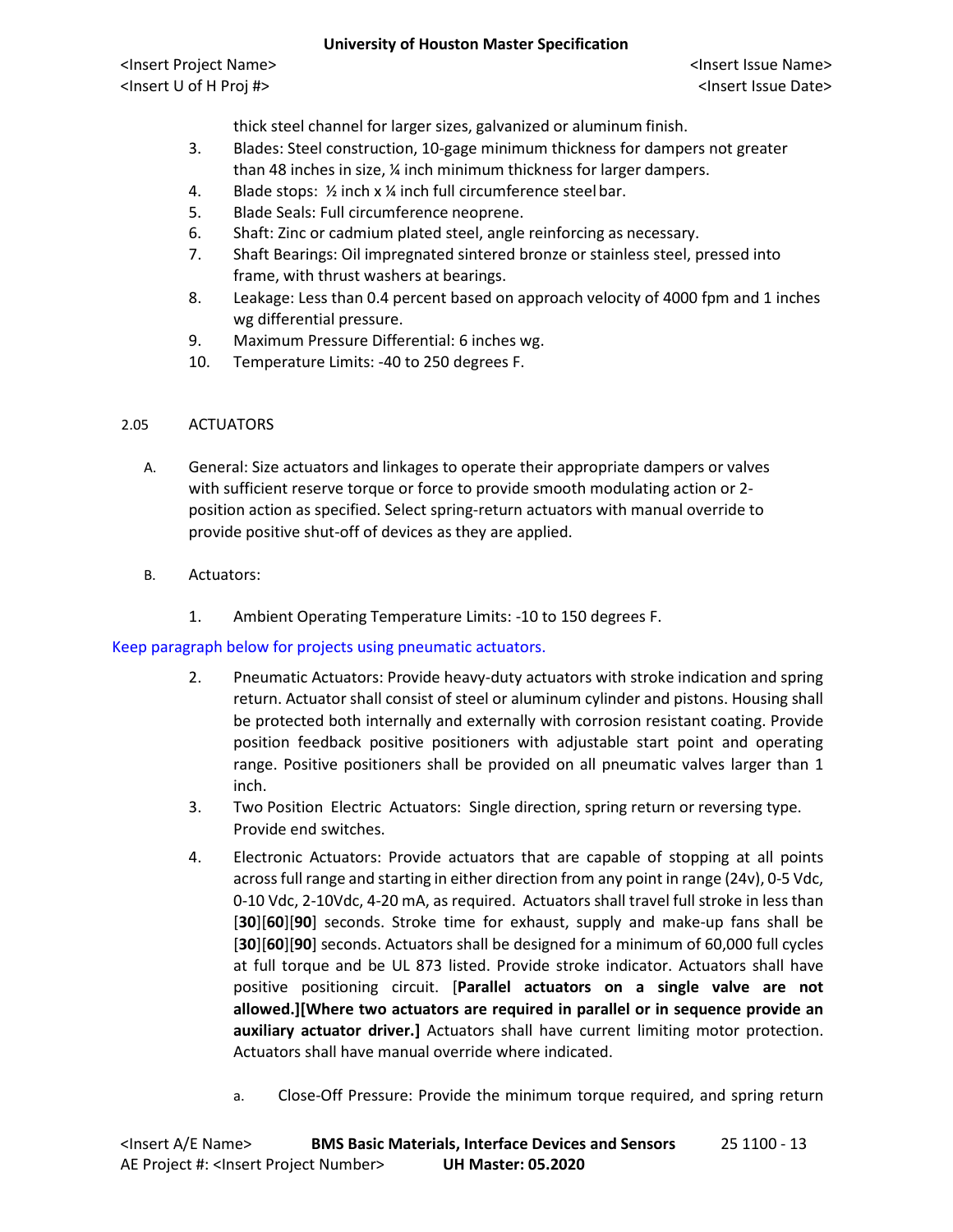<Insert Project Name> <Insert Issue Name> <Insert U of H Proj #> <Insert Issue Date>

for fail positioning (unless otherwise specifically indicated) sized for required close-off pressure. Required close-off pressure for two-way water valve applications shall be the shutoff head of associated pump. Required close-off rating of steam valve applications shall be design inlet steam pressure plus 50 percent for low pressure steam, and plus 10 percent for high pressure steam. Required close-off rating of air damper applications shall be shutoff pressure of associated fan, plus 10 percent.

- b. Subject to compliance with requirements, approved manufacturers are as follows:
	- 1) Siemens.
	- 2) Belimo.
	- 3) Honeywell (with approval by BMS)

## Keep paragraph below for projects using pneumatic actuators.

- 5. Pneumatic Single- and Double-Acting Cylinder Type:
	- a. Air Cylinder: Shall consist of steel or aluminum cylinder, dual pistons, double rack and pinion gearing mechanism. Housing shall be protected both internally and externally with corrosion resistant coating. Actuator shall be equipped with piston guide rods or similar mechanism so that seals are not loaded as linear bearings. Single acting units shall have multiple symmetrically arranged springs to apply equal force to piston. Cylinder shall be configurable for direction of fail-safe mode in the field. Actuators shall be spring return type for failsafe positioning.
	- b. Position Indication: Provide extended shaft position indicator that is removable for manual override of valve.
	- c. Two-Position Actuators: Provide appropriate three-way or four-way solenoid valve mounted on the actuator. Solenoid valve electrical enclosure shall meet NEMA 4 requirements. Provide actuator with position switches where required.
	- d. Modulating Actuators: Provide a rotary electronic positioner designed to accept 4- 20 mA, 0-10 Vdc, 2-10 Vdc, or 135 Ohm potentiometer and operate integral 3-way or 4-way solenoid valve to position valve rotation angle as sensed by integral position feedback device to match signal input. Enclosure shall meet NEMA-4 requirements. Actuator linearity and resolution shall be 0.5 percent of span. Hysteresis and deadband shall be adjustable. Provide accessory mechanical or proximity type position switches and position transmitters where required. Actuators shall be spring return type for failsafe positioning. Provide an enclosure heater for positioners located outside of buildings. [Engineer to coordinate power and electrical wiring for heater.]

#### 2.06 GENERAL FIELD DEVICES

A. Provide field devices for input and output of digital (binary) and analog signals into controllers (BCs, AACs, ASCs). Provide signal conditioning for all field devices as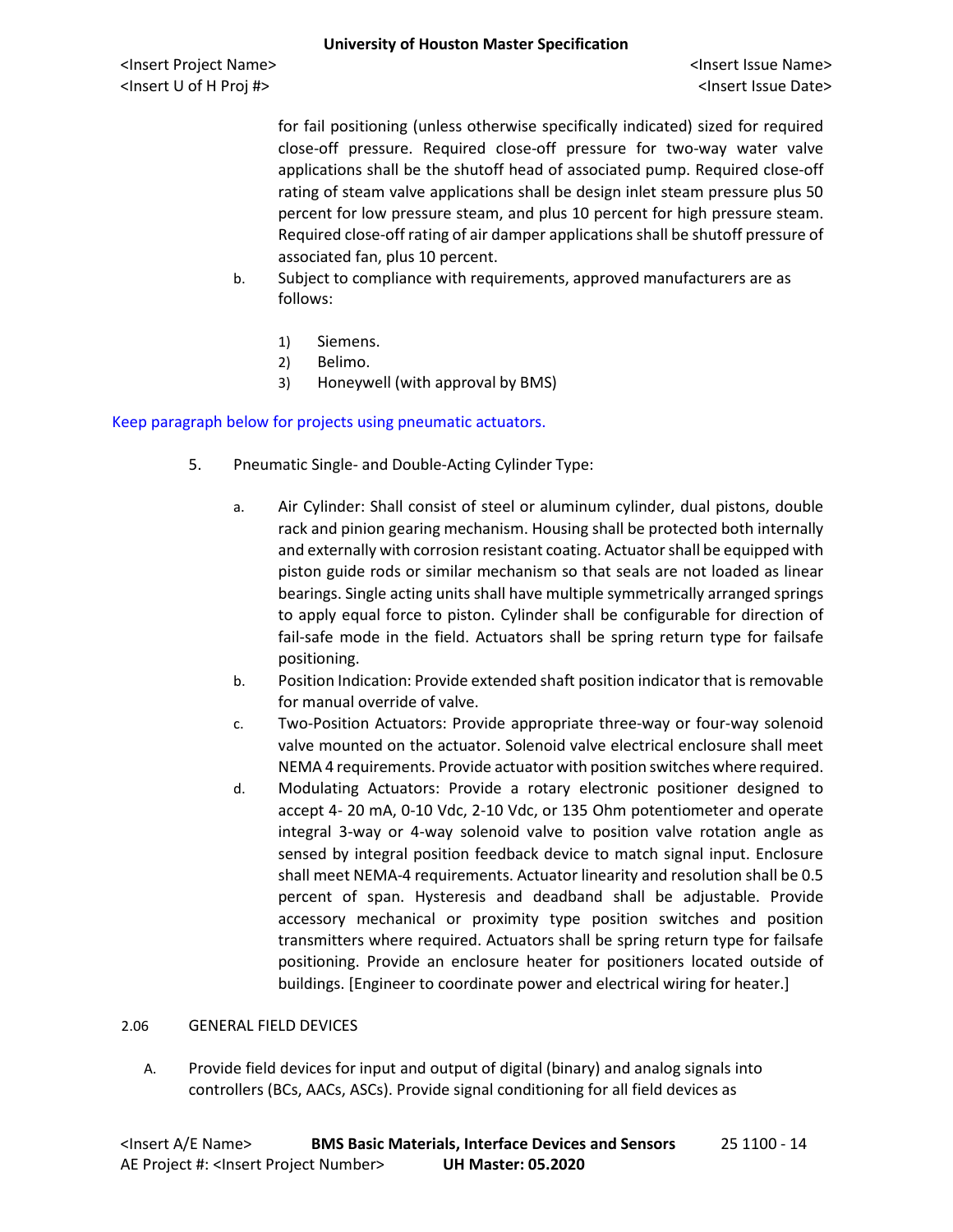<Insert Project Name> <Insert Issue Name> <Insert U of H Proj #> <Insert Issue Date>

recommended by field device manufacturers and as required for proper operation in the system.

- B. It shall be the Contractor's responsibility to ensure that all field devices are compatible with controller hardware and software.
- C. Field devices specified herein are generally 'two-wire' type transmitters, with power for the device to be supplied from the respective controller. If the controller provided is not equipped to provide this power, is not designed to work with 'two-wire' type transmitters, if field device is to serve as input to more than one controller, or where the length of wire to the controller will unacceptably affect the accuracy, the Contractor shall provide 'fourwire' type equal transmitter and necessary regulated DC power supply or 120 VAC power supply, as required.
- D. For field devices specified hereinafter that require signal conditioners, signal boosters, signal repeaters, or other devices for proper interface to controllers, Contractor shall furnish and install proper device, including 120V power as required. Such devices shall have accuracy and repeatability equal to, or better than, the accuracy and repeatability listed for respective field devices.
- E. Accuracy: As stated in this Section, accuracy shall include combined effects of nonlinearity, non-repeatability and hysteresis.

## 2.07 TEMPERATURE SENSORS (TS)

A. Sensor range: When matched with A/D converter of BC, AAC/ASC, or SD, sensor range shall provide a resolution of no worse than 0.3 degrees F (unless noted otherwise). Where thermistors are used, the stability shall be better than 0.25 degrees F over five (5) years.

# ENGINEER SHALL CAREFULLY SPECIFY OTHER APPLICATIONS WHERE MATCHED SENSORS ARE REQUIRED FOR THE SPECIFIC PROJECT.

- B. Matched Sensors: The following applications shall require matched sensors:
	- 1. Hydronic Temperature Difference Calculations: Provide matched supply and return temperature sensors where the pair is used for calculating temperature difference for use in load calculations or sequencing such as across chillers and plants. Sensing element shall be platinum RTD guaranteeing an accuracy of +/- 0.5 percent of span plus 0.1 degrees C.
	- 2. Air Handling Unit Sequencing: Provide matched pair for the cooling and heating coil leaving sensors where the sequence includes calculating an offset from the supply air set point to maintain a leaving heating coil temperature. Sensing element shall be platinum RTD guaranteeing an accuracy of +/- 0.5 percent of span plus 0.1 degrees C.

ENGINEER MUST DESIGNATE WHERE VARIOUS AMENITIES TO ROOM SENSORS ARE REQUIRED. THE FOLLOWING ASSUMES THAT THIS WILL BE INDICATED ON THE CONTRACT DOCUMENTS. OTHERWISE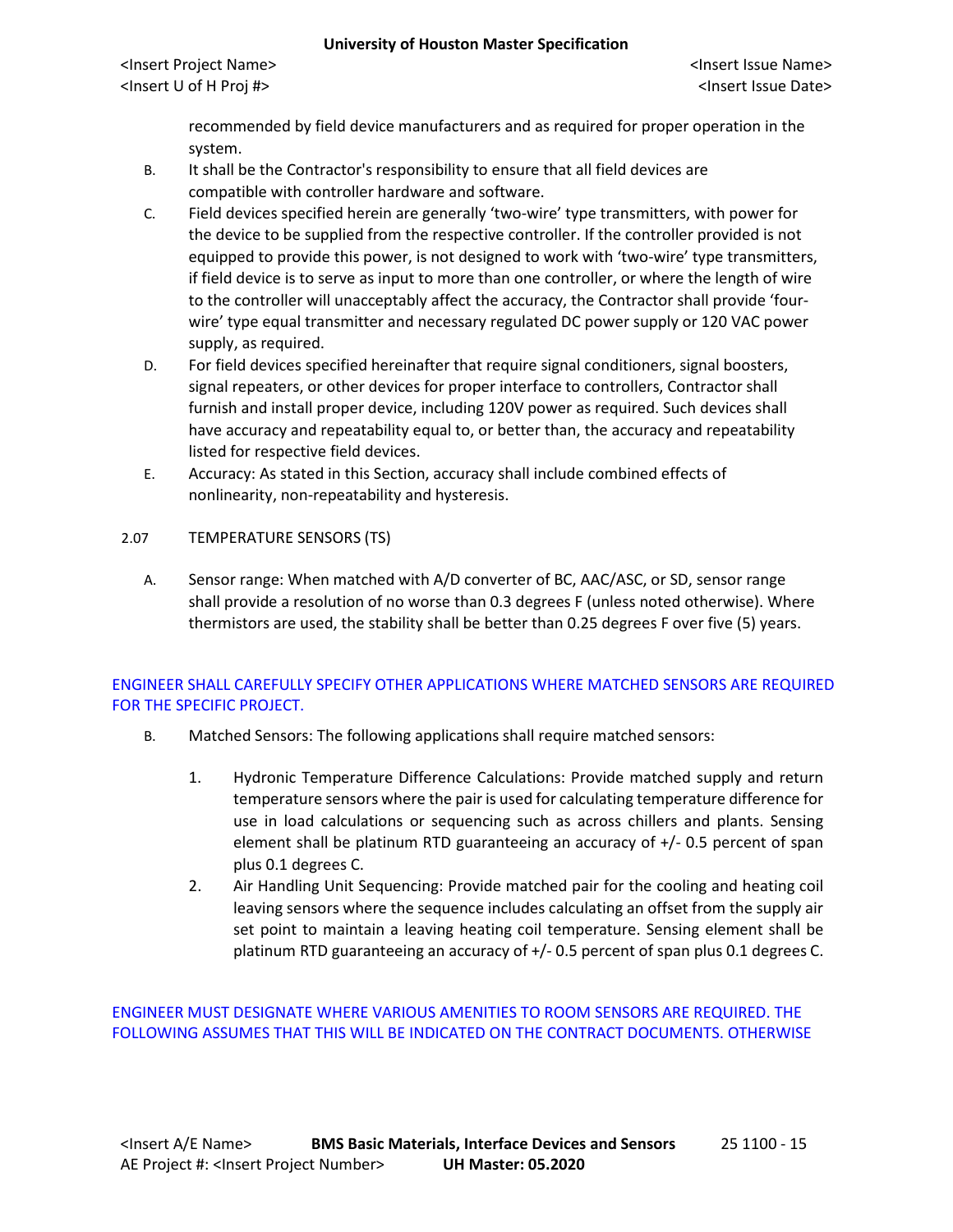# ENGINEER MUST ADD THE CLARIFICATION BELOW. EDIT/DELETE THE FOLLOWING TO SUIT THE SYSTEMS AS APPLICABLE.

# THESE ARE SENSORS FOR STANDARD CONTROL AND MONITORING. CONSULT OWNER FOR DIRECTION IN THE APPLICATION OF SENSING ELEMENT TYPES.

- C. Room Temperature Sensor: Shall be an element contained within a ventilated cover, suitable for wall mounting, unless noted otherwise. Provide insulated base. Following sensing elements are acceptable:
	- 1. Sensing element shall be platinum RTD, thermistor, or integrated circuit, +/- 0.6°F accuracy at calibration point.
	- 2. Provide set point adjustment where indicated. The set point adjustment shall be a warmer/cooler indication that shall be scalable via the BMS.
	- 3. Provide an occupancy override button on the room sensor enclosure where indicated. This shall be a momentary contact closure.
	- 4. Provide current temperature indication via an LCD or LED readout, where noted.

# THESE ARE SENSORS FOR CRITICAL CONTROL AND MONITORING. CONSULT OWNER FOR DIRECTION IN THE APPLICATION OF SENSING ELEMENT TYPES.

- D. Critical Room Temperature Sensor: Shall be an element contained within a ventilated cover, suitable for wall mounting. Provide insulated base. Following sensing elements are acceptable:
	- 1. Sensing element shall be platinum RTD, +/- 0.1 degrees C measured at 0 degrees C.
	- 2. Provide set point adjustment where indicated. The set point adjustment shall be a warmer/cooler indication that shall be scalable via the BMS.
	- 3. Provide an occupancy override button on the room sensor enclosure where indicated. This shall be a momentary contact closure
	- 4. Provide current temperature indication via an LCD or LED readout, where noted.
	- 5. Where the lab is a strong acid use, CRTSs shall be adequate for acidic environment.

# THESE ARE SENSORS FOR STANDARD CONTROL AND MONITORING. CONSULT OWNER FOR DIRECTION IN THE APPLICATION OF SENSING ELEMENT TYPES.

- E. Single-Point Duct Temperature Sensor: Shall consist of sensing element, junction box for wiring connections and gasket to prevent air leakage or vibration noise. Temperature range as required for resolution indicated. Sensor probe shall be 316 stainless steel.
	- 1. Sensing element shall be platinum RTD, thermistor, or integrated circuit, +/- 0.3 degrees F accuracy at calibration point

# THESE ARE SENSORS FOR CRITICAL CONTROL AND MONITORING. CONSULT OWNER FOR DIRECTION IN THE APPLICATION OF SENSING ELEMENT TYPES.

F. Single-Point Duct Temperature Sensor: Shall consist of sensing element, junction box for wiring connections and gasket to prevent air leakage or vibration noise. Temperature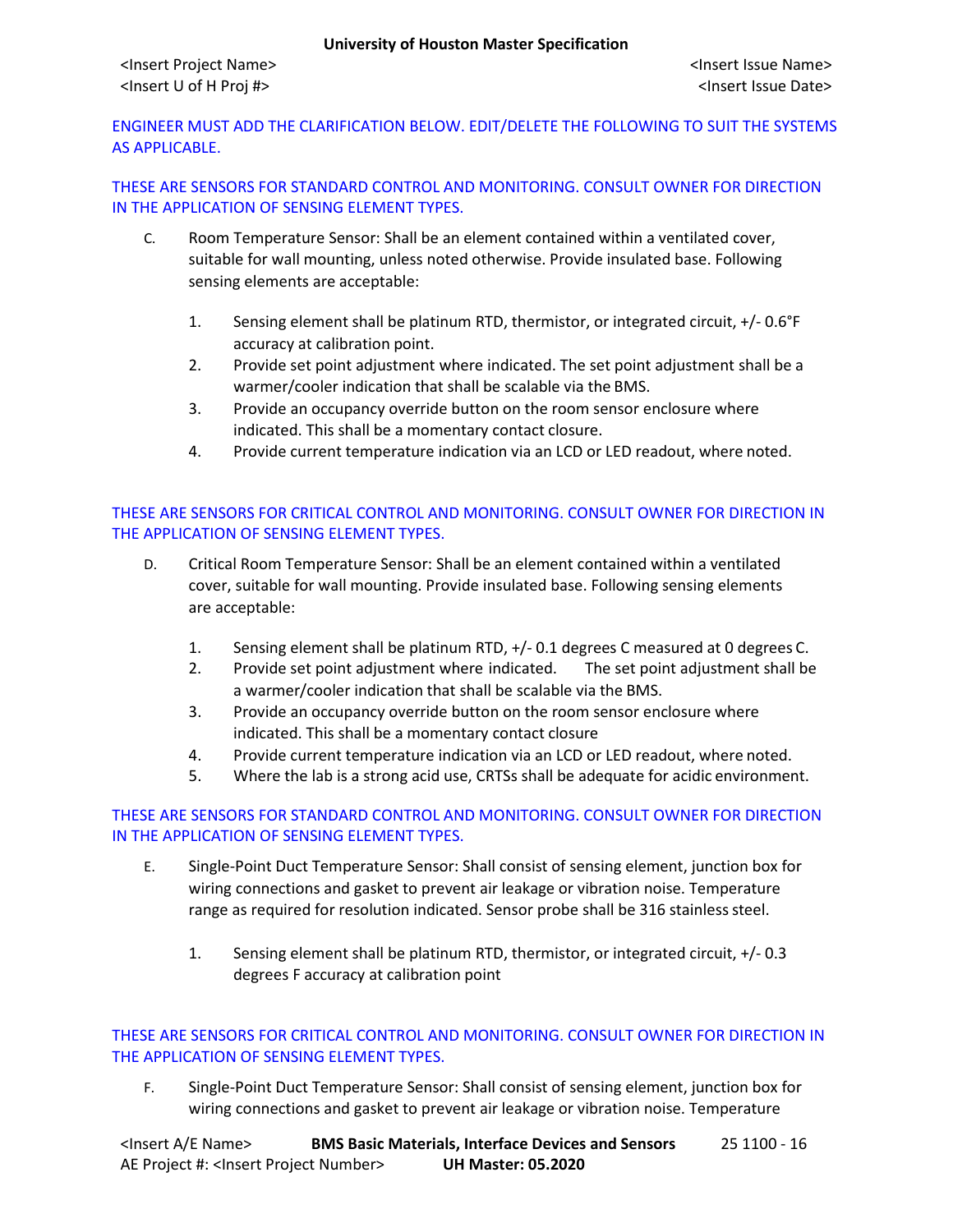range as required for resolution indicated. Sensor probe shall be 316 stainless steel.

1. Sensing element shall be platinum RTD, +/- 0.1 degrees C measured at 0 degrees C.

EDIT THE FOLLOWING AVERAGING LENGTH PER SQUARE FOOT BASED ON HOW HOMOGENEOUS THE AIR TEMPERATURE WILL BE AT THE INSTALLED LOCATION. FOR INSTANCE, A PREHEAT SENSOR OF A MIXED AIR PLENUM WILL REQUIRE MORE LENGTH THAN THE DISCHARGE OFF A PREHEAT COIL IN A 100 PERCENT OUTSIDE AIR HANDLING UNIT.THESE ARE SENSORS FOR STANDARD CONTROL AND MONITORING. CONSULT OWNER FOR DIRECTION IN THE APPLICATION OF SENSING ELEMENT TYPES.

- G. Averaging Duct Temperature Sensor: Shall consist of an averaging element, junction box for wiring connections and gasket to prevent air leakage. Provide sensor lengths and quantities to result in one lineal foot of sensing element for each three square feet of cooling coil/duct face area. Provide a minimum of two sensors when coil/duct face area exceeds 149 square feet. Temperature range as required for resolution indicated.
	- 1. Sensing element shall be platinum RTD, or thermistor, +/- 0.3 degrees F accuracy at calibration point.

# THESE ARE SENSORS FOR CRITICAL CONTROL AND MONITORING. CONSULT OWNER FOR DIRECTION IN THE APPLICATION OF SENSING ELEMENT TYPES.

- H. Averaging Duct Temperature Sensor: Shall consist of an averaging element, junction box for wiring connections and gasket to prevent air leakage. Provide sensor lengths and quantities to result in one lineal foot of sensing element for each three square feet of cooling coil/duct face area. Provide a minimum of two sensors when coil/duct face area exceeds 149 square feet. Temperature range as required for resolution indicated.
	- 1. Sensing element shall be platinum RTD, +/- 0.2 degrees C measured at 0 degrees C.
- I. Liquid immersion temperature sensor shall include brass thermowell (with thermallyconductive paste), sensor and connection head for wiring connections. Temperature range shall be as required for resolution of 0.15 degrees F.
	- 1. Sensing element (chilled water/glycol systems) shall be platinum RTD +/- 0.2 degrees C measured at 0 degrees C.
	- 2. All thermowells must be installed in a positive upright position with no downward orientation.
- J. Pipe Surface-Mount Temperature Sensor: Shall include metal junction box and clamps and shall be suitable for sensing pipe surface temperature and installation under insulation. Provide thermally-conductive paste at pipe contact point. Temperature range shall be as require for resolution indicated in this Section.
	- 1. Sensing element shall be platinum RTD, thermistor, or integrated circuit, +/- 0.4 degrees F accuracy at calibration point.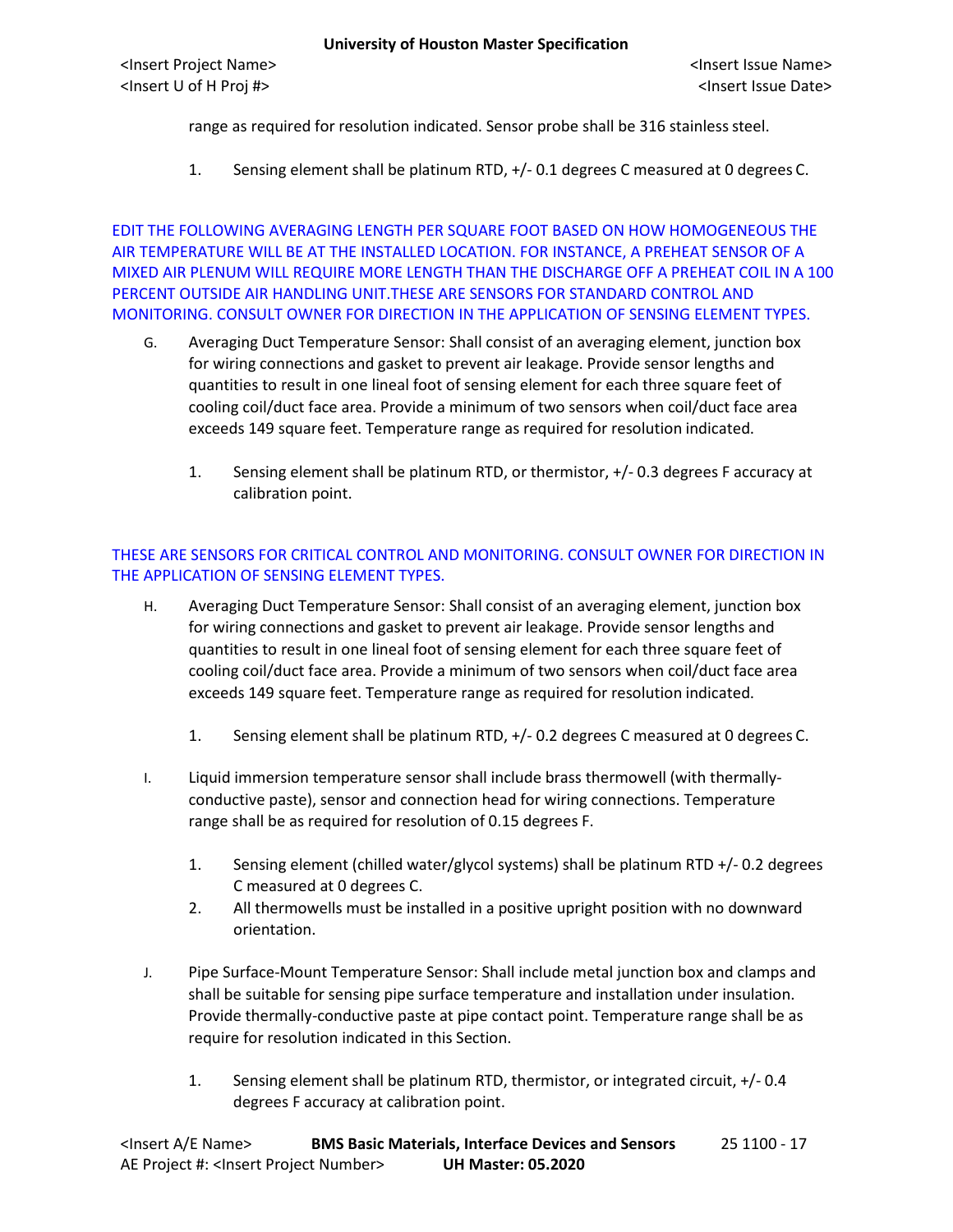- K. Outside air sensors shall consist of a sensor, sun shield, utility box, and watertight gasket to prevent water seepage. Temperature range shall be as require for resolution indicated in this Section.
	- 1. +/- 0.2 degrees C measured at 0 degrees C.

### 2.08 HUMIDITY TRANSMITTERS

- A. Units shall be suitable for duct, wall (room) or outdoor mounting. Unit shall be two-wire transmitter utilizing bulk polymer resistance change or thin film capacitance change humidity sensor. Unit shall produce linear continuous output of 4-20 mA for percent relative humidity (% RH). A combination temperature and humidity sensor may be used for zone level monitoring. Sensors shall have the following minimum performance and application criteria:
	- 1. Input Range: 0 to 100% RH.
	- 2. Accuracy (% RH): +/- 2 percent between 20-90% RH at 77 degrees F, including hysteresis, linearity, and repeatability.
	- 3. Sensor Operating Range: As required by application.
	- 4. Long Term Stability: Less than 1 percent drift per year.
- B. Acceptable Manufacturers: Units shall be Vaisala HM Series, General Eastern, Microline, or Hy-Cal HT Series.
- 2.09 DIFFERENTIAL PRESSURE TRANSMITTERS (DP)
	- A. Liquid, Steam and Gas:
		- 1. General: Two-wire smart DP cell type transmitter, 4-20 mA or 1-5 Vdc linear output, adjustable span and zero, stainless steel wetted parts.
		- 2. Ambient Limits: –40 to 175 degrees F (-40 to 121 degrees C), 0 to 100% RH.
		- 3. Process Limits: –40 to 400 degrees F (-40 to 205 degrees C).
		- 4. Accuracy: Less than 0.1 percent.
		- 5. Output Damping: Time constant user selectable from 0 to 36 seconds.
		- 6. Vibration Effect: Less than +/- 0.1 percent of upper range limit from 15 to 2000 Hz in any axis relative to pipe mounted process conditions.
		- 7. Electrical Enclosure: NEMA 4, 4X, 7, 9.
		- 8. Approvals: FM, CSA.
		- 9. Acceptable Manufacturers: Rosemount Inc. 3051 Series, Foxboro, Johnson-Yokagawa.
	- B. General Purpose Low Pressure Air: Generally for each measurement of duct pressure, filter differential pressure or constant volume air velocity pressure measurement where the range is applicable.
		- 1. General: Loop powered two-wire differential capacitance cell-type transmitter.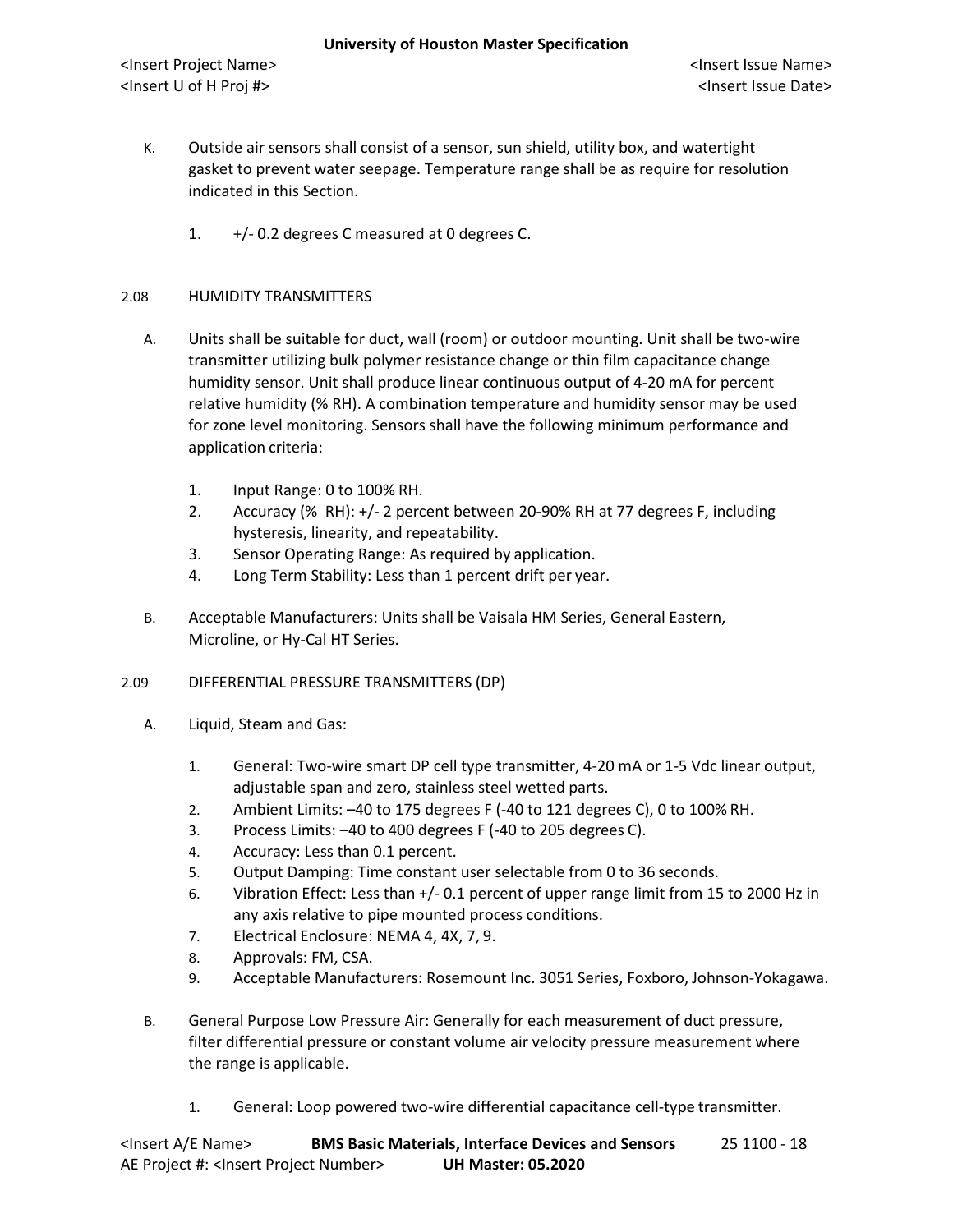- 2. Output: Two wire 4-20 mA output with zero adjustment.
- 3. Overall Accuracy: Plus or minus 1 percent.
- 4. Minimum Range: 0.1 inches w.c.
- 5. Maximum Range: 10 inches w.c.
- 6. Housing: Polymer housing suitable for surface mounting.
- 7. Acceptable Manufacturers: Units shall be Setra, Modus T30, Veris PX Series, or Dwyer Series 616.
- 8. Static Sensing Element: Pitot-type static pressure sensing tips similar to Dwyer model A- 301 and connecting tubing.
- 9. Magnehelic Gauges: Provide Dwyer Series 200 Magnehelic Differential Pressure Gauge (or equal) for each DP transmitter. Provide gauge, mounting bracket,  $\frac{1}{2}$  inch aluminum tubing, static pressure tips, and molded plastic vent valves for each gauge connection. Select range for specified recommended filter loading pressure drop to be 75 percent full- scale. For other DP transmitters select range for specified set point to be between 25 percent and 75 percent full-scale.
- C. General Purpose Low Pressure/Low Differential Air: Generally, for use in static measurement of space pressure or constant volume air velocity pressure measurement where the range is applicable.
	- 1. General: Loop powered, two-wire differential capacitance cell type transmitter.
	- 2. Output: Two-wire 4-20 mA output with zero adjustment.
	- 3. Overall Accuracy: Plus or minus 1 percent.
	- 4. Minimum Repeatability: +/- 0.25 percent of reading.
	- 5. Maximum Range: 0.1, 0.25, or 0.5 inches w.c.
	- 6. Housing: Polymer housing suitable for surface mounting.
	- 7. Acceptable Manufacturers: Vicon critical room control (CRC), Setra, Modus T30.
	- 8. Static Sensing Element: Pitot-type static pressure sensing tips similar to Dwyer model A- 301 and connecting tubing.
	- 9. Range: Select for specified set point to be between 25 percent and 75 percent fullscale.
- D. VAV Velocity Pressure: Generally for use in variable volume air velocity pressure measurement where the range is applicable.
	- 1. General: Loop powered two-wire differential capacitance cell type transmitter.
	- 2. Output: Two-wire, 4-20 mA output with zero adjustment.
	- 3. Overall Accuracy: Plus or minus 0.25 percent.
	- 4. Minimum Range: 0 inches w.c.
	- 5. Maximum Range: 1 inch w.c.
	- 6. Housing: Polymer housing suitable for surface mounting.
	- 7. Acceptable Manufacturers: As included by box manufacturer or Dwyer (third party)
	- 8. Range: Select for minimum range that will accept the maximum velocity pressure expected.
	- 9. Magnehelic Gauges: Provide Dwyer Series 200 Magnehelic Differential Pressure Gauge (or equal) for each DP transmitter. Provide gauge, mounting bracket, ¼ inch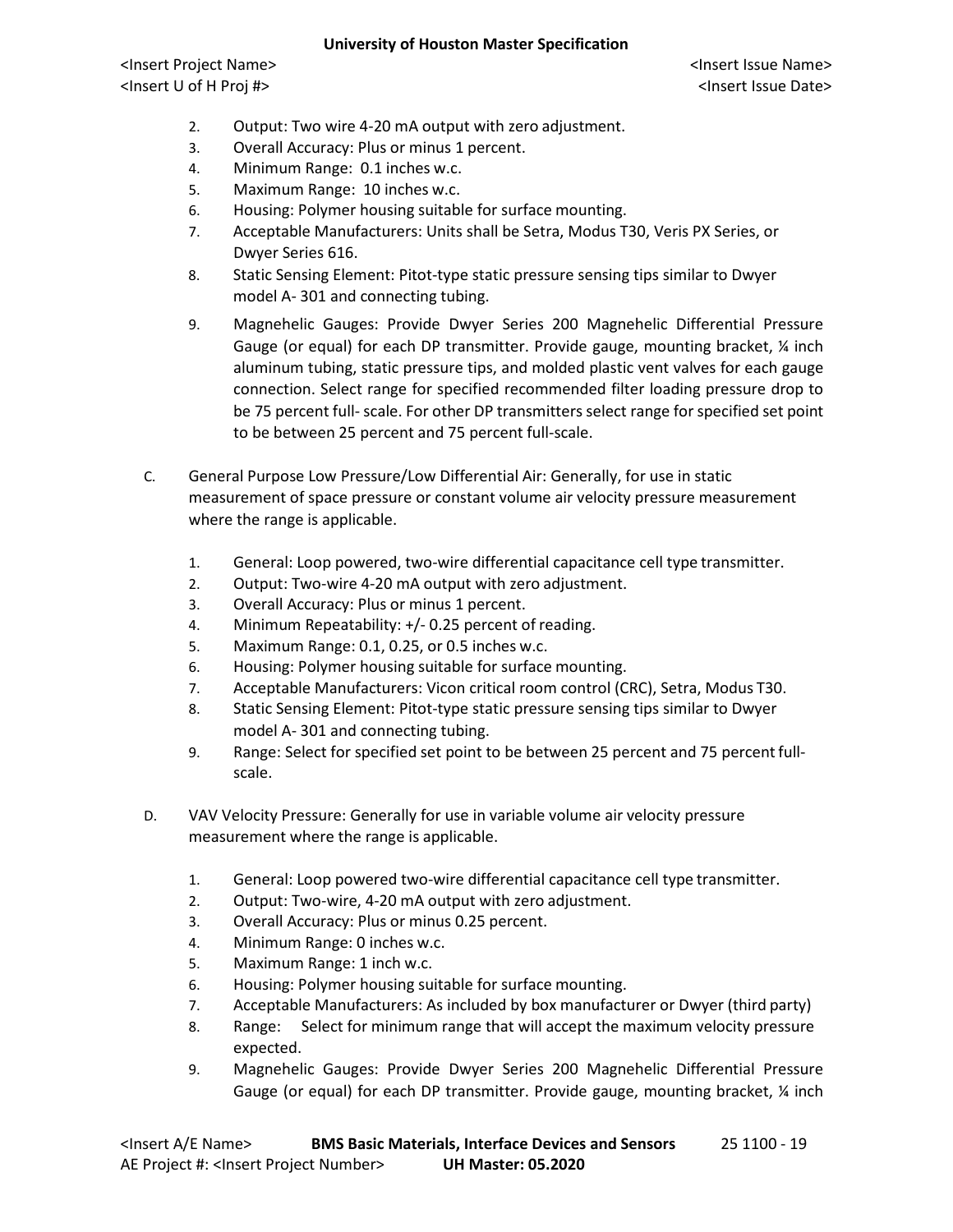<Insert Project Name> <Insert Issue Name> <Insert U of H Proj #> <Insert Issue Date>

aluminum tubing, static pressure tips, and molded plastic vent valves for each gauge connection. Select range for specified set point to be between 25 percent and 75 percent full-scale.

- 2.10 AIRFLOW MEASURING STATIONS (AFMS)
	- E. Fan Inlet Probe: Shall consist of vortex shedding multi-sensor probes which are installed in the inlet of the fan. Individual sensors on the probe provide direct proportional and linear signals to airflow velocity.
		- 1. Sensor Accuracy: +/- 2.0 percent.
		- 2. Interchangeability: +/- 0.5 percent.
		- 3. Velocity Range: 750 to 9000 fpm.
		- 4. Electronics Accuracy: +/- 0.05 percent.
		- 5. Temperature Limits: -20 degrees F to 140 degrees F.
		- 6. Enclosure for Electronics: NEMA 1.
		- 7. Material: Aluminum.
		- 8. Operating Range: Select minimum range to accommodate the expected flow range of the equipment.
		- 9. Acceptable Manufacturers: Ebtron or equal approved by Owner.
	- F. Thermal Airflow Station: Airflow station shall consist of one or more sensor probes mounted in a casing, and a remotely mounted microprocessor-based transmitter.
		- 1. Performance:
			- a. Capable of independently processing up to 16 independently wired sensor assemblies.
			- b. Airflow rate of each sensor assembly shall be equally weighted and averaged by transmitter prior to output.
			- c. Temperature of each sensor assembly shall be velocity weighted and averaged by transmitter prior to output.
			- d. Listed and labeled according to UL 873, "Temperature-Indicating and Regulating Equipment."
			- e. Components shall be interconnected by exposed UL listed plenum-rated cable or non-listed cable placed in conduit.
			- f. Each flow station shall be factory calibrated to standards that are traceable to NIST.
			- g. Airflow Accuracy: Within 2 percent of reading over the entire operating airflow range. This includes transmitter and sensor.
			- h. Temperature Accuracy: Within 0.2 degree F over entire operating range of minus 20 to plus 140 degree F.
			- i. Sensor Ambient Operating Temperature Range: Minus 20 to plus 160 degree F.
			- j. Transmitter Ambient Operating Temperature Range: Minus 20 to plus 120 degree F.
			- k. Sensor and Transmitter Ambient Operating Humidity Range: Zero to 99 percent, non-condensing.
			- l. Instrument shall compensate for changes in air temperature and density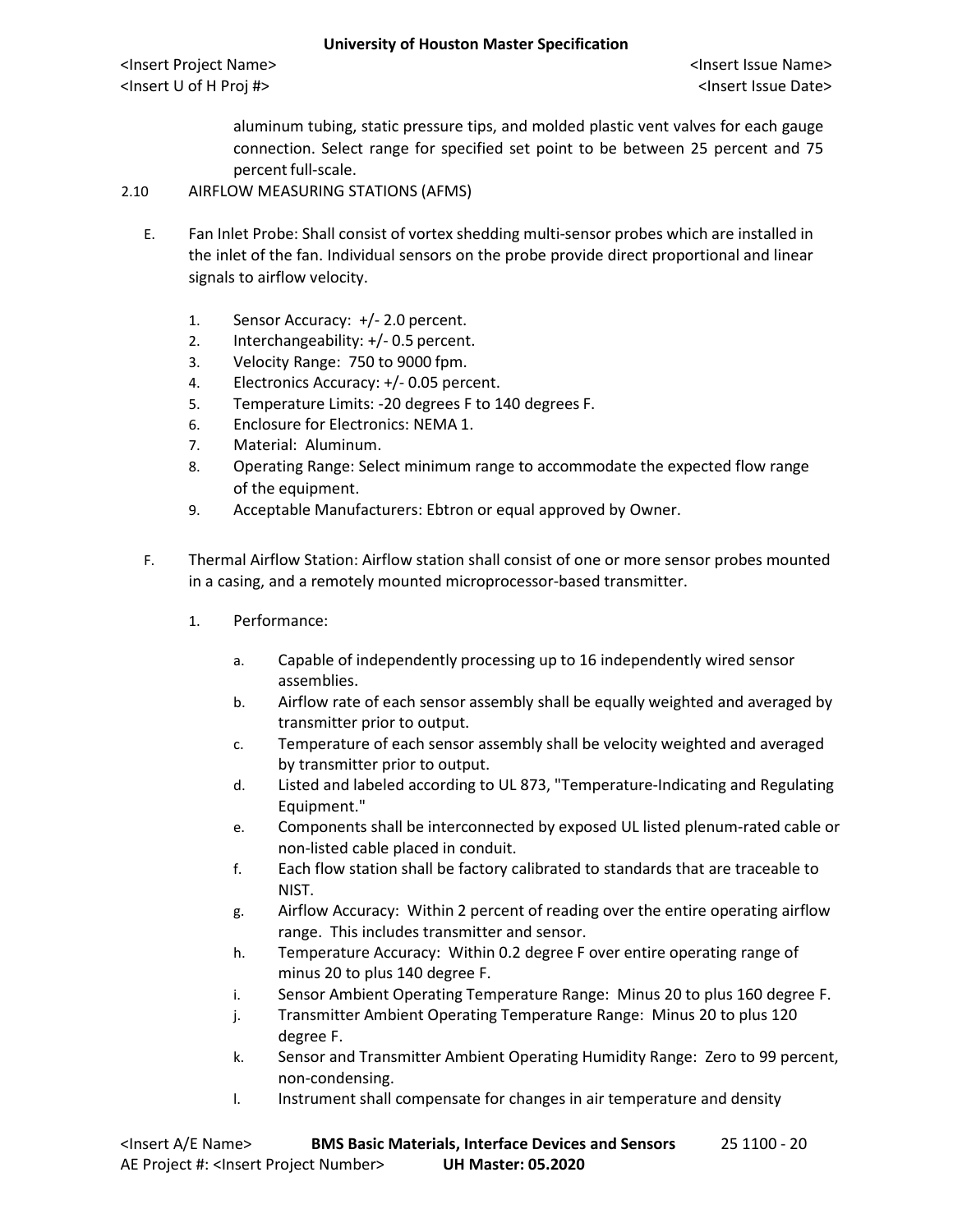throughout calibrated velocity range for seasonal extremes.

- m. Pressure Drop: 0.05-inch wg at 2000 fpm across a 24-by-24-inch area.
- 2. Sensor Assemblies:
	- a. Sensor Probe Material: Gold anodized, extruded 6063 aluminum tube or Type 304 stainless steel.
	- b. Probe Assembly Mounting Brackets Material: Type 304 stainless steel.
- 3. Transmitter:
	- a. Integral digital display capable of simultaneously displaying total airflow and average temperature, individual airflow, and temperature readings of each independent sensor assembly.
	- b. Capable of field configuration and diagnostics using an onboard push-button interface and digital display.
- 4. Acceptable Manufacturers: Ebtron or Air Monitor
- G. Air Flow Traverse Probes:
	- 1. Furnish where indicated on the Drawings, vortex shedding multi-sensor insertion type, air flow traverse probes. The probes, and placement of the probes, shall provide measurement accuracy within +/- 2 percent of actual velocity. Probes shall be of cylindrical cross Section.
	- 2. Probes shall be provided with integral mounting plate, 1/4 compression fitting connections, end mounting rod and be suitable to operate in ambient conditions of 200 degrees F. The probe assemblies shall not have a pressure drop greater than 10 percent of the velocity pressure at the maximum design flow. The probes shall not amplify sound levels in the duct.
		- a. Sensor Accuracy: +/- 2.0 percent.
		- b. Interchangeability: +/- 0.5 percent.
		- c. Velocity Range: 400 to 7000 fpm.
		- d. Electronics Accuracy: +/- 0.05 percent.
		- e. Temperature Limits: -20 degrees F to 200 degrees F.
		- f. Enclosure for Electronics: NEMA 1.
		- g. Humidity Limits: 0 to 100% RH (non-condensing).
		- h. Material: 304 stainless steel.
		- i. Operating Range: Select minimum range to accommodate the expected flow range of the equipment.
		- j. The following schedule is the minimum probe quantities across either the width or height of the duct sections where the probes are being inserted:

| Insertion Side (inches) | Quantity |
|-------------------------|----------|
| $6 - 11$                |          |
| 12-30                   |          |
| 31-48                   |          |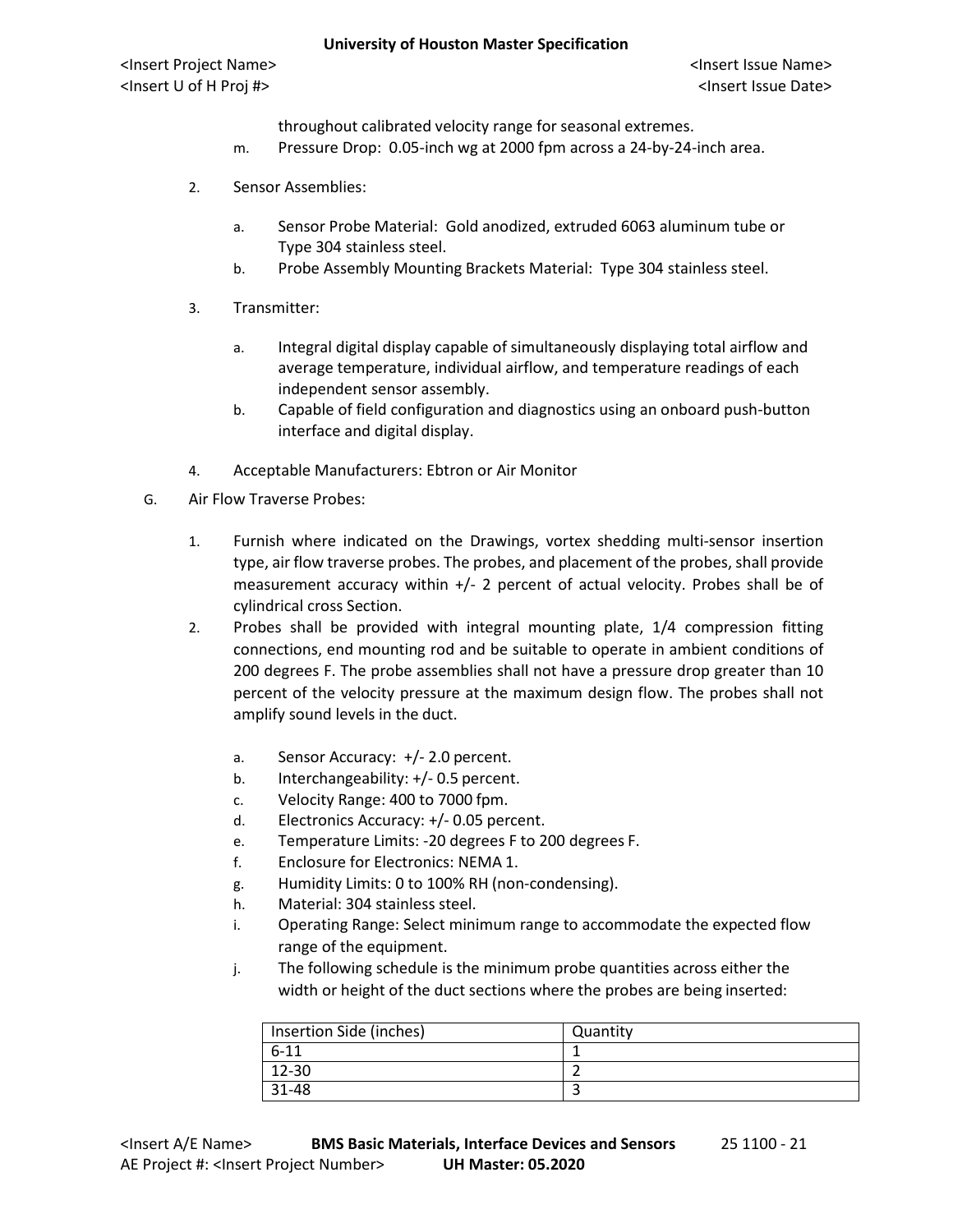<Insert Project Name> <Insert Issue Name> <Insert U of H Proj #> <Insert Issue Date>

| 48-60  | ൧ |
|--------|---|
| 61-84  | u |
| 85-120 | o |

k. Manufacturer: Tek-Air Model VT5000 or equal approved by Owner.

## 2.11 VALVE BYPASS FOR DIFFERENTIAL PRESSURE SENSORS

A. Provide a five valve manifold bypass kit for protection of DP sensors where the pressure on the pipe can cause on over pressure when connected to one port with the other at atmospheric pressure. Kit shall include high and low pressure isolation valves, high and low pressure vent valves, calibration taps, and a bypass valve contained in a NEMA 1 enclosure.

### 2.12 DIFFERENTIAL PRESSURE SWITCHES (DPS)

- A. General Service Auto Reset Air: Diaphragm with adjustable set point and differential and snap acting form C contacts rated for the application. Provide manufacturer's recommended static pressure sensing tips and connecting tubing. Acceptable Manufacturer - Dwyer Series 1900 or equal approved by Owner.
- B. General Service Manual Reset Air: Diaphragm with adjustable setpoint and differential and snap acting form C contacts rated for the application. Manual reset shall be readily accessible in reach of personnel installed at height not to exceed 5 feet above finished floor. Provide manufacturer's recommended static pressure sensing tips and connecting tubing. Acceptable Manufacturer - Dwyer Series 1900 or equal approved by Owner. The High Static Pressure Safety Switch shall alarm to the Building Management System upon activation.
- C. General Service Water: Diaphragm with adjustable set point, 2 psig or adjustable differential and snap-acting Form C contacts rated for the application. 60 psid minimum pressure differential range and 0 degrees F to 160 degrees F operating temperature range.

#### 2.13 PRESSURE SWITCHES (PS)

- A. Diaphragm or bourdon tube with adjustable set point and differential and snap-acting Form C contacts rated for the application. Pressure switches shall be capable of withstanding 150 percent of rated pressure.
- B. Acceptable Manufacturers: Square D, ITT Neo-Dyn, ASCO, Penn, and Honeywell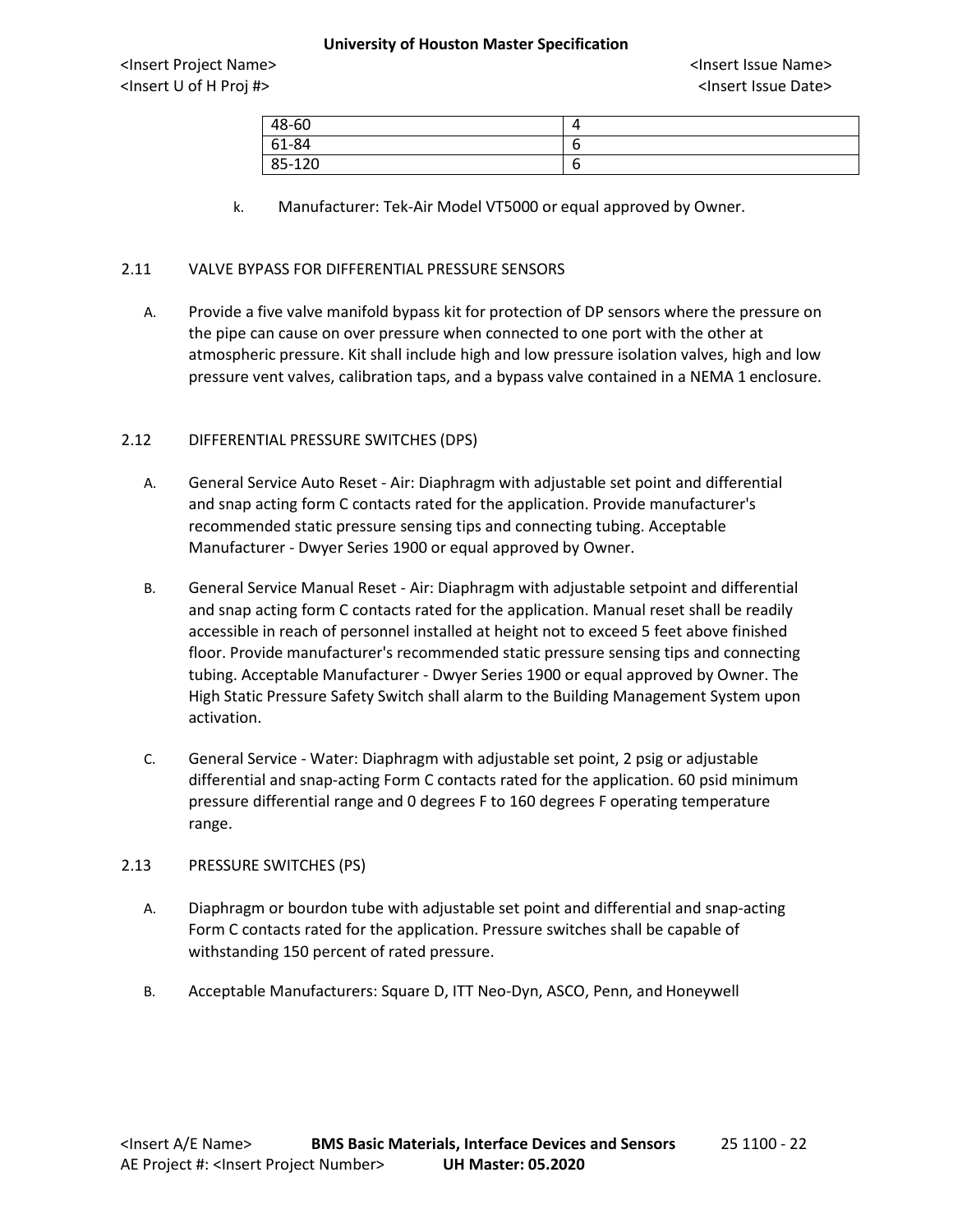Pneumatics are only allowed in retrofit applications where the existing BMS is pneumatic and full replacement of the BMS is not warranted by the scope of the project. Coordinate with UH project manager before using pneumatics.

## 2.14 TRANSDUCERS

- A. Consult Owner for direction in the application of Transducers.
- B. PNEUMATICS ALLOWED IN RETROFIT APPLICATIONS ONLY
- 2.15 CURRENT SWITCHES (CS)
	- A. Clamp-On Design Current Operated Switch (for Constant Speed Motor Status Indication):
		- 1. Range: 2.5 to 135 amps.
		- 2. Trip Point: Adjustable.
		- 3. Switch: Solid state, normally open, 1.0A @ 30VAC/DC.
		- 4. Lower Frequency Limit: 6 Hz.
		- 5. Trip Indication: LED.
		- 6. Approvals: UL, CSA.
		- 7. Max. Cable Size: 350 MCM.
		- 8. Acceptable Manufacturer: Veris Industries H-908.
	- B. Clamp-on Wire Through Current Switch (CS/CR) (for Constant Speed Motors): Same as CS with 24v command relay rated at 5A @ 240 Vac resistive, 3A @ 240 Vac inductive, load control contact power shall be induced from monitored conductor (minimum conductor current required to energize relay 5A, max. rating of 135A).
		- 1. Acceptable Manufacturers: Veris Industries H938 or RE Technologies RCS 1150.
		- 2. Where used for single-phase devices, provide the CS/CR in a self-contained unit in a housing similar with override switch to Kele RIBX.
	- C. Clamp-On Design Current Operated Switch for Variable Speed Motor Status Indication:
		- 1. Range: 3.5 to 135 Amps.
		- 2. Trip Point: Self-calibrating based on VA memory associated with frequency to detect loss of belt with subsequent increase of control output to 60 Hz.
		- 3. Switch: Solid state, normally open, 0.1A @ 30VAC/DC.
		- 4. Frequency Range: 35 to 75 Hz.
		- 5. Trip Indication: LED.
		- 6. Approvals: UL, CSA
		- 7. Max. Cable Size: 350 MCM.
		- 8. Acceptable Manufacturer: Veris Industries H-904.
	- D. Clamp-On Wire Through Current Switch (CS/CR) (for Variable Speed Motors): Same as CS with 24v command relay rated at 5A @ 240 Vac resistive, 3A @ 240 Vac inductive, load control contact power shall be induced from monitored conductor (minimum conductor current required to energize relay 5A, max. rating of 135A).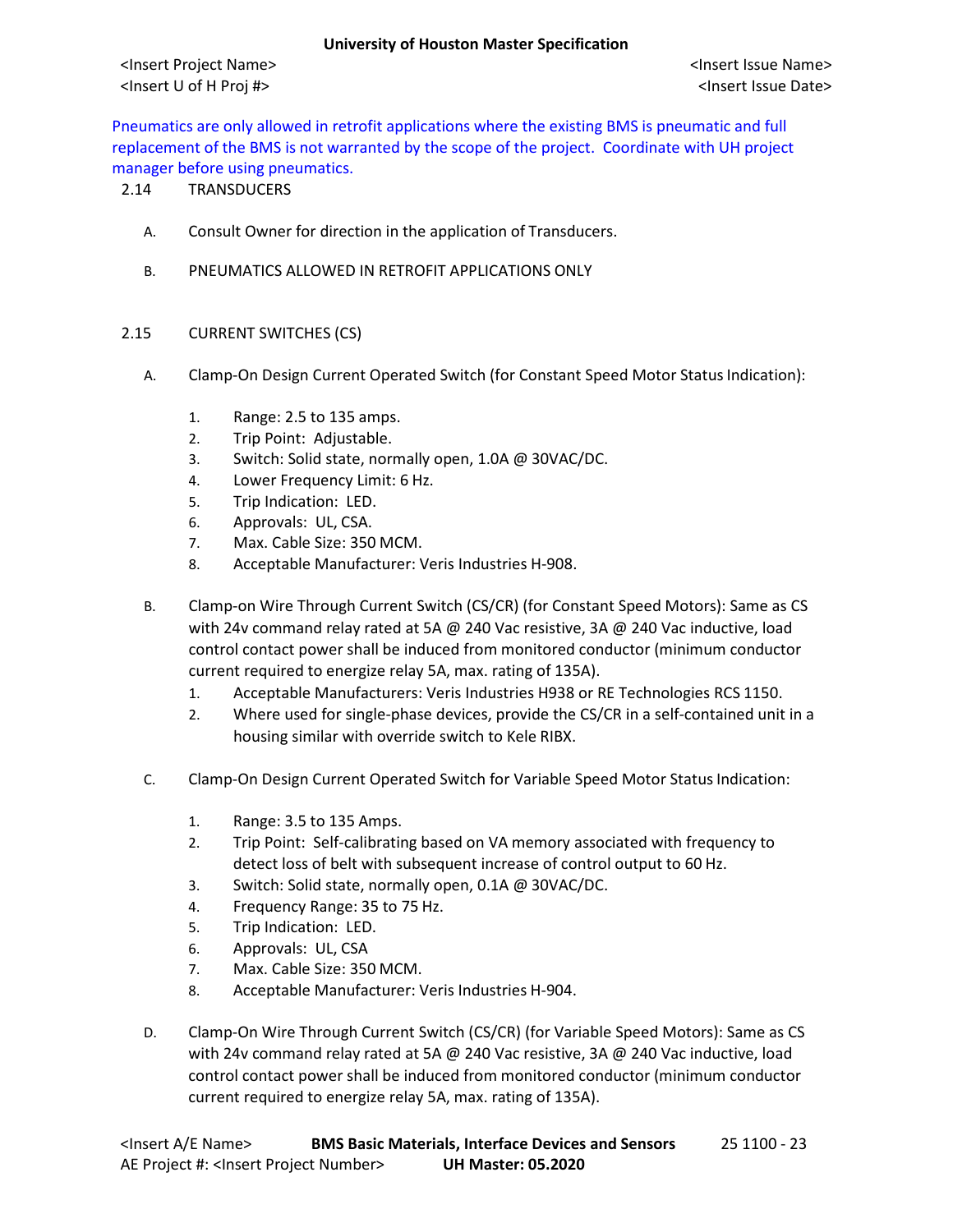- 1. Acceptable manufacturer: Veris Industries H934.
- E. Variable Speed Status: Where current switches are used to sense the status for variable speed devices, the CT shall include on-board VA/Hz memory to allow distinction between a belt break and subsequent ramp up to 60 Hz, versus operation at low speed. The belt break scenario shall be indicated as a loss of status and the operation at low speed shall indicate normal status.
- 2.16 CURRENT TRANSFORMERS (CT)
	- A. Clamp-On Design Current Transformer (for Motor Current Sensing):
		- 1. Range: 1-10 amps minimum, 20-200 amps maximum.
		- 2. Trip Point: Adjustable.
		- 3. Output: 0-5 VDC.
		- 4. Accuracy: +/- 0.2 percent from 20 to 100 Hz.
		- 5. Acceptable Manufacturer: KELE SA100.
- 2.17 OUTDOOR AIR STATIC PRESSURE SENSING TIP
	- A. Pressure Sensor: Pressure sensing tip shall be designed to minimize the effects of wind and resulting velocity pressure up to 80 mph.
		- 1. Acceptable Manufacturer: Dwyer A-306.
	- B. Low Air Pressure Surge Dampener: 30-second time constant.
		- 1. Acceptable Manufacturer: Modus SD030.
- 2.18 CONTINUOUS LEVEL TRANSMITTERS
	- A. Capacitance Type:
		- 1. General: Provide a loop powered, continuous capacitance type level transmitter with adjustable span and zero.
		- 2. Output: 4-20 mA.
		- 3. Probe: Fluoropolymer coated stainless steel rod or cable. Provide cable probe with end attachment hardware or weight.
		- 4. Electrical Enclosure: NEMA 4 or 7.
		- 5. Approvals: UL or CSA.
		- 6. Accuracy: +/- 1 percent of calibrated span.
		- 7. Process Connection: MPT or ANSI Flange as required.
		- 8. Acceptable Manufacturers: Drexelbrook, Endress & Hauser.
	- B. Hydrostatic Pressure:
		- 1. General: Two wire smart d/p cell type transmitter.
		- 2. Output: 4-20 mA or 1 to 5 volt user selectable linear or square root output.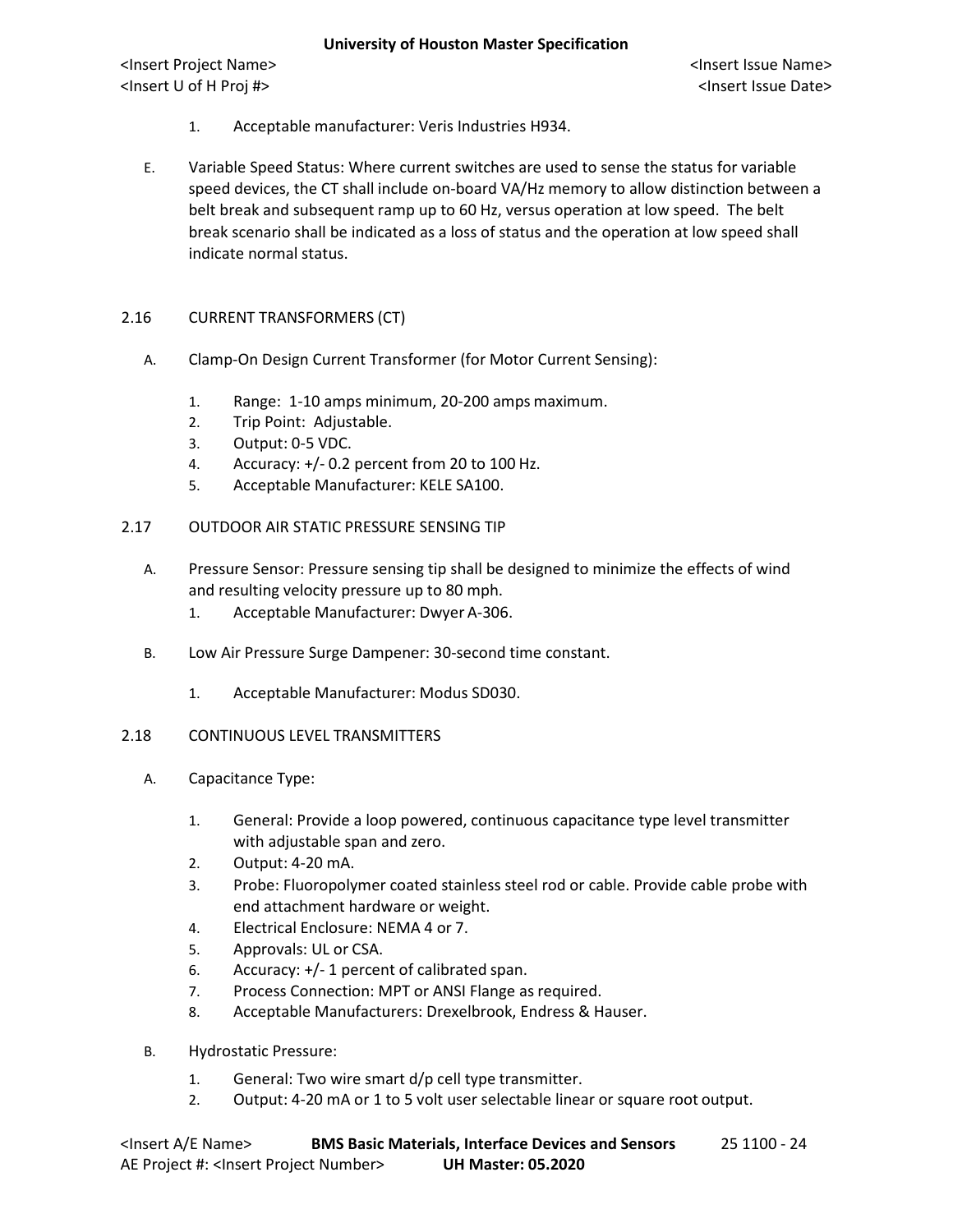<Insert Project Name> <Insert Issue Name> <Insert U of H Proj #> <Insert Issue Date>

- 3. Range: Adjustable span and zero.
- 4. Probe: Stainless steel wetted parts.
- 5. Environmental Limits: –40 to 250 degrees F (-40 to 121 degrees C), 0 to 100% RH.
- 6. Accuracy: Less than 0.1 percent of span.
- 7. Output Damping: Time constant user selectable from 0 to 36 seconds.
- 8. Vibration Effect: Less than +/- 0.1 percent of upper range limit from 15 to 2000 Hz in any axis relative to pipe mounted process conditions.
- 9. Electrical Enclosure: NEMA 4, 4X, 7 or 9.
- 10. Approvals: FM, CSA.
- 11. Acceptable Manufacturers: Rosemount Inc. 3051 Series, Foxboro, and Johnson-Yokagawa.

## ENGINEER MUST CLEARLY INDICATE WHICH FLOW METERS ARE ACCEPTABLE FOR VARIOUS DUTIES. EDIT TO SUIT THE PROJECT.

Ultrasonic flow meter for water service not currently in use. Consult with UH project manager before using on a project.

- 2.19 ULTRASONIC FLOW METER FOR WATER SERVICE:
	- A. General: Single-channel non-wetted ultrasonic meter to measure volumetric fluid using transit- time flow measurement.
	- B. Measurement: Single channel (Two Channel) measurement.
	- C. Enclosure: Epoxy-coated aluminum NEMA 4X, IP66 weatherproof.
	- D. Accuracy: +/- 2 percent of velocity reading at 1 to 40 feet per second.
	- E. Rangeability: 400 to 1.
	- F. Repeatability:  $+/-$  0.2 to 0.5 percent at full scale.
	- G. Input Power: 120 VAC or 24VDC.
	- H. Operating Temperature: 14 degrees F to 140 degrees F.
	- I. Control Panel: Stainless Steel case. Digital display: 2-line x 16-character LCD display, LED backlight, configurable to display up to 4 measurement parameters in sequence.
	- J. Keypad: 6-button internal keypad.
	- K. Output: Single Channel one 4-20 mA (Two Channel two 4-20 mA).
	- L. Output Units: Velocity in feet per second or meters per second.
	- M. Volumetric Flow: Cubic feet (ft3), cubic meters (m3), gallons (gal), and liters(L).
	- N. Totalizer (forward and reverse): Cubic feet (ft3), cubic meters (m3), gallons (gal), and liters  $(L)$ .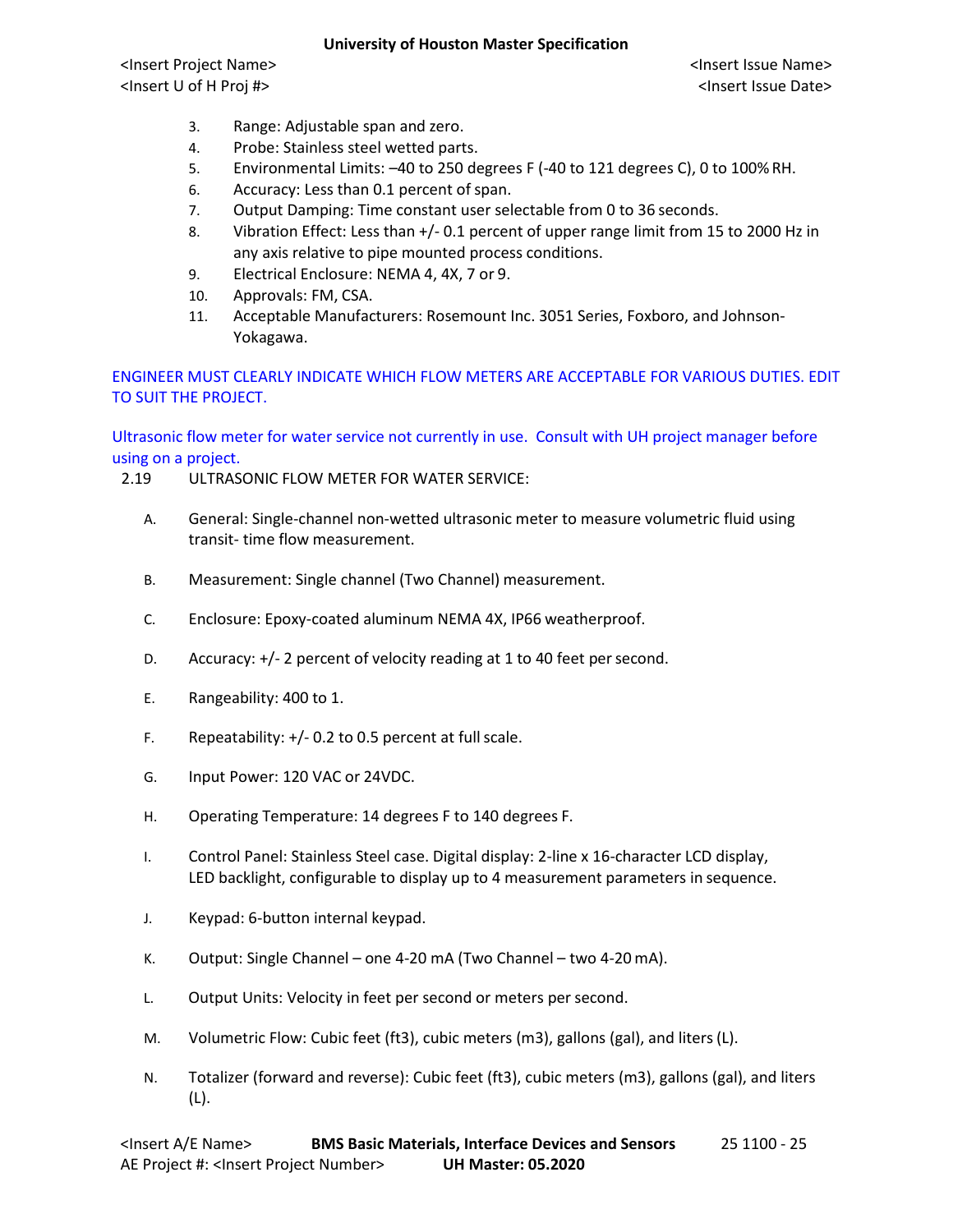- O. Transducer Temperature Range: –40 degrees F to 140 degrees F.
- P. Provide all slide track brackets, stainless steel chain or strap, for a complete installation. Provide connecter cables and connectors as required for a complete system.
- Q. BACnet compatible.
- R. Acceptable Manufacturer: EMCO.
- 2.20 ULTRASONIC FLOW METER FOR STEAM SERVICE:
	- A. General: Single-channel ultrasonic meter to measure the mass flow rate of saturated or superheated steam and the volumetric flow of wet steam.
	- B. Measurement: Single Channel measurement.
	- C. Enclosure: Stainless steel NEMA 7/4X.
	- D. Accuracy: +/- 1 percent of velocity reading at 3 to 150 feet persecond.
	- E. Rangeability: 1500 to 1.
	- F. Repeatability: +/- 0.2 to 0.5 percent at 1 to 150 feet persecond.
	- G. Input Power: 120 VAC or 24 VAC/VDC.
	- H. Operating Temperature: -40 degrees F to 140 degrees F.
	- I. Display: 2-line x 16-character LCD display, LED backlight, configurable to display up to 4 measurement parameters in sequence.
	- J. Output: 4-20 mA.
	- K. Transducer:
		- 1. Type: T9.
		- 2. Temperature Range: –40 degrees F to 400 degrees F.
		- 3. Pressure Ratings: 0 to 250 psig operating pressure, 750 psig test pressure
		- 4. Material: Titanium.
		- 5. Connection: Threaded or flanged connection.
	- L. BACnet compatible.
	- M. Acceptable Manufacturer: EMCO Steam Flow Transmitter.
- 2.21 INSERTION TYPE TURBINE METER FOR WATER SERVICE:
	- A. General Requirements: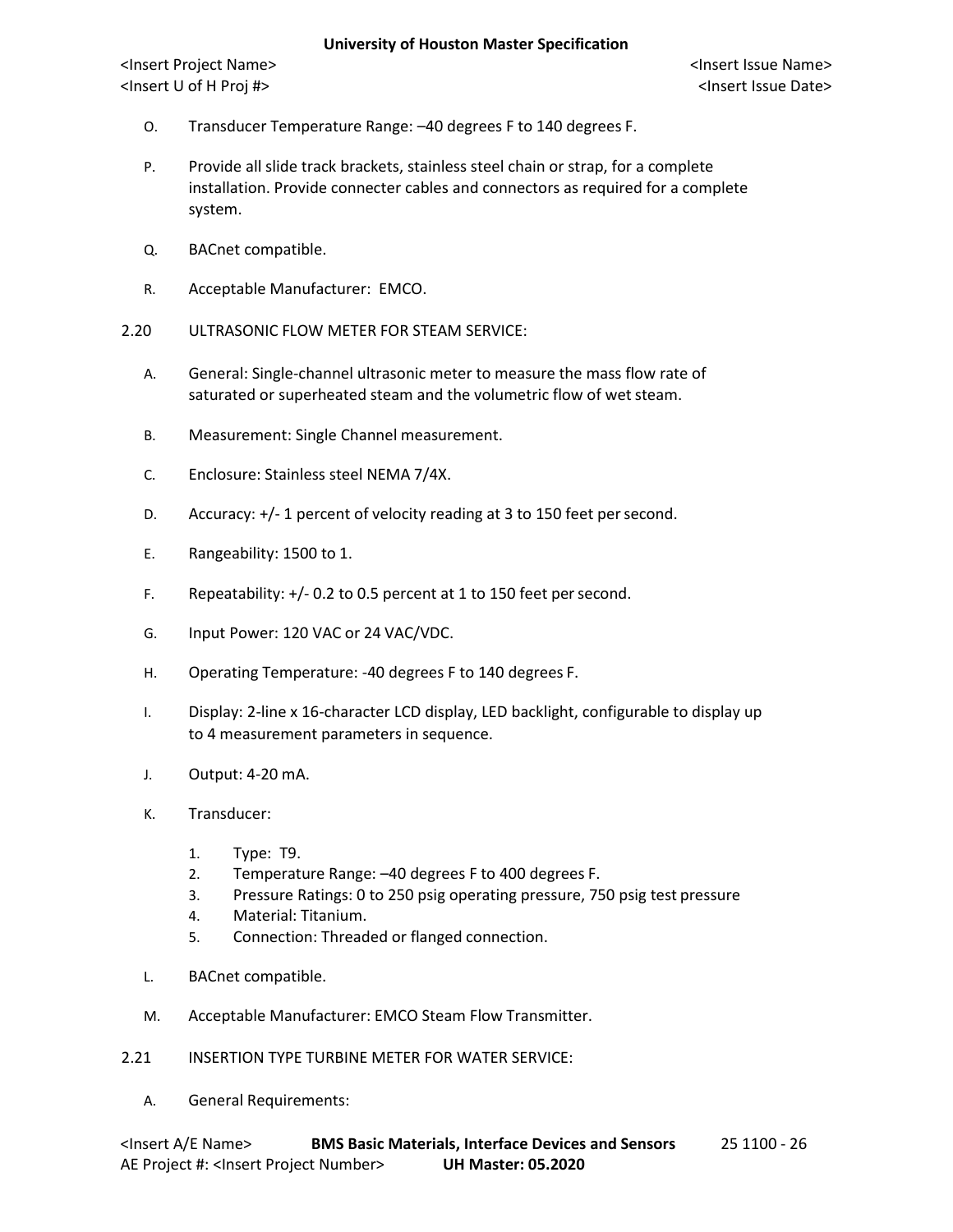<Insert Project Name> <Insert Issue Name> <Insert U of H Proj #> <Insert Issue Date>

- 1. Dual Turbine Flow Meter with non-magnetic impedance sensing method, low-mass non-metallic turbines with sapphire jewel bearings and tungsten carbide shafts.
- 2. Turbine Insertion Flow Meter shall have maximum operating pressure of 400 psi and maximum operating temperature of 200 degrees F continuous (220 degrees F peak).
- 3. All wetted metal parts shall be constructed of 316 stainless steel. Flow meter shall meet or exceed all of the accuracy, head loss, flow limits, pressure and material requirements of the AWWA standard C704-70 for the respective pipe or tube size.
- 4. Analog outputs shall consist of non-interactive zero and span adjustments, a DC linearly of 0.1 percent of span, voltage output of 0-10 V, and current output of 4-20 mA.
- B. Installation: Install in water systems with a minimum of 10 pipe diameters unobstructed flow upstream of water meter and a minimum of 5 pipe diameters unobstructed flow downstream of water.
- C. BACnet compatible.
- D. Acceptable Manufacturers: Onicon Corp. F-1200, Badger and Hersey.
- 2.22 VORTEX SHEDDING FLOW METER FOR LIQUID, STEAM AND GAS SERVICE:
	- A. General Requirements:
		- 1. Steam meter shall operate as a loop powered device, with a 4 20 mA output signal for flow rate and a scalable pulse output. Provide built-in display for flow rate and total data, instantaneous temperature, operating status and diagnostic data
	- B. BACnet compatible.
	- C. Acceptable Manufacturers: Onicon Corp. F-2500, Foxboro 83 series, Johnson-Yokagawa, and Rosemount.

## 2.23 MAGNETIC FLOW METER FOR WATER SERVICE:

- A. General Requirements:
	- 1. Sensor shall be a magnetic flow meter, which utilizes Faraday's Law to measure volumetric fluid flow through a pipe.
	- 2. The flow meter shall consist of two (2) elements, the sensor and the electronics. The sensor shall generate a measuring signal proportional to the flow velocity in the pipe. The electronics shall convert this EMF into a standard current output.
	- 3. Electronic replacement shall not affect meter accuracy (electronic units are not matched with specific sensors).
		- a. Provide a four-wire, externally powered, magnetic type flow transmitter with adjustable span and zero, integrally mounted to flow tube.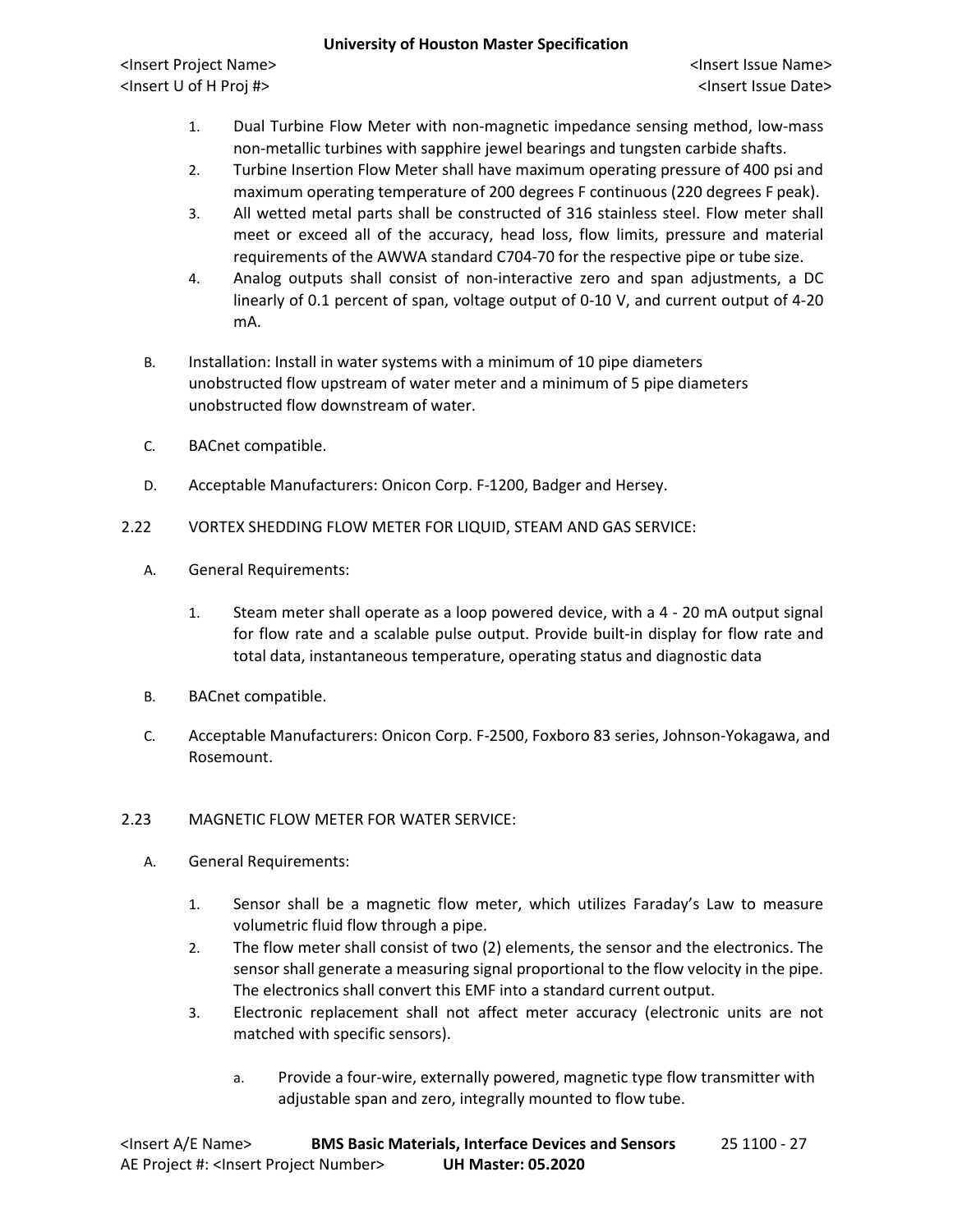- b. Output: 4-20 mA.
- c. Flow Tube: Stainless steel.
- d. Electrical Enclosure: NEMA 4, 7.
- e. Approvals: UL or CSA.
- f. Stability: 0.1 percent of rate over six (6) months.
- g. Process Connection: Carbon steel, ANSI 150 LB, size as required.
- B. Meter Accuracy:
	- 1. Under the reference conditions of a 68 degrees F media temperature, a 68 degrees F ambient temperature, a +/- 1 percent nominal power supply voltage, 10 diameters up stream and 5 down of straight piping and a fully developed flow profile; the meter must meet the following requirements:
	- 2. Plus or minus 0.8 percent of reading accuracy in the flow range of 1.65 33 feet per second +/- (0.66/Velocity actual feet per second +0.4) percent of reading accuracy in the flow range of 0 - 1.65 feet per second.
	- 3. Meter repeatability shall be +/- 0.1 percent of rate at velocities greater than 1.65 feet persecond.
- C. Calibration: The sensor must be calibrated on an internationally accredited (i.e. NAMAS) flow rig with accuracy better than 0.1 percent. Calibration shall be traceable to National Institute of Standard and Technology.
- D. Construction:
	- 1. The meter piping material shall be AISI 304 stainless steel.
	- 2. The meter flange and enclosure material shall be carbon steel.
	- 3. The external surface of the sensor is to be treated with at least .006 inches (150  $\mu$ m) of Corrosion resistant two-component paint.
	- 4. The inner meter piping shall be protected with a neoprene liner or similar liner.
	- 5. The electrode material shall be AISI 316 Ti or better.
	- 6. The sensor be ANSI class 150 pounds.
- E. Electronics:
	- 1. The sensor shall contain a SENSOR-PROM, storing calibration and factory default settings, i.e. the identification of the sensor and size.
	- 2. An ISO 9001 approved company shall manufacture the sensor and electronics.
	- 3. As standard, the electronics must be installable directly on the sensor or installable (remote) up to 1500 feet from the sensor as a maximum.
	- 4. With local electronics installation, the electronics shall be able to withstand three (3) feet water submersion for up to 30 minutes.
	- 5. The electronics shall be compatible with the following power specifications:
		- a. 15/230 Vac +10 percent to 15 percent 50-60 Hz.
		- b. The power consumption must be 10 Watts or less independent of meter size.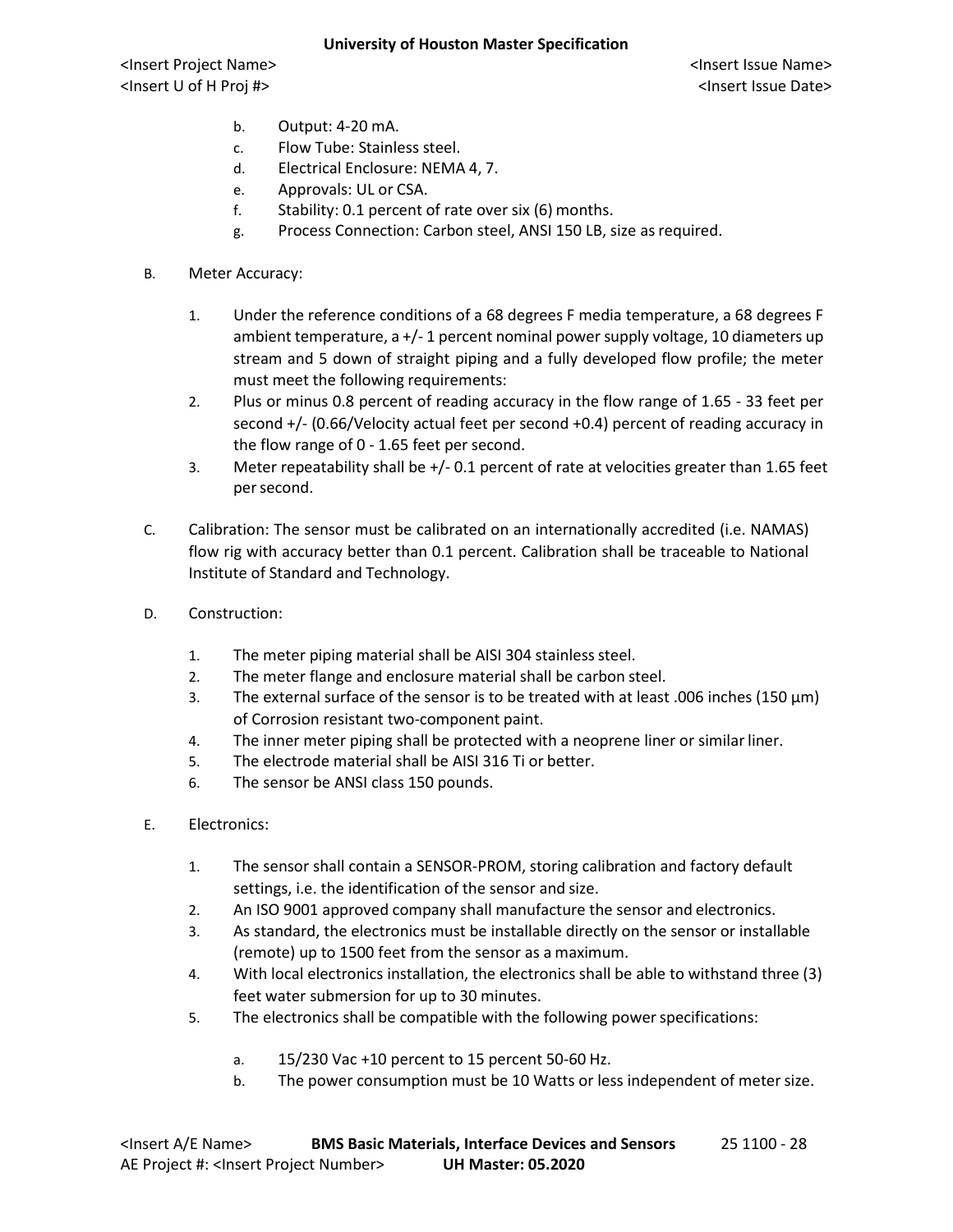- 6. The meter electronics shall be able to produce simultaneous scalable current and frequency/pulse output. The frequency output shall be linearly proportional to flow rate and scalable from 0-10 kHz. The pulse output shall be scalable from 50 to 5000 milliseconds duration, suitable for an electromechanical totalizer in engineering units.
- 7. The electronics must have an internal totalizer for summation of flow.
- 8. The output of the electronics must be individually, galvanically isolated with an isolation voltage of more than 500 V.
- F. Output:
	- 1. The current signal must be either 0-20 mA or 4-20 mA proportional to the flow velocity.
	- 2. The output current signal must accommodate 20 percent over range without loss in linearity.
	- 3. The electronics shall have an alphanumeric LCD display showing actual flow and totalized flow in engineering units.
	- 4. The display and keyboard must be rotatable so that the display can be viewed regardless of sensor orientation.
- G. Error Detection:
	- 1. The electronics must be able to detect the flowing error conditions:
		- a. Signal connection between electronics and sensor interrupted.
		- b. Loss of current to the coil circuit.
		- c. Load on the current output.
		- d. Defective electronics.
		- e. Defective sensor.
		- f. Empty pipe.
	- 2. The electronics must have an Error Log where all error conditions occurring within a period of 180 days are stored.
- H. Electronic Replacement Programming:
	- 1. The electronics must be immediately replaceable without the need of cable disconnection or renewed configuration programming.
	- 2. When the supply voltage is applied, the electronics must self-configure and display flow without keyboard contact (no programming required).
	- 3. The electronics must be provided with an automatic zero flow setting.
	- 4. The electronics shall be programmable with respect to:
		- a. User display options and menu
		- b. Setting data
		- c. Configuration of outputs
		- d. Zero 'cut-off' from 0 percent to 9.9 percent of maximum flow.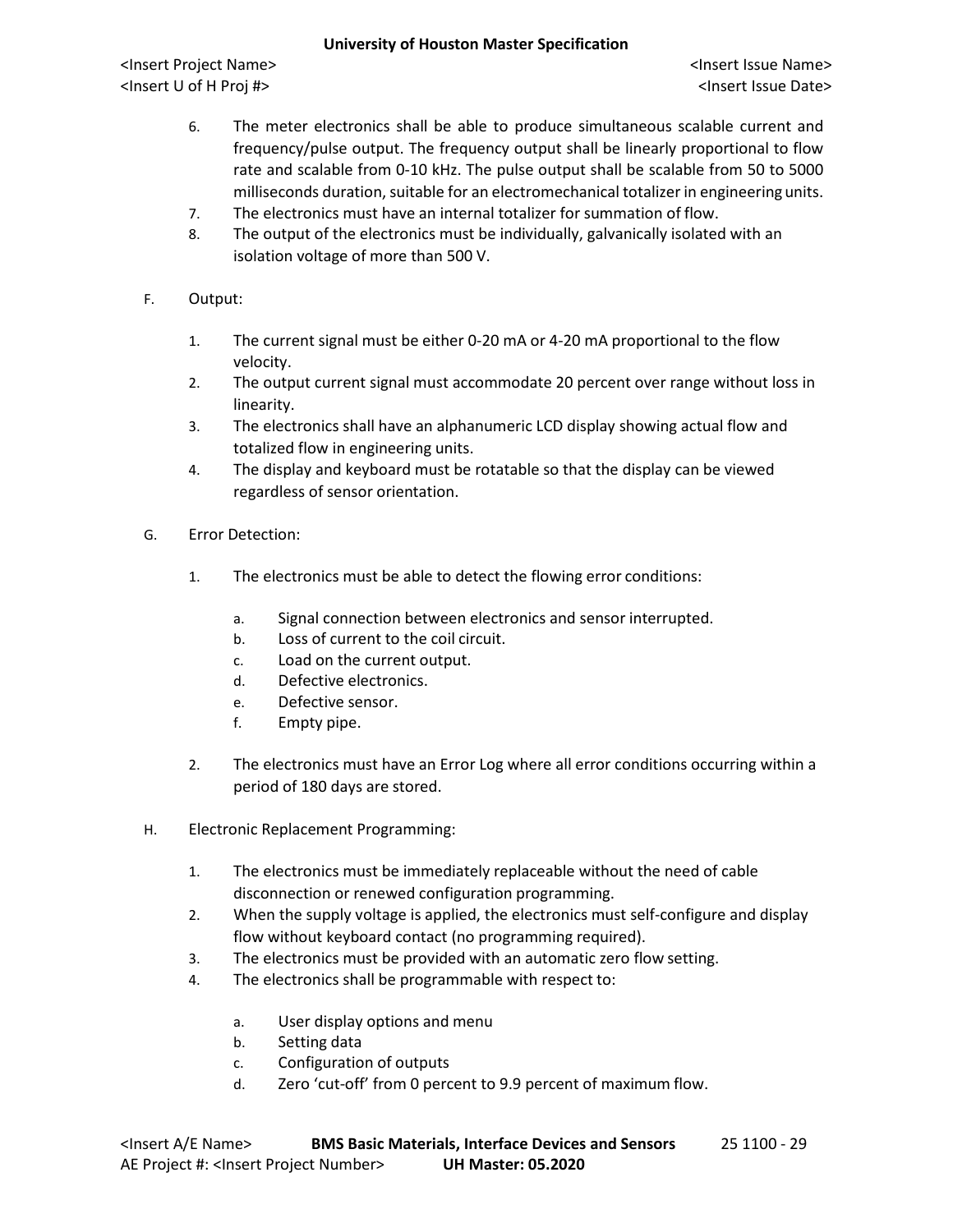<Insert Project Name> <Insert Issue Name> <Insert U of H Proj #> <Insert Issue Date>

- 5. For ease of programming, the electronics shall be programmable away from the meter using the meter Sensor-Prom and a 9 V battery.
- 6. The electronics shall be suitable for operation in an ambient temperature range of -4 degrees F to 120 degrees F.
- I. BACnet compatible.
- J. Acceptable Manufacturers:
	- 1. Engineering Measurements Co. (EMCO MAG 3100 with a model MAG 2500 electronic transmitter and display).
	- 2. Rosemount.
	- 3. Toshiba.
	- 4. Hersey Measurement.
	- 5. Yokogawa Industrial Automation.
	- 6. Endress & Hauser.

## 2.24 VENTURI FLOW METER FOR WATER SERVICE

- A. Flow Sensing Element: Differential-pressure Venturi-type designed for installation in piping.
- B. Construction: Bronze or cadmium plated steel with brass quick connect fittings and attached tag with flow conversion data and rated flow. Ends shall be threaded for 2 inches and smaller and flanged or welded for larger than 2 inches.
- C. Differential transmitter shall be dual range industrial grade as specified above.
- D. Connect differential pressure to Venturi and repipe quick connect fittings for measurement. Provide ball valves to isolate quick connects and differential pressure transmitter.
- E. Apply Venturi-type flow meters where minimum flow range is no less than 40 percent of maximum flow.
- 2.25 CO2 SENSORS/TRANSMITTERS (CO2)
	- A. General: CO2 sensors shall use silicon based, diffusion aspirated, infrared single beam, dual- wavelength sensor.
	- B. Accuracy: +/- 36ppm at 800 ppm and 68 degrees F.
	- C. Stability: 5 percent over 5 years.
	- D. Output: 4-20 mA, 0-10 Vdc or relay.
	- E. Mounting: Duct or Wall as indicated.
	- F. Acceptable Manufacturer: Vaisala, Inc. GMD20 (duct) or GMW20 (wall).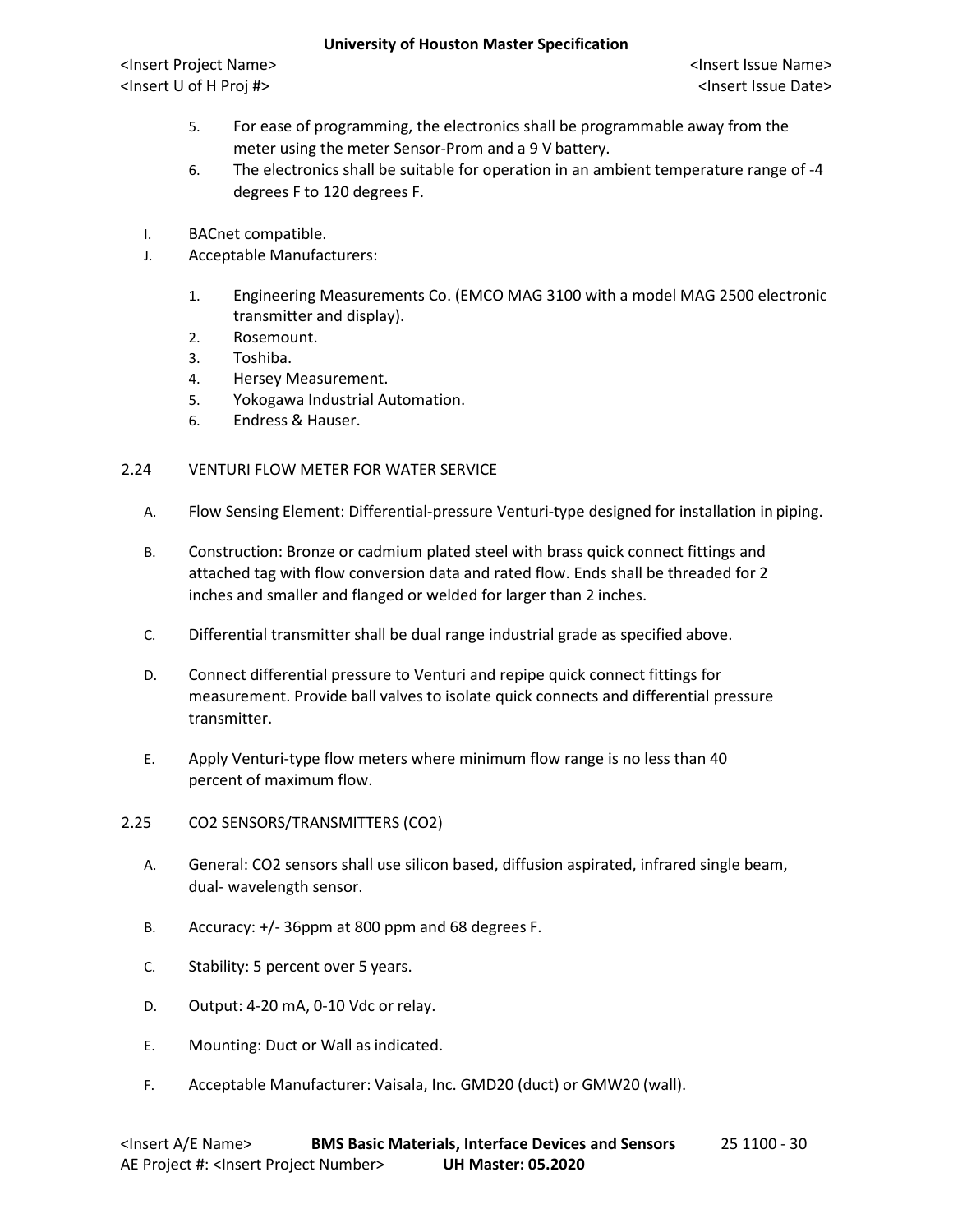## 2.26 MISCELLANEOUS ELECTRIC CONTROL COMPONENTS

- A. Limit Switches (LS): Limit switches shall be UL listed, SPDT or DPDT type, with adjustable trim arm. Limit switches shall be as manufactured by Square D or Allen Bradley.
- B. Electric Solenoid-Operated Pneumatic Valves (EP): EP valves shall be rated for a minimumof 1.5 times their maximum operating static and differential pressure. Valves shall be ported 2- way, 3-way, or 4-way and shall be normally closed or open as required by the application. EPs shall be sized for minimum pressure drop, and shall be UL and CSA listed. Furnish and install gauges on all inputs of EPs. Furnish an adjustable air pressure regulator on input side of solenoid valves serving actuators operating at greater than 30 psig.
	- 1. Coil Enclosure: Indoors shall be NEMA 1, Outdoors shall be NEMA 3, 4, 7, 9.
	- 2. Fluid Temperature Rating: Valves for compressed air and cold water service shall have 150 degrees F (66 degrees C) minimum rating. Valves for hot water or steam service shall have fluid temperature rating higher than the maximum expected fluid temperature.
	- 3. Acceptable Manufacturers: EP valves as manufactured by ASCO or Parker.
	- 4. Coil Rating: EP valves shall have appropriate voltage coil rated for the application (i.e., 24 VAC, 120 VAC, 24 VDC, etc.).
- C. Low Temperature Detector ('Freezestat') (FZ): Low temperature detector shall consist of a 'cold spot' element that responds only to the lowest temperature along any one foot of entire element, minimum bulb size of 1/8 inches x 20 feet (3.2mm x 6.1m), junction box for wiring connections and gasket to prevent air leakage or vibration noise, DPDT (4 wire, 2 circuit) with manual reset. Manual reset shall be readily accessible in reach of personnel installed at height not to exceed 5 feet above finished floor. Temperature range 15 to 55 degrees F (-9.4 to 12.8 degrees C), factory set at 38 degrees F. Provide sensor lengths and quantities to result in one lineal foot of sensing element for each five square feet of cooling coil/duct face area. The Low Temperature Detector shall alarm to the Building Management System upon activation.
- D. High Temperature Detectors ('Firestat') (FS): High temperature detector shall consist of 3 pole contacts, a single point sensor, junction box for wiring connections and gasket to prevent air leakage of vibration noise, triple-pole, with manual reset. Temperature range 25 to 215 degrees F (-4 to 102 degrees C).
- E. Surface-Mounted Thermostat: Surface-mounted thermostat shall consist of SPDT contacts, operating temperature range of 50 to 150 degrees F (10 to 65 degrees C), and a minimum 10 degrees F fixed set point differential.
- F. Low Voltage Wall Thermostat: Wall-mounted thermostat shall consist of SPDT sealed contacts, operating temperature range of 50 to 90 degrees F (10 to 32 degrees C), switch rating of 24 Vac (30 Vac maximum), and both manual and automatic fan operation in both the heat and cool modes.
- G. Control Relays: All control relays shall be UL listed, with contacts rated for the application,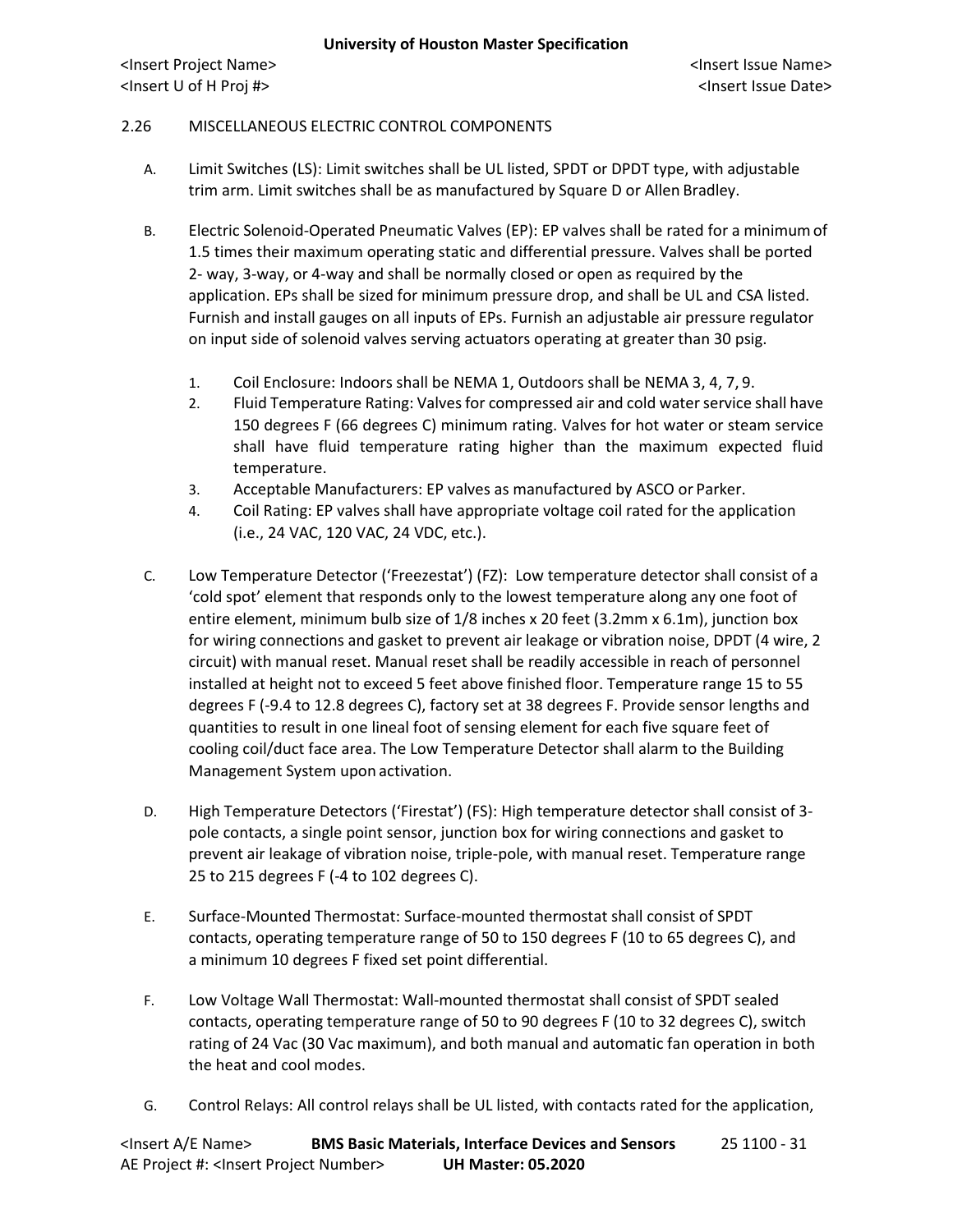and mounted in minimum NEMA 1 enclosure for indoor locations, NEMA 4 for outdoor locations.

- 1. Control relays for use on electrical systems of 120 volts or less shall have, as a minimum, the following:
	- a. AC coil pull-in voltage range of +10 percent, -15 percent or nominal voltage.
	- b. Coil sealed volt-amperes (VA) not greater than four (4) VA.
	- c. Silver cadmium Form C (SPDT) contacts in a dustproof enclosure, with 8 or 11 pin type plug.
	- d. Pilot light indication of power-to-coil. Pilot light shall be visible from a standing position of 5 feet AFF
	- e. Coil rated for 50 and 60 Hz service.
	- f. Relays shall be labeled to identify the function or purpose per 26 05 53 Identification for Electrical Systems. Coordinate with owner for approved verbiage of labels.
	- g. Acceptable Manufacturers: Relays shall be Functional Devices (RIB), Potter Brumfield, Model KRPA or equal approved by Owner.
- 2. Relays used for across-the-line control (start/stop) of 120V motors, 1/4 horsepower, and 1/3 horsepower, shall be rated to break minimum 10 Amps inductive load. Relays shall be IDEC or approved equal.
- 3. Relays used for stop/start control shall have low voltage coils (30 VAC or less), and shall be provided with transient and surge suppression devices at the controller interface.
- 4. All safety circuits shall be installed to operate individual interposing relays located in the associated equipment control panel. Each safety device (i.e. Freezestat, DP safety, smoke detector, firestat, etc.) wiring circuit shall be installed with individual homeruns back to the associated control panel. See control drawings for details.
- H. General Purpose Power Contactors: NEMA ICS 2, AC general-purpose magnetic contactor. ANSI/NEMA ICS 6, NEMA 1 enclosure.
	- 1. Acceptable Manufacturers: Square 'D', Cutler-Hammer or Westinghouse.
- I. Control Transformers: Furnish and install control transformers as required. Control transformers shall be machine tool type, and shall be UL and CSA listed. Primary and secondary sides shall have replaceable fuses in accordance with the NEC. Transformer shall be properly sized for application, and mounted in minimum NEMA 1 air vented enclosure. Multiple transformers in a single enclosure shall have fan aided ventilation whenever ambient temperature exceeds 140 Deg F.
	- 1. Transformers shall be manufactured by Westinghouse, Square 'D', or Jefferson.
- J. Time Delay Relays (TDR): TDRs shall be capable of on or off delayed functions, with adjustable timing periods, and cycle timing light. Contacts shall be rated for the application with a minimum of two (2) sets of Form C contacts, enclosed in a NEMA 1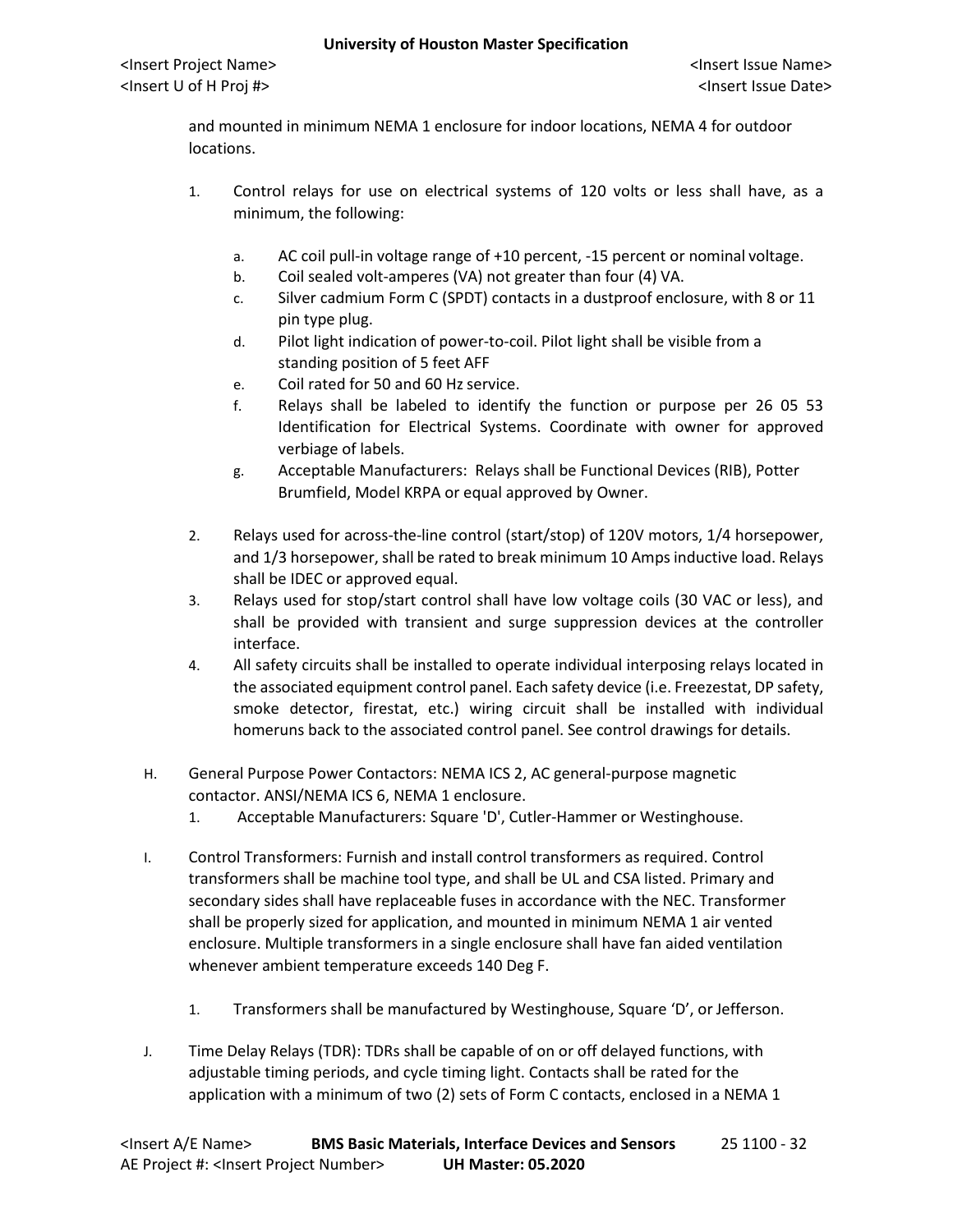enclosure.

- 1. TDRs shall have silver cadmium contacts with a minimum life span rating of one million operations. TDRs shall have solid state, plug-in type coils with transient suppression devices.
- 2. TDRs shall be UL and CSA listed, Crouzet type.
- K. Electric Push Button Switch: Switch shall be momentary contact, oil tight, push button, with number of N.O. and/or N.C. contacts as required. Contacts shall be snap-action type and rated for minimum 120 Vac operation. Switch shall be 800T type, as manufactured by Allen Bradley or equal approved by Owner.
- L. Pilot Light: Panel-mounted pilot light shall be NEMA ICS 2 oil tight, transformer type, with screw terminals, push-to-test unit, LED type, rated for 120 VAC. Unit shall be 800T type, as manufactured by Allen-Bradley or equal approved by Owner.
- M. Alarm Horn: Panel-mounted audible alarm horn shall be continuous tone, 120 Vac Sonalert solid-state electronic signal, as manufactured by Mallory or equal approved by Owner.
- N. Electric Selector Switch (SS): Switch shall be maintained contact, NEMA ICS 2, oil-tight selector switch with contact arrangement, as required. Contacts shall be rated for minimum 120 Vac operation. Switch shall be 800T type, as manufactured by Allen-Bradley or equal approved by Owner.

ENGINEER MUST CLEARLY INDICATE WHICH REFRIGERANT MONITORS ARE ACCEPTABLE FOR THE APPLICATION. ONLY SPECIFY THE REFRIGERANT MONITOR IN THIS SECTION IF NOT PROVIDED BY THE CHILLER MANUFACTURER IN THE CHILLER SPECIFICATION. EDIT TO SUIT THE PROJECT.

## 2.27 REFRIGERANT MONITOR

- A. General: Contractor shall provide a refrigerant sensitive infrared-based stationary refrigerant gas leak monitor system designed to continuously measure refrigerants. Refrigerant monitor shall be coordinated to detect [**R134a**][**R123**][**R410a**][**R514a**][**Insert other refrigerant type here**] refrigerants used in chiller equipment installed under Division 23. The alarm system shall comply with the latest edition of ANSI/ASHRAE 15 and local code requirements.
- B. The refrigerant monitor shall be capable of monitoring multiple refrigerant gas compounds at multiple locations in concentrations of 0 PPM to a minimum of 1000 PPM. The Monitor shall have a low range resolution of 1 PPM in the range of 1 PPM through 100 PPM. Readings above 100 PPM must be accurate to within +/- 5 percent of reading. Accuracy shall be maintained within ambient environmental ranges of 0 degrees C through 50 degrees C, (32 degrees F through 122 degrees F) and 5 percent through 90 percent relative humidity, non- condensing.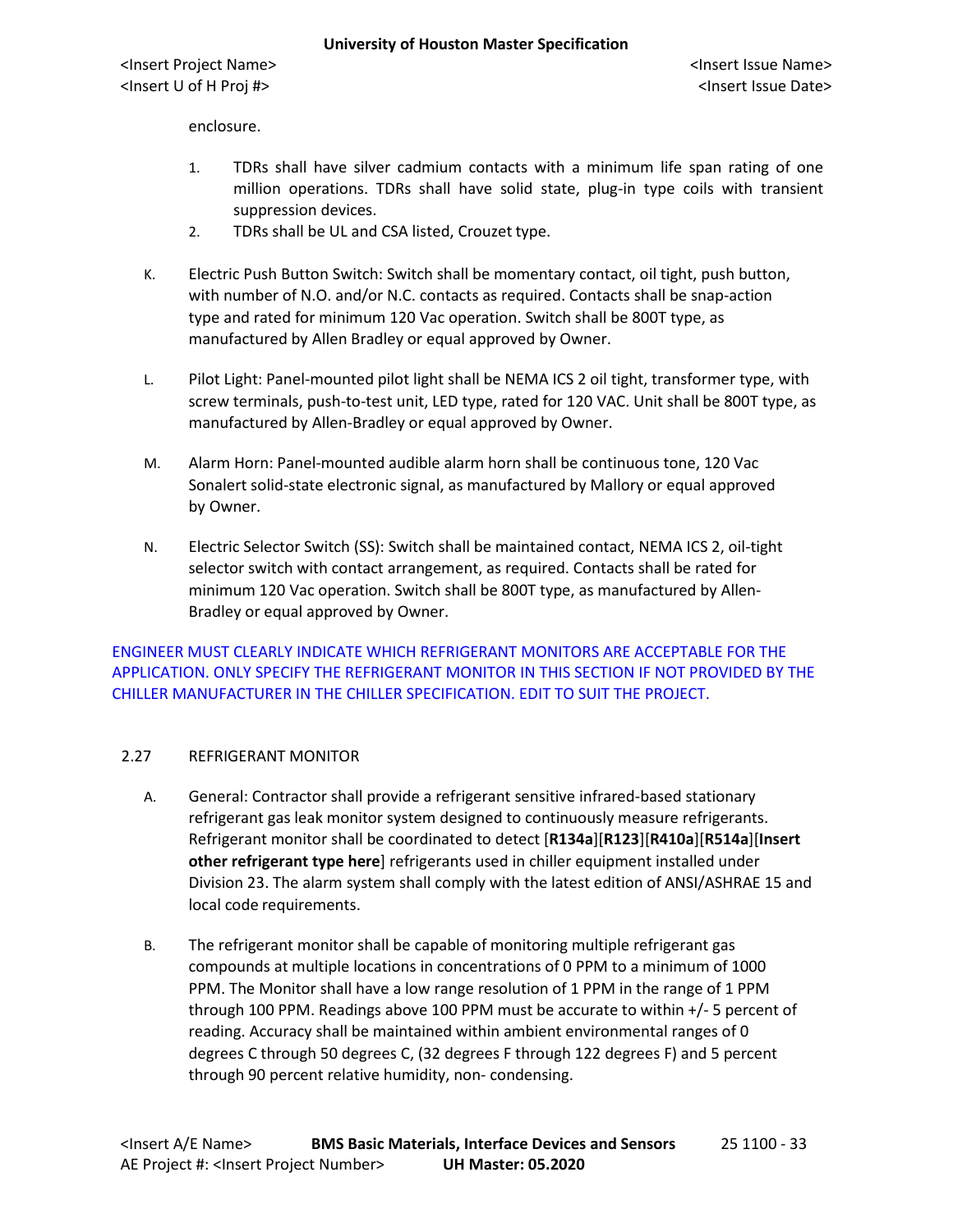- C. The refrigerant monitor shall automatically and continuously monitor the areas through a sample draw type tubular pick up system with an internal pump and filter. The installation of the monitoring control and the tubing shall be in strict accordance with the manufacturer's instructions. The location, routing, and final position of the sample tubes shall be submitted to the engineer with all necessary shop drawings and monitor specifications and installation instructions. Tubing size, tubing material, and tube length limitations shall be within the specifications of the monitor manufacturer. The location and method of tube support and hangers must be identified on the shop drawings. Each of the sampling tubes shall have end of line filters.
- D. The analyzer will be based on infrared detection technology and will be factory tested and calibrated for the specified refrigerant or refrigerants. Factory certification of the calibrations shall be provided with the O&M manuals. The analyzer shall provide a menu driven or automatic method of checking both zero, span calibration for each sensor, and allow for adjustment.
- E. The monitor shall be equipped with four (4) outputs. Three relays shall energize at an adjustable user defined set point based on refrigerant concentration levels. The relay threshold adjustment shall be protected by keyed or password access controls. Adjustments and observations shall be made at the front panel operator interface. The relay threshold values can be viewed without a password. The digital display will continuously display the refrigerant concentration level and alarm status. The fourth output shall indicate a monitor malfunction alarm. The monitor shall also have an analog output that will provide a liner scaled reference to the refrigerant concentration in parts per million. The analog output signal shall be an industry standard DC voltage, or mA current signal.
- F. The monitor shall have a NEMA 4 enclosure with a gasketed, hinged front cover. Conduits and tube connections shall be located on the bottom of the enclosure. The enclosure shall have a rust and corrosion resistant finish.
- G. The following alarm modes will be provided by the refrigerant monitor:
	- 1. Alarm Level One: Low level of refrigerant concentration at one of the sampling points has detected the presence of a possible refrigerant leak. The initial alarm threshold shall be set to 5 PPM (adjustable) and increased if there are nuisance alarms. This alarm level shall be displayed on the refrigerant monitor interface panel, indicating which sensor has triggered the alarm, and the associated concentration of refrigerant in PPM. This event will also send an Alarm Level One signal to the BMS through a digital output from the monitor relay. This alarm will remain active until the refrigerant concentration is reduced below set point.
	- 2. Alarm Level Two: This alarm shall indicate that one of the sensors has detected a refrigerant concentration that is approaching dangerous levels in the area being monitored. This alarm shall be set to 25 percent below the maximum calculated refrigerant level specified in the latest editions of ANSI/ASHRAE 15 and ASHRAE 34. This alarm will be displayed on the monitor interface and will indicate which of the sensors has caused the alarm, and the highest concentration in PPM. This event will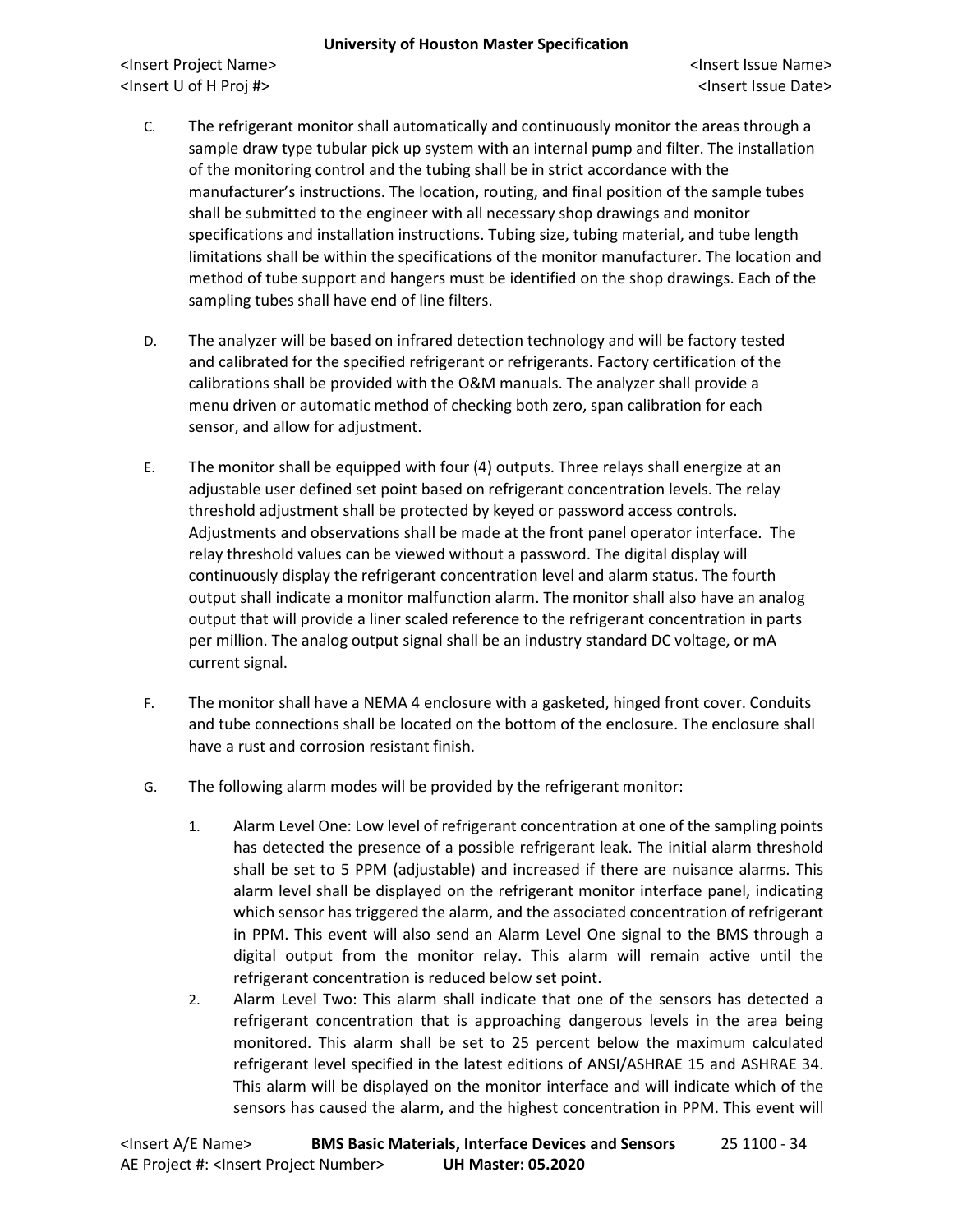also activate the beacon and audible alarm mounted on the refrigerant monitoring enclosure. This alarm will also be sent to the BMS through the digital output of the relay. In this mode the audible alarm can be silenced, but the beacon shall remain active until the fault is cleared.

- 3. Alarm Level Three: This alarm shall be set at the maximum calculated refrigerant level specified in the latest editions of ANSI/ASHRAE 15 and ASHRAE 34whichever is the lowest concentration. The refrigerant monitor interface will display which sensor has caused the alarm, and the associated concentration in PPM. This event will also activate the beacon and audible alarm mounted on the refrigerant monitoring enclosure. If the audible alarm had been silenced by an earlier alarm, the activation of this level three alarm will cause the audible alarm to be activated again. The relay in the refrigerant monitoring panel shall activate the space ventilation system, and will disable all combustion or flame-producing equipment via hardwired control interlocks. In addition, this event and will de-energize the energy source for any hot surface (850 degrees F or 454 degrees C) located in the space. Interlocks must also be provided to close any normally open doors or openings to the space for proper ventilation and isolation during this alarm condition. This alarm level will also signal the BMS through the digital output through the same relay. In this mode, the audible alarm can be silenced, but the beacon shall remain active until the fault is cleared.
- H. All alarm conditions shall be reported to the BMS system asfollows:
	- 1. Alarm Level One: The lowest refrigerant alarm level shall detect the presence of refrigerant in low concentrations and energize a relay to signal a low level alarm to the BMS operator terminal(s). The alarm shall display an alarm message stating that there is a potential refrigerant leak in the designated area.
	- 2. Alarm Level Two: The second refrigerant level alarm shall be a high refrigerant alarm alert. This alarm shall energize a relay to signal the BMS system indicating a high level alarm on the BMS operator terminal(s). This BMS alarm shall state that high levels of refrigerant have been detected in the designated area.
	- 3. Fault Alarm: Reports a high level alarm to the BMS operator terminal(s) that there is a fault in the refrigerant monitoring alarm system.

# 2.28 NAMEPLATES

A. Provide engraved phenolic nameplates for all equipment, components, and field devices furnished. Nameplates shall be 1/8 inch thick, black, with white center core, and shall be minimum 1 inch x 3 inch, with minimum ¼ inch high block lettering. Nameplates for devices smaller than 1 inch x 3 inch shall be attached to adjacent surface. Each nameplate shall identify the function for each device.

## 2.29 TESTING EQUIPMENT

A. Contractor shall test and calibrate all signaling circuits of all field devices to ascertain that required digital and accurate analog signals are transmitted, received, and displayed at system operator terminals, and make all repairs and recalibrations required to complete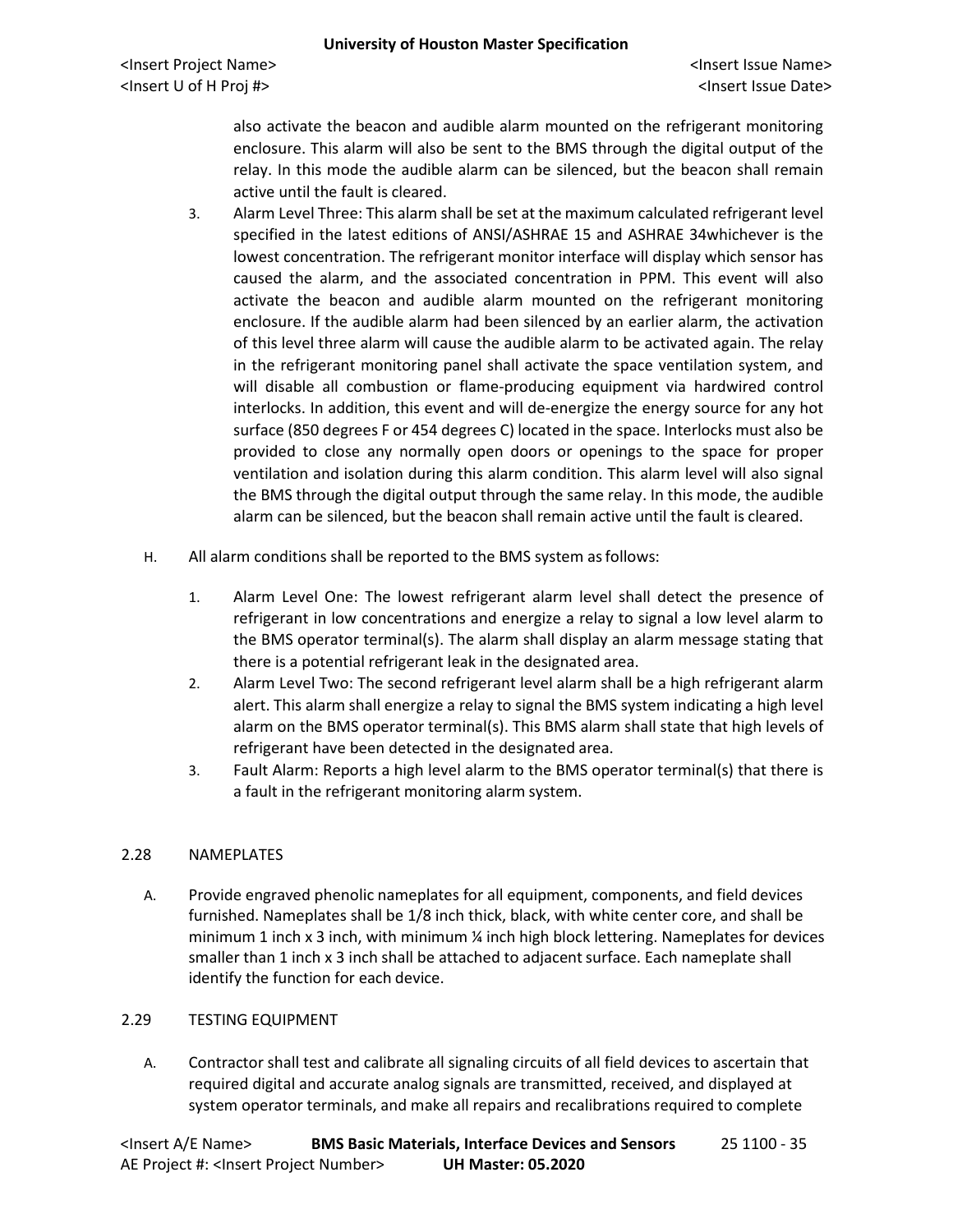test. Contractor shall be responsible for test equipment required to perform these tests and calibrations. Test equipment used for testing and calibration of field devices shall be at least twice as accurate as respective field device (e.g., if field device is +/- 0.5 percent accurate, test equipment shallbe +/- 0.25 percent accurate over same range).

## PART 3 - EXECUTION

## 3.01 PREPARATION

A. Examine areas and conditions under which control systems are to be installed. Do not proceed with work until unsatisfactory conditions have been corrected in manner acceptable to Owner.

## 3.02 INSTALLATION OF CONTROL SYSTEMS

- A. Installation shall meet or exceed all applicable federal, state and local requirements, referenced standards and conform to codes and ordinances of authorities having jurisdiction.
- B. All installation shall be in accordance with manufacturer's published recommendations.
- C. General: Install systems and materials in accordance with manufacturer's instructions, roughing-in drawings and details shown on drawings. Install electrical components and use electrical products complying with requirements of the latest edition of the National Electrical Code and all local codes.
- D. Main Control Air Piping: All main air piping between the compressors and the control panels shall be copper, run per ASTM B88
- E. Branch Control Air Piping: Accessible tubing is defined as that tubing run in mechanical equipment rooms; inside mechanical equipment enclosures, such as heating and cooling units, instrument panels; across roofs, in pipe chases, etc. Inaccessible tubing is defined as that tubing run in concrete slabs; furred walls; or ceilings with no access.
	- 1. Provide copper tubing with maximum unsupported length of three (3) feet for accessible tubing run exposed to view. Terminal single-line connections less than 18 inches length may be copper tubing, or polyethylene tubing run. Tubing exposed to ambient conditions must be properly protected from environmental conditions and protected from damage.
	- 2. Provide copper tubing for inaccessible tubing, other than in concrete pour. In a concrete pour polyethylene tubing may be used, install in rigid conduit or vinyljacketed polyethylene tubing. Install in galvanized rigid steel conduit at all exterior locations. Install in PVC Schedule 40 conduit if encased in concrete.
	- 3. Polyethylene tubing may be used in control panels provided it is run in a neat and orderly fashion, bundled where applicable, properly supported and installed in a neat and workman like manner. Fasten flexible connections bridging cabinets and doors, neatly along hinge side, and protect against abrasion.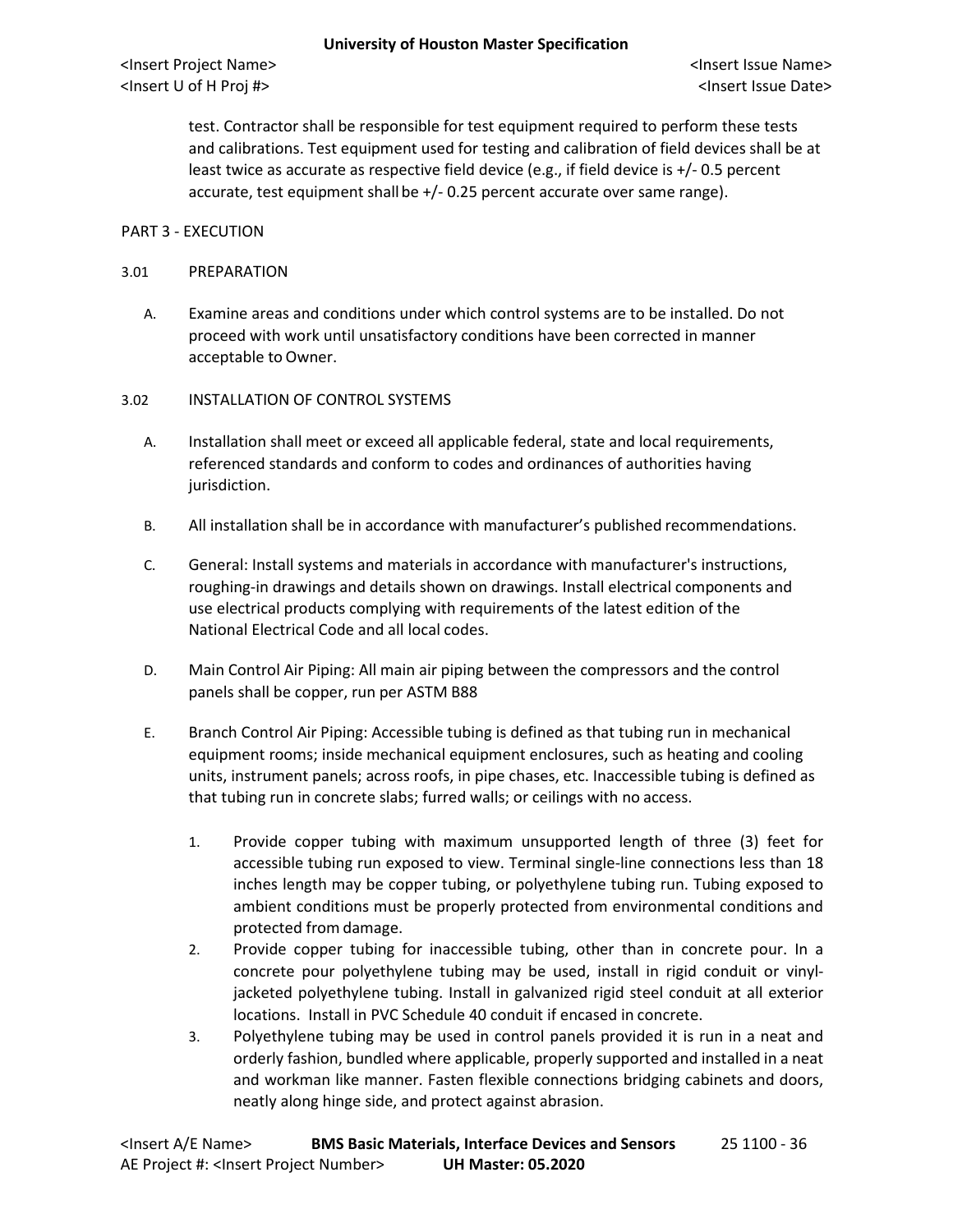- 4. Pressure test control air piping at 30 psi (207 kPa) for 24 hours. Test fails if more than 2 psi loss occurs.
- 5. Number-code or color-code tubing, except local individual room control tubing, for future identification and servicing of control system. Code shall be as indicated on approved installation drawings.
- F. Control Wiring: The term "control wiring" is defined to include providing of wire, conduit and miscellaneous materials as required for mounting and connection of electric control devices.
	- 1. Wiring System: Install complete wiring system for electric control systems. Conceal wiring exposed in mechanical rooms and areas where other conduit and piping are exposed. Installation of wiring shall generally follow building lines. Install in accordance with the latest edition of the National Electrical Code and Division 26. Fasten flexible conductors bridging cabinets and doors, neatly along hinge side, and protect against abrasion. Tie and support conductors neatly.
	- 2. Control Wiring Conductors: Install control wiring conductors, without splices between terminal points, color-coded. Install in neat workmanlike manner, securely fastened. Install in accordance with the latest edition of the National Electrical Code and Division 26.
	- 3. Communication wiring, signal wiring and low voltage control wiring shall be installed separate from any wiring over thirty (30) volts. Signal wiring shield shall be grounded at controller end only, unless otherwise recommended by the controller manufacturer.
	- 4. All WAN and LAN patch cords shall be approved and installed as directed by owner.
	- 5. BMS low voltage wiring/cables: All cables shall have legible printed sleeve identification labels at each device and the panel termination.
		- a. Labels shall be high temperature permasleeve (TM) Marker, such as Brady PermaSleeve TM, part number - "BPSPT-187-175-WT" or equal approved by Owner.
		- b. Each label shall be identified with the entire BMS point name utilized in the BMS database and the point address.

# ENGINEER SHALL CONSULT WITH OWNER PRIOR TO ALLOWING EXPOSED CABLE AND INCLUDING THE APPLICABLE PARAGRAPHS.

- 6. Terminate all control wiring internal to panels to screw terminal connections or owner approved wire connection equivalent. Wire nuts and/or splices are not allowed in panels. When terminating a wire cable, the cable jacket, cable shielding wire, and cable shielding material shall be finished in a neat consistent workmanlike manner.
- 7. Install all control wiring external to panels in electric metallic tubing or raceway. Installation of wiring shall generally follow building lines. Provide compression type connectors. Install wiring in galvanized rigid steel conduit at all exterior locations and where subjected to moisture. Install in PVC Schedule 40 conduit if encased in concrete. All conduits penetrating partitions, walls or floors shall be sealed with a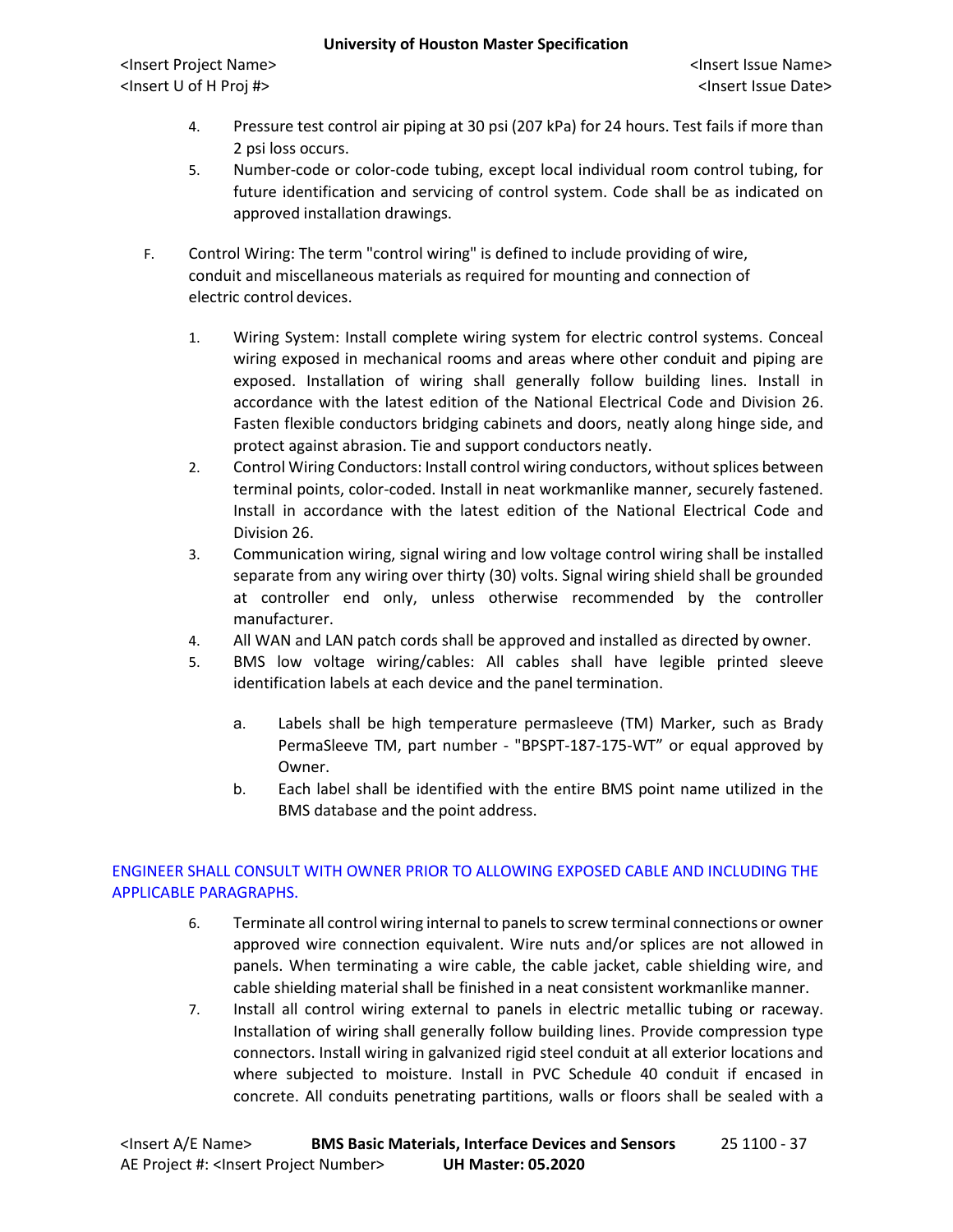submitted and approved fire/smoke sealant material to prevent migration of air through the conduit system.

- 8. Communication wiring, signal wiring and low voltage control wiring may be run without conduit in concealed, accessible locations if noise immunity is ensured.
	- a. Contractor shall be fully responsible for noise immunity and rewire in conduit if electrical or RF noise affects performance.
	- b. Accessible locations are defined as areas inside mechanical equipment enclosures, such as heating and cooling units, instrument panels etc.; in accessible pipe chases with easy access, or suspended ceilings with easy access. Installation of wiring shall generally follow building lines.
- 9. Run in a neat and orderly fashion, bundled where applicable, and completely suspended (strapped to rigid elements or routed through wiring rings) away from areas of normal access. Tie and support conductors neatly with suitable nylon ties and not to exceed five (5) foot intervals. Communication wiring may not be bundled with electrical nor with fire alarm wiring. All in-wall communication wiring must be run in a ¾ inch minimum conduit. Wiring passing thru a fire-rated partition must be firecaulked.
	- a. Conductors shall not be supported by the ceiling system or ceiling support system. Conductors shall be pulled tight and be installed as high as practically possible in ceiling cavities. Wiring shall not be laid on the ceiling, duct, or light fixtures. Wiring run down the wall in conduit shall have one loop of additional slack.
	- b. Conductors shall not be installed between the top cord of a joist or beam and the bottom of roof decking.
- 10. Secondary LAN Communication cabling: All wiring shall be in accordance with the latest edition of the National Electrical Code and Division 26. Wiring/cables shall be provided in a customized color jacketing material. Color coding shall be green or orange. Material and labeling hall be as specified in Section 27 0553 "Identification for Communication Systems".
- 11. Number-code or color-code conductors appropriately for future identification and servicing of control system. Code shall be as indicated on approved installation drawings.
- G. Control Valves: Install so that actuators, wiring, and tubing connections are accessible for maintenance. [Refer to Figure C at end of Section] Where possible, install with valve stem axis vertical, with operator side up. Where vertical stem position is not possible or would result in poor access, valves may be installed with stem horizontal. Do not install valves with stem below horizontal, or down.
- H. Averaging Temperature Sensors: Cover no more than two square feet per linear foot of sensor length except where indicated. Generally, where flow is sufficiently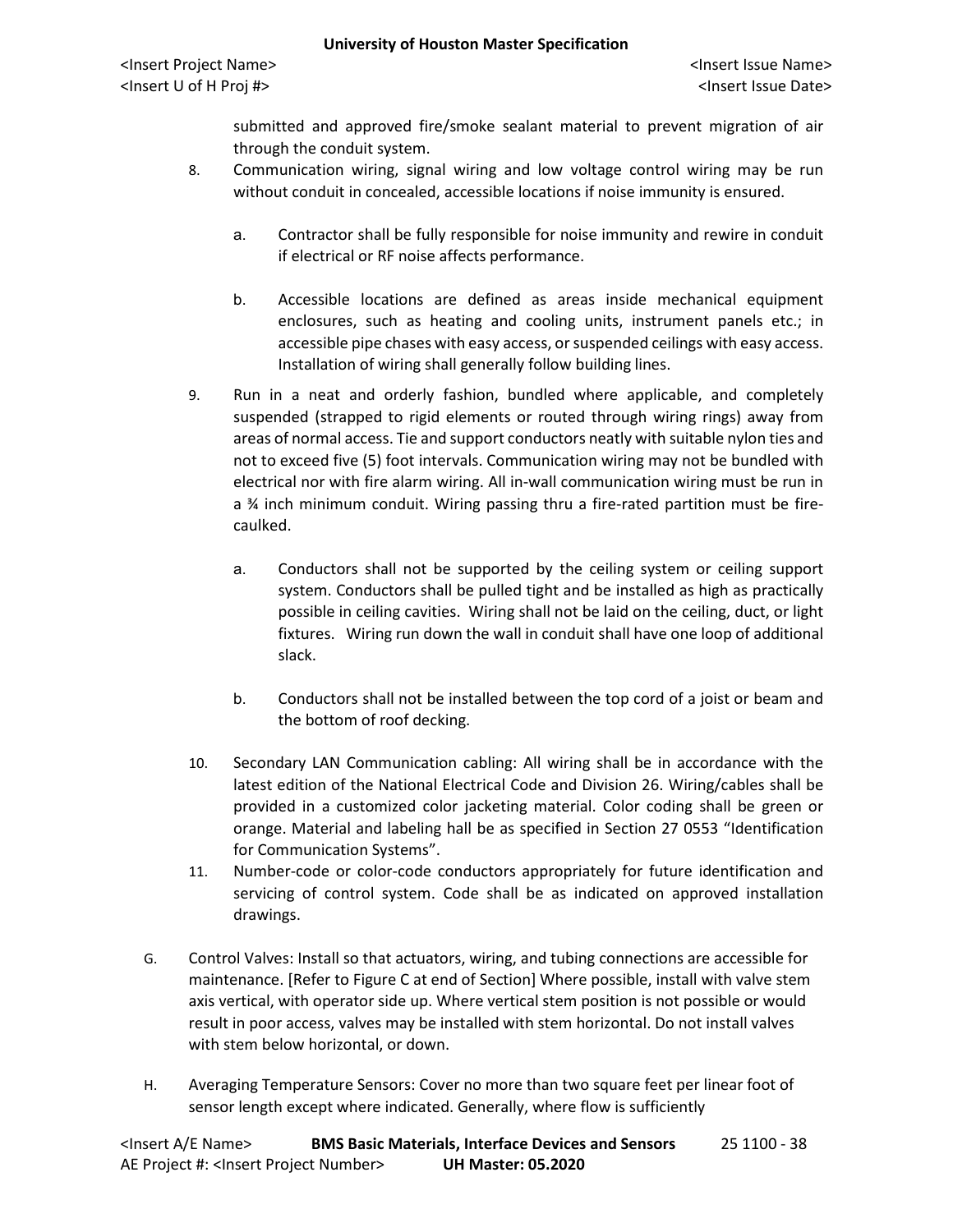homogeneous/adequately mixed at sensing location, consult Engineer for requirements.

ENGINEER MUST SPECIFICALLY SHOW LOCATIONS OF ALL FLOW MEASURING STATIONS AND FLOW METERS AND DESIGN THE STRAIGHT LENGTH OF DUCT OF PIPE REQUIRED FOR ACCURATE SENSORS. THIS LENGTH MUST BE SPECIFICALLY SHOWN ON THE DRAWING AND BE ADEQUATE FOR THE INSTALLATION.

- I. Airflow Measuring Stations: Install per manufacturer's recommendations in an unobstructed straight length of duct (except those installations specifically designed for installation in fan inlet). For installations in fan inlets, provide on both inlets of double inlet fans and provide inlet cone adapter as recommended by AFM station manufacturer.
- J. Hydronic and Steam Flow Meters: Install with the manufacturer's recommended upstream and downstream unobstructed clearances.
- K. Fluid Flow Sensors: Install per manufacturer's recommendations in an unobstructed straight length of pipe.
- L. Relative Humidity Sensors: Provide element guard as recommended by manufacturer for high velocity installations. For high limit sensors, position remote enough to allow full moisture absorption into the air stream before reaching the sensor.
- M. Water Differential Pressure Transmitters: Provide valve bypass arrangement to protect against over pressure damaging the transmitter.
- N. Steam Differential Pressure Transmitters: Install per manufacturer's instructions at location as shown on the Drawings,
- O. Pipe Surface Mount Temperature Sensors: Install with thermally conductive paste at pipe contact point. Where sensor is to be installed on an insulated pipe Contractor shall neatly cut insulation install sensor, repair or replace insulation and vapor barrier and adequately seal vapor barrier.
- P. Flow Switches: Where possible, install in a straight run of pipe at least 15 diameters in length to minimize false indications.
- Q. Current Switches for Motor Status Monitoring: Adjust so that set point is below minimum operating current and above motor no-load current.
- R. Supply Duct Pressure Transmitters:
	- 1. General: Install pressure tips with at least four (4) 'round equivalent' duct diameters of straight duct with no takeoffs upstream. Install static pressure tips securely fastened with tip facing upstream in accordance with manufacturer's installation instructions. Locate the transmitter at an accessible location to facilitate calibration.
	- 2. VAV System 'Down-Duct' Transmitters: Locate pressure tips approximately 2/3 of the hydraulic distance to the most remote terminal in the straightest run in the airsystem.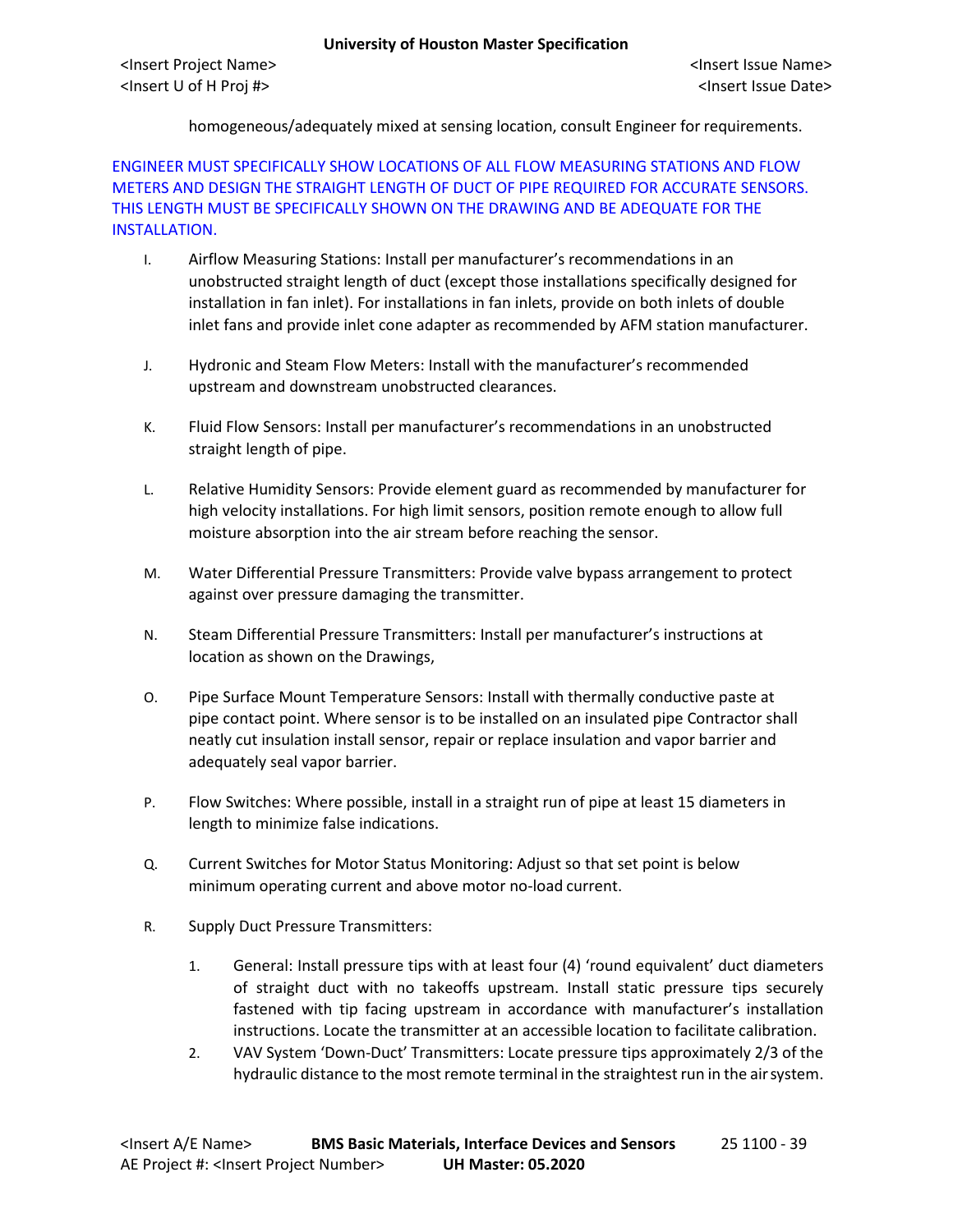<Insert Project Name> <Insert Issue Name> <Insert U of H Proj #> <Insert Issue Date>

S. Cutting and Patching Insulation: Repair insulation to maintain integrity of insulation and vapor barrier jacket. Use hydraulic insulating cement to fill voids and finish with material matching or compatible with adjacent jacket material.

## 3.03 REFRIGERANT MONITOR INSTALLATION

- A. Install in accordance with the manufacturer's instructions. Place sensing tips in locations to maximize effectiveness.
- B. Provide hard wire interlocks to the emergency ventilation and shutdown of combustion devices. Visual and audible alarms are required.

Remainder of page intentionally left blank.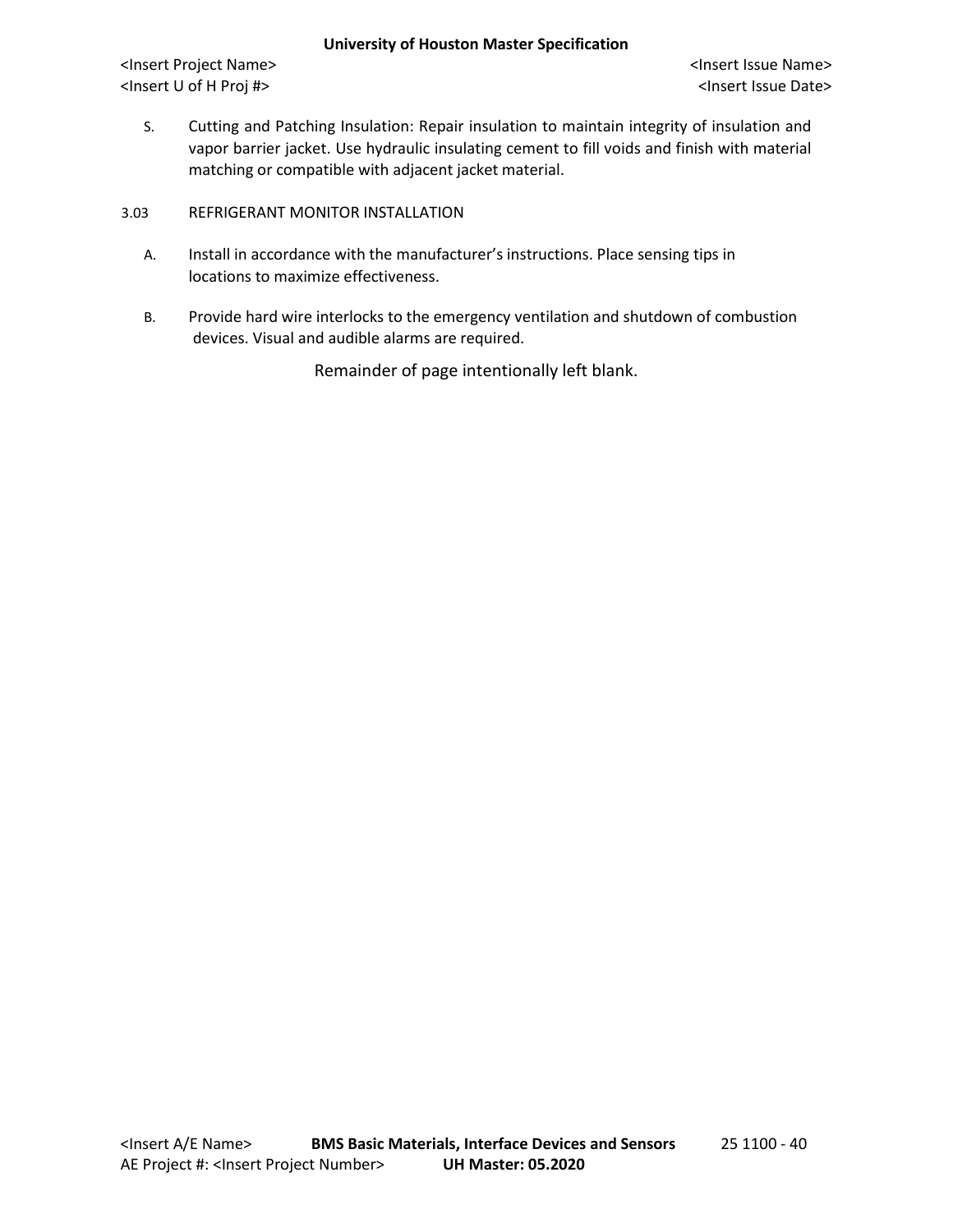#### 3.04 PANEL INSTALLATION

A. Figures A and B (below) illustrate the required layout of a BMS Panel in new construction.



END OF SECTION 25 1100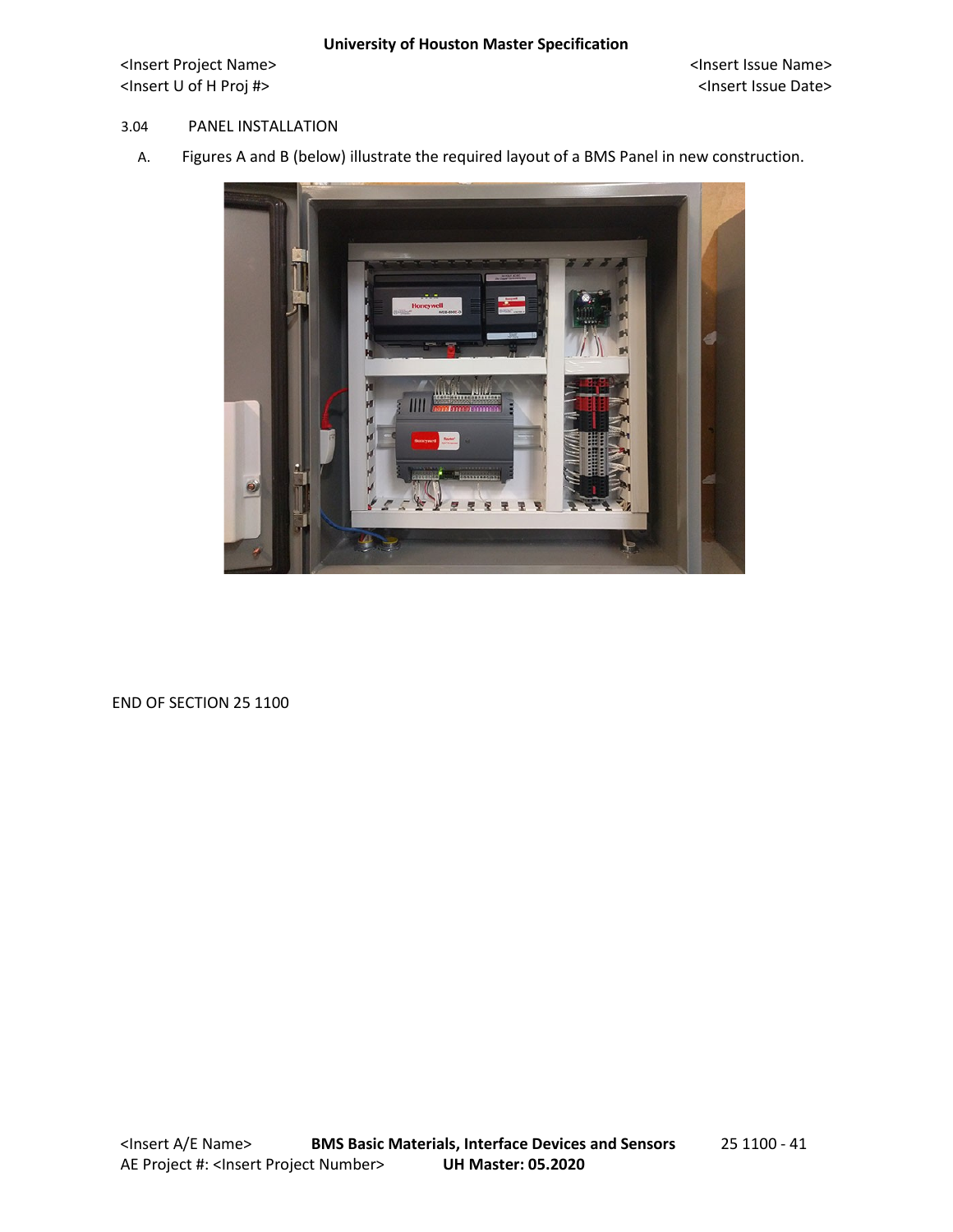FOR CONTROL VALVES, ENGINEER SHALL COMPLETE THE APPLICABLE FOLLOWING FORMS FOR EACH INDIVIDUAL APPLICATION AND/OR VALVE. CONTROL VALVE SIZING AND SELECTION IS THE INITIAL RESPONSIBILITY OF THE ENGINEER AND NOT LEFT TO THE BMS PROVIDER. THE ITEMS NOTED WITH A \* AND \*,\*\* SHALL BE COMPLETED BY THE ENGINEER TO LIST THE REQUIREMENTS OF THE VALVES FOR CV, CLOSE OFF, TEMPERATURE RATINGS, CAGE MATERIAL, SEAT MATERIAL, TRIM MATERIAL ETC. FOR EACH INDIVIDUAL APPLICATION. THIS SHOULD BE A RESULT OF ANALYZING THE VALVES PERFORMANCE AND APPLICATION ACROSS THE RANGE OF CONTROL. ENGINEER SHALL CONSULT WITH OWNER PRIOR TO SPECIFYING THESE VALVES.

DELETE THE TEXT IN BLUE ABOVE AND THIS SENTENCE WHEN EDITING OF THIS SECTION IS COMPLETED.

This page intentionally left blank.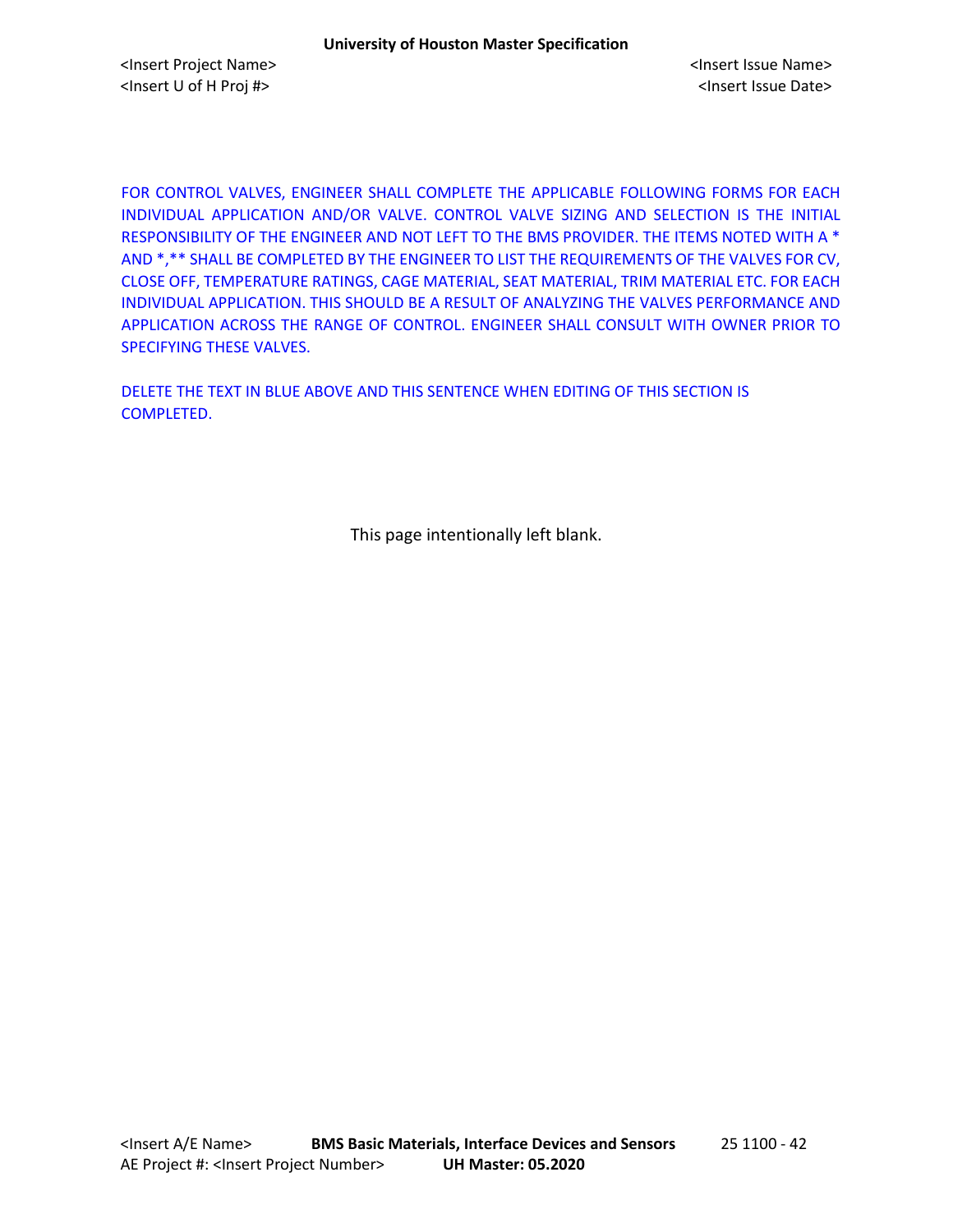| University of Houston                                |                            |                    |                  |                                |             |                    |              |                 |                 |  |
|------------------------------------------------------|----------------------------|--------------------|------------------|--------------------------------|-------------|--------------------|--------------|-----------------|-----------------|--|
| Steam Control Valve Specification Sheet (Globe Body) |                            |                    |                  |                                |             |                    |              |                 |                 |  |
|                                                      |                            |                    | Revisions        |                                |             |                    | <b>SHEET</b> |                 | xx of xx        |  |
|                                                      |                            |                    | NO.              | BY                             | <b>DATE</b> | <b>DESCRIPTION</b> |              | SPEC. NO.       | <b>REVISION</b> |  |
|                                                      |                            |                    | 1                |                                |             |                    |              | 15951           | $\ast$          |  |
|                                                      |                            |                    | $\overline{2}$   |                                |             |                    |              | <b>CONTRACT</b> | <b>DATE</b>     |  |
|                                                      | Project Name               |                    | 3                |                                |             |                    |              | X               | mm/dd/yy        |  |
|                                                      |                            |                    | 4                |                                |             |                    |              | PROJECT NUMBER  |                 |  |
|                                                      |                            |                    | 5                |                                |             |                    |              | XXXX.XX         |                 |  |
|                                                      |                            |                    | 6                |                                |             |                    | BY           | CHECKED         | APPROVED        |  |
|                                                      |                            |                    | $\overline{7}$   |                                |             |                    | <b>XYZ</b>   | <b>XYZ</b>      | <b>XYZ</b>      |  |
|                                                      | <b>Tag Number</b>          |                    | $\ast$           |                                |             |                    |              |                 |                 |  |
|                                                      | Service Description        |                    | $\ast$           |                                |             |                    |              |                 |                 |  |
| <b>GENERAL</b>                                       | P&ID Sheet Number          |                    | $\ast$           |                                |             |                    |              |                 |                 |  |
|                                                      | Line No. or Vessel No.     |                    | $\ast$           |                                |             |                    |              |                 |                 |  |
|                                                      | Line Size / Mat'l / Sch.   |                    | $\ast$           |                                |             |                    |              |                 |                 |  |
|                                                      | <b>Electrical Class</b>    | Power Supply       |                  | $\ast$                         |             |                    |              | $\ast$          |                 |  |
|                                                      |                            |                    |                  | <b>SATURATED STEAM &lt;125</b> |             |                    |              |                 |                 |  |
|                                                      | Fluid                      | <b>Fluid State</b> | <b>PSIG</b>      |                                |             | <b>VAPOR</b>       |              |                 |                 |  |
|                                                      | <b>Operating Condition</b> |                    | Units            | Minimum                        | Normal      | Maximum            | Other        |                 |                 |  |
|                                                      | <b>Flow Rate</b>           |                    | LB/HR            | $\ast$                         | $\ast$      | $\ast$             | $\ast$       |                 |                 |  |
|                                                      | <b>Inlet Pressure</b>      |                    | <b>PSIG</b>      | $\ast$                         | $\ast$      | $\ast$             | $\ast$       |                 |                 |  |
| PROCESS DATA                                         | <b>Outlet Pressure</b>     |                    | <b>PSIG</b>      | $\ast$                         | $\ast$      | $\ast$             | $\ast$       |                 |                 |  |
|                                                      | Temperature                |                    | DEG <sub>F</sub> | $\ast$                         | $\ast$      | $\ast$             | $\ast$       |                 |                 |  |
|                                                      |                            |                    |                  |                                |             |                    |              |                 |                 |  |
|                                                      | Mol. Wt.                   |                    |                  |                                |             |                    |              |                 |                 |  |
|                                                      | Sp. Wt                     | Sp. Grav           |                  |                                |             |                    |              |                 |                 |  |
|                                                      | Viscosity                  | Sp Heat            |                  |                                |             |                    |              |                 |                 |  |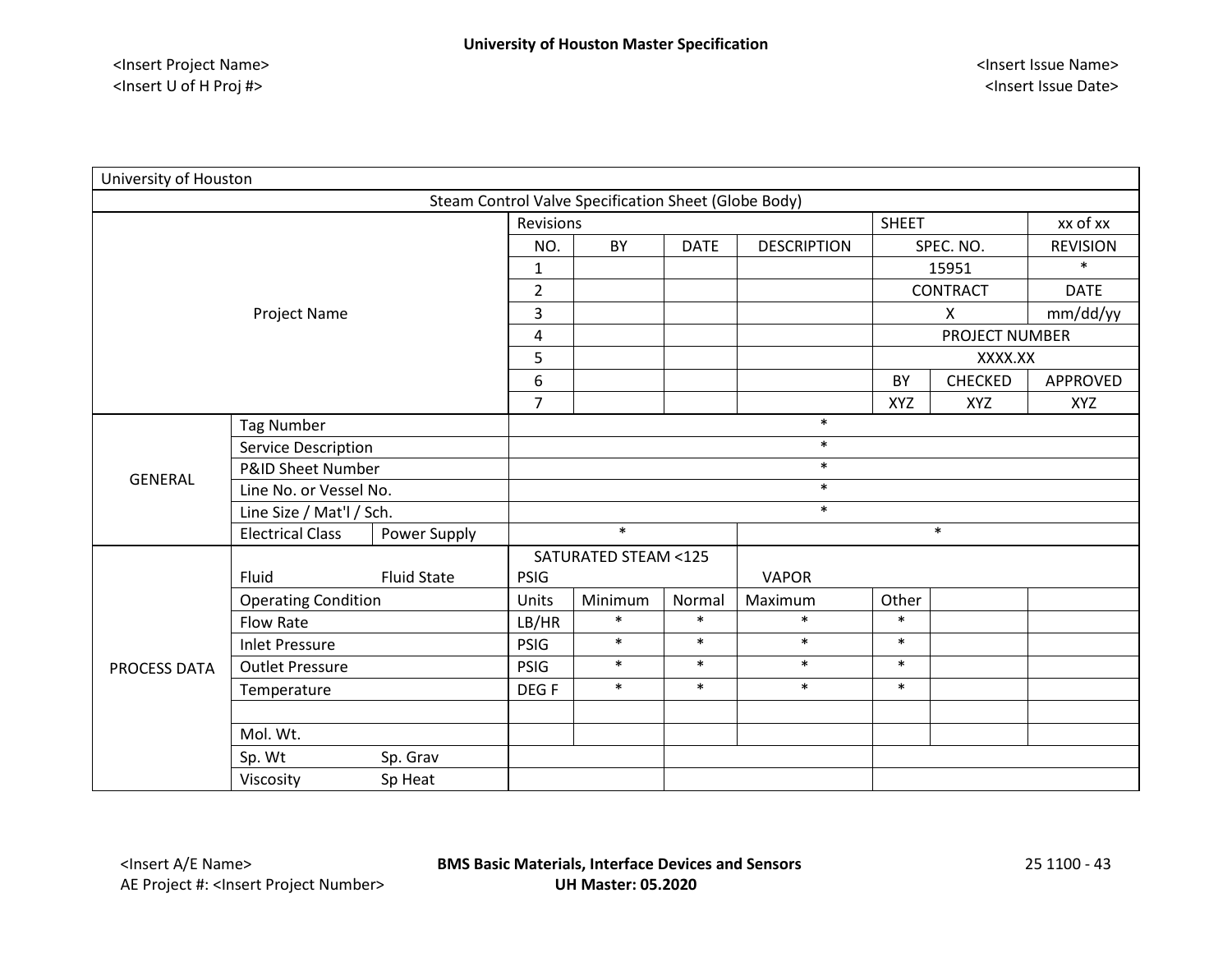| Style                            | Size                               | <b>GLOBE</b>                   | $XX$ "                  |  |  |  |  |
|----------------------------------|------------------------------------|--------------------------------|-------------------------|--|--|--|--|
| <b>End Connection</b>            | Rating                             | xx" RF FLANGED                 | ANSI CLASS 150          |  |  |  |  |
| Port Size                        | Travel                             | $\ast$                         | $\ast$                  |  |  |  |  |
| Valve Cv                         | Valve C1/Km                        | $\ast$                         | $**$                    |  |  |  |  |
| Body Matl.                       | <b>Bonnet</b>                      | ASTM A216 WCB                  | ASTM A216 WCB           |  |  |  |  |
| Characteristic                   | <b>Trim Number</b>                 | <b>EQUAL PERCENTAGE</b>        | $***$<br>$\cdot$        |  |  |  |  |
| Cage Matl.                       | Retainer Matl.                     | $\ast$                         | $\ast$                  |  |  |  |  |
| Seat Matl.                       | Seat Ring Matl.                    | * **                           | $***$<br>$\prime$       |  |  |  |  |
| Plug Matl.                       | Stem Matl.                         | $***$                          | $***$<br>$\overline{ }$ |  |  |  |  |
| <b>Flow Action</b>               |                                    | <b>DOWN</b>                    |                         |  |  |  |  |
| Gaskets                          |                                    | SPIRAL METALLIC                |                         |  |  |  |  |
| <b>Stem Guide</b>                |                                    | $**$                           |                         |  |  |  |  |
| Packing                          |                                    | <b>GLASS FILLED PTFE**</b>     |                         |  |  |  |  |
| <b>Required Seat Tightness</b>   |                                    | <b>ANSI CLASS IV</b>           |                         |  |  |  |  |
| Max. Allowable Sound Level (dBA) |                                    | $<$ 75 dBA                     |                         |  |  |  |  |
| Type                             |                                    | PNEUMATIC                      |                         |  |  |  |  |
| Size                             | <b>Bench Set</b>                   | $\ast$                         | $\ast$                  |  |  |  |  |
| Push-Down To                     | <b>Fail Position</b>               | CLOSE*                         | CLOSE*                  |  |  |  |  |
| Close At                         | Open At                            | 6 PSIG*                        | 30 PSIG*                |  |  |  |  |
| Handwheel                        |                                    | NONE*                          |                         |  |  |  |  |
| Type                             |                                    | Electronic                     |                         |  |  |  |  |
|                                  |                                    | $\ast$                         |                         |  |  |  |  |
| Input Signal                     | <b>Output Signal</b>               | 4-20 mA                        |                         |  |  |  |  |
|                                  |                                    | 80 PSIG NOMINAL*               |                         |  |  |  |  |
|                                  |                                    | $\ast$                         |                         |  |  |  |  |
|                                  |                                    | $\ast$                         |                         |  |  |  |  |
| <b>Output Signal</b>             |                                    | $\ast$                         |                         |  |  |  |  |
|                                  | Air Supply<br>Type<br>Input Signal | <b>Communications Protocol</b> |                         |  |  |  |  |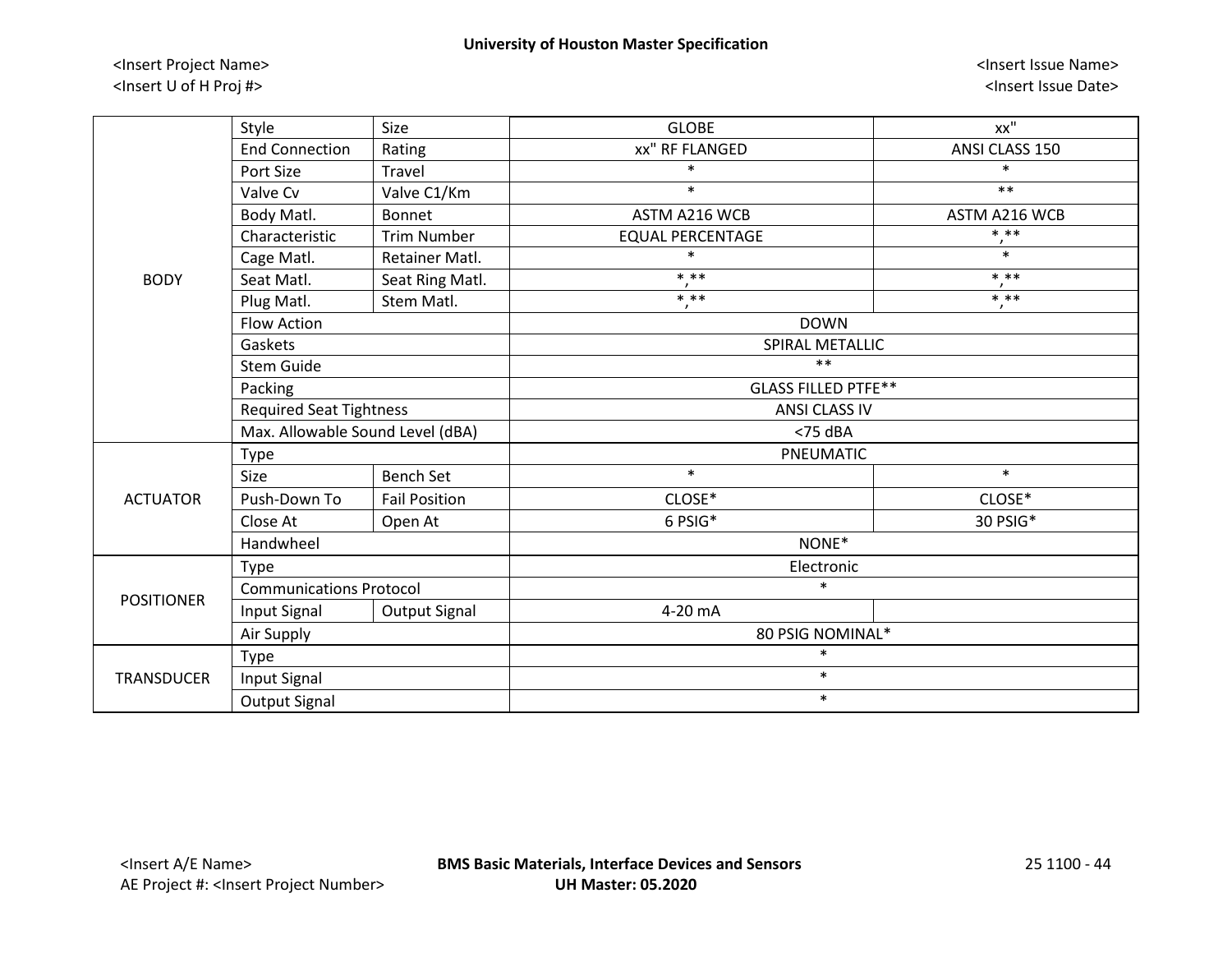| <b>OPTIONS</b>                      | Air Set w/ Gauges                                                                     | YES*                                                                                                                                                            |
|-------------------------------------|---------------------------------------------------------------------------------------|-----------------------------------------------------------------------------------------------------------------------------------------------------------------|
|                                     | Solenoids                                                                             | $\ast$                                                                                                                                                          |
|                                     | <b>Position Switches</b>                                                              | $\ast$                                                                                                                                                          |
|                                     |                                                                                       |                                                                                                                                                                 |
|                                     | Manufacturer                                                                          | Fisher, Valtek, Dezurik-Copes, Leslie, Belimo                                                                                                                   |
|                                     | Valve Model Number                                                                    |                                                                                                                                                                 |
| <b>SELECTION</b><br><b>BASED ON</b> | Actuator Model No.                                                                    | $\ast$                                                                                                                                                          |
|                                     | Positioner Model No.                                                                  | $\ast$                                                                                                                                                          |
|                                     | <b>Filter Regulator</b>                                                               | <b>YES</b>                                                                                                                                                      |
| <b>NOTES</b>                        | hardened 400 series stainless steel.<br>* Engineer shall fill in to suit application. | *, ** Engineer to consult with and use manufacturer's recommended steam trim for the service, usually a<br>** Vendor to confirm based on process data provided. |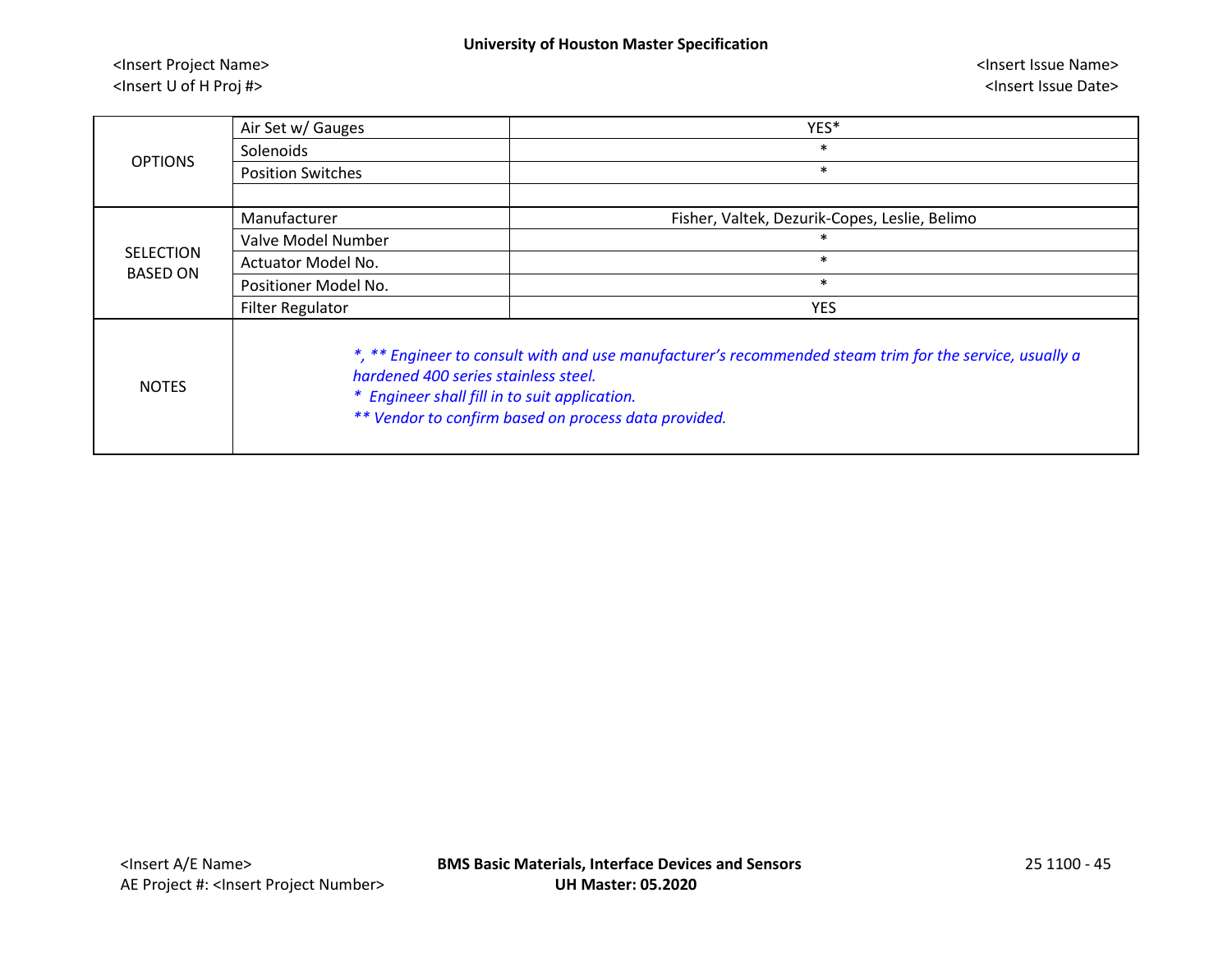| University of Houston |                                         |                    |                  |                                                      |             |                    |              |                       |                 |  |
|-----------------------|-----------------------------------------|--------------------|------------------|------------------------------------------------------|-------------|--------------------|--------------|-----------------------|-----------------|--|
|                       |                                         |                    |                  | Water Control Valve Specification Sheet (Globe Body) |             |                    |              |                       |                 |  |
|                       |                                         |                    | Revisions        |                                                      |             |                    | <b>SHEET</b> |                       | xx of xx        |  |
|                       |                                         |                    | NO.              | BY                                                   | <b>DATE</b> | <b>DESCRIPTION</b> |              | SPEC. NO.             | <b>REVISION</b> |  |
|                       |                                         |                    |                  |                                                      |             |                    |              | 15951                 | $\ast$          |  |
|                       |                                         |                    | $\overline{2}$   |                                                      |             |                    |              | <b>CONTRACT</b>       | <b>DATE</b>     |  |
|                       | Project Name                            |                    | 3                |                                                      |             |                    |              | $\mathsf{X}$          | mm/dd/yy        |  |
|                       |                                         |                    | 4                |                                                      |             |                    |              | <b>PROJECT NUMBER</b> |                 |  |
|                       |                                         |                    | 5                |                                                      |             |                    |              | XXXX.XX               |                 |  |
|                       |                                         |                    | 6                |                                                      |             |                    | <b>BY</b>    | <b>CHECKED</b>        | APPROVED        |  |
|                       |                                         |                    | $\overline{7}$   |                                                      |             |                    | <b>XYZ</b>   | <b>XYZ</b>            | XYZ             |  |
|                       | <b>Tag Number</b>                       |                    | $\ast$           |                                                      |             |                    |              |                       |                 |  |
|                       | Service Description                     |                    | $\ast$           |                                                      |             |                    |              |                       |                 |  |
| <b>GENERAL</b>        | P&ID Sheet Number                       |                    | $\ast$           |                                                      |             |                    |              |                       |                 |  |
|                       | Line No. or Vessel No.                  |                    | $\ast$           |                                                      |             |                    |              |                       |                 |  |
|                       | Line Size / Mat'l / Sch.                |                    | $\ast$           |                                                      |             |                    |              |                       |                 |  |
|                       | <b>Electrical Class</b><br>Power Supply |                    | $\ast$<br>$\ast$ |                                                      |             |                    |              |                       |                 |  |
|                       | Fluid                                   | <b>Fluid State</b> |                  | <b>WATER</b><br>LIQUID                               |             |                    |              |                       |                 |  |
|                       | <b>Operating Condition</b>              |                    | Units            | Minimum                                              | Normal      | Maximum            | Other        |                       |                 |  |
|                       | <b>Flow Rate</b>                        |                    | <b>GPM</b>       | $\ast$                                               | $\ast$      | $\ast$             | $\ast$       |                       |                 |  |
|                       | <b>Inlet Pressure</b>                   |                    | <b>PSIG</b>      | $\ast$                                               | $\ast$      | $\ast$             | $\ast$       |                       |                 |  |
| PROCESS DATA          | <b>Outlet Pressure</b>                  |                    | <b>PSIG</b>      | $\ast$                                               | $\ast$      | $\ast$             | $\ast$       |                       |                 |  |
|                       | Temperature                             |                    | DEG F            | $\ast$                                               | $\ast$      | $\ast$             | $\ast$       |                       |                 |  |
|                       | Level                                   |                    | <b>FEET</b>      | $\ast$                                               | $\ast$      | $\ast$             | $\ast$       |                       |                 |  |
|                       | Mol. Wt.                                |                    |                  |                                                      |             |                    |              |                       |                 |  |
|                       | Sp. Wt                                  | Sp. Grav           |                  |                                                      |             |                    |              |                       |                 |  |
|                       | Viscosity                               | Sp Heat            |                  |                                                      |             |                    |              |                       |                 |  |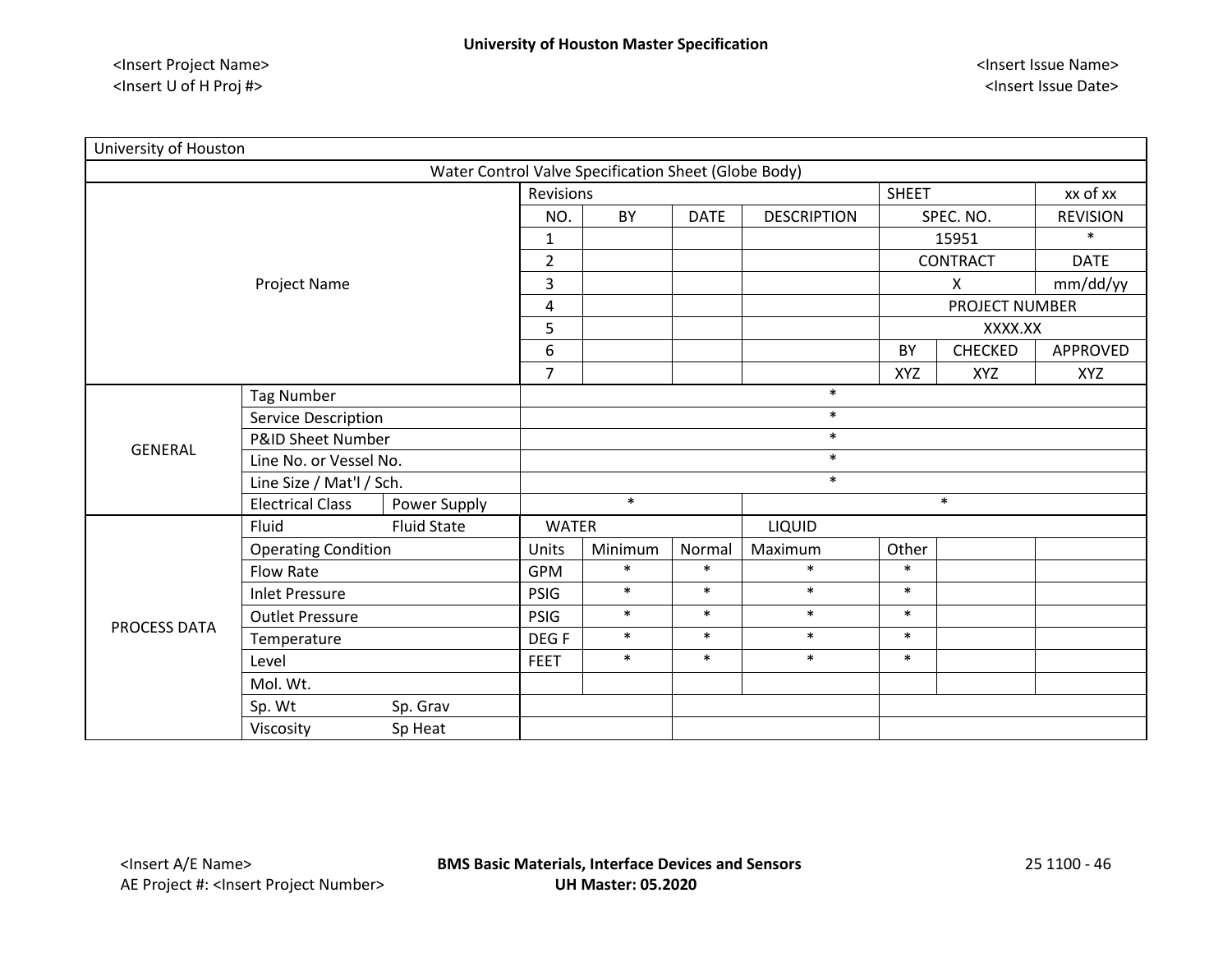|                   | Style                            | Size                 | <b>GLOBE</b>               | XX''                       |  |  |  |
|-------------------|----------------------------------|----------------------|----------------------------|----------------------------|--|--|--|
|                   | <b>End Connection</b>            | Rating               | xx" RF FLANGED             | ANSI CLASS 150             |  |  |  |
|                   | Port Size                        | Travel               | $\ast$                     | $\ast$                     |  |  |  |
|                   | Valve Cv                         | Valve C1/Km          | $\ast$                     | $**$                       |  |  |  |
|                   | Body Matl.                       | Bonnet               | ASTM A216 WCC              | ASTM A216 WCC              |  |  |  |
|                   | Characteristic                   | <b>Trim Number</b>   | <b>EQUAL PERCENTAGE</b>    | $**$                       |  |  |  |
|                   | Cage Matl.                       | Retainer Matl.       | $\ast$                     | $\ast$                     |  |  |  |
| <b>BODY</b>       | Seat Matl.                       | Seat Ring Matl.      | <b>316 STAINLESS STEEL</b> | <b>316 STAINLESS STEEL</b> |  |  |  |
|                   | Plug Matl.                       | Stem Matl.           | <b>316 STAINLESS STEEL</b> | <b>316 STAINLESS STEEL</b> |  |  |  |
|                   | Flow Action                      |                      | <b>DOWN</b>                |                            |  |  |  |
|                   | Gaskets                          |                      | <b>PTFE</b>                |                            |  |  |  |
|                   | <b>Stem Guide</b>                |                      | $**$                       |                            |  |  |  |
|                   | Packing                          |                      | <b>PTFE</b>                |                            |  |  |  |
|                   | <b>Required Seat Tightness</b>   |                      | ANSI CLASS IV              |                            |  |  |  |
|                   | Max. Allowable Sound Level (dBA) |                      | $<$ 75 dBA                 |                            |  |  |  |
|                   | Type                             |                      | PNEUMATIC                  |                            |  |  |  |
|                   | Size                             | <b>Bench Set</b>     | $\ast$                     | $\ast$                     |  |  |  |
| <b>ACTUATOR</b>   | Push-Down To                     | <b>Fail Position</b> | CLOSE*                     | CLOSE*                     |  |  |  |
|                   | Close At                         | Open At              | 6 PSIG*                    | 30 PSIG*                   |  |  |  |
|                   | Handwheel                        |                      | NONE*                      |                            |  |  |  |
|                   | Type                             |                      | Electronic                 |                            |  |  |  |
|                   | <b>Communications Protocol</b>   |                      | $\ast$                     |                            |  |  |  |
| <b>POSITIONER</b> | Input Signal                     | <b>Output Signal</b> | 4-20 mA                    |                            |  |  |  |
|                   | Air Supply                       |                      | 80 PSIG NOMINAL*           |                            |  |  |  |
|                   | Type                             |                      | $\ast$                     |                            |  |  |  |
| TRANSDUCER        | Input Signal                     |                      | $\ast$                     |                            |  |  |  |
|                   | <b>Output Signal</b>             |                      | $\ast$                     |                            |  |  |  |
|                   | Air Set w/ Gauges                |                      | YES*                       |                            |  |  |  |
|                   | Solenoids                        |                      | $\ast$                     |                            |  |  |  |
| <b>OPTIONS</b>    | <b>Position Switches</b>         |                      | $\ast$                     |                            |  |  |  |
|                   |                                  |                      |                            |                            |  |  |  |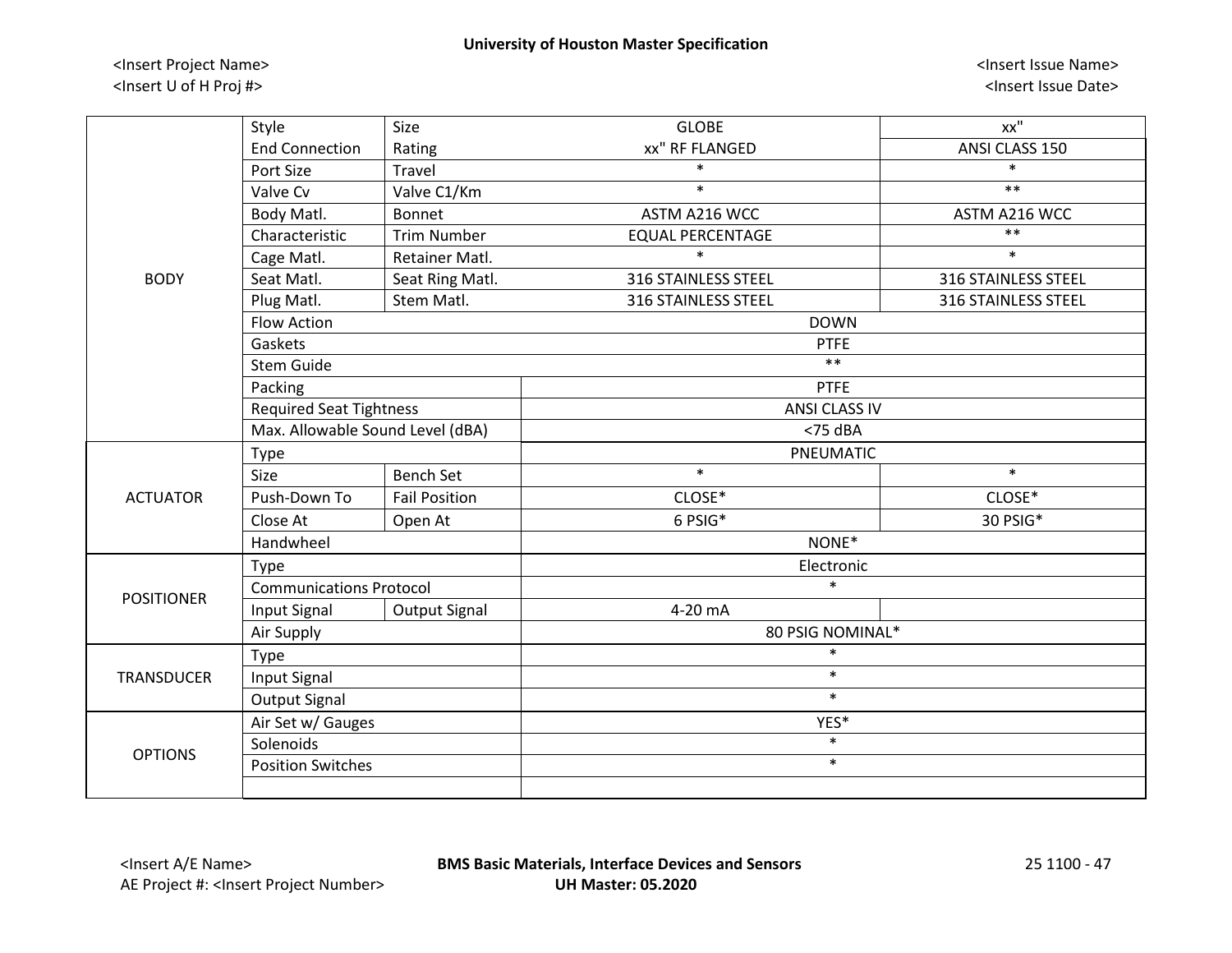| <b>SELECTION BASED</b><br>ON | Manufacturer                                                                                          | Fisher, Valtek, Dezurik-Copes, Leslie, Belimo |
|------------------------------|-------------------------------------------------------------------------------------------------------|-----------------------------------------------|
|                              | Valve Model Number                                                                                    | *                                             |
|                              | Actuator Model No.                                                                                    | $\ast$                                        |
|                              | Positioner Model No.                                                                                  | $\ast$                                        |
|                              | <b>Filter Regulator</b>                                                                               | <b>YES</b>                                    |
| <b>NOTES</b>                 | * Engineer shall fill in to suit application.<br>** Vendor to confirm based on process data provided. |                                               |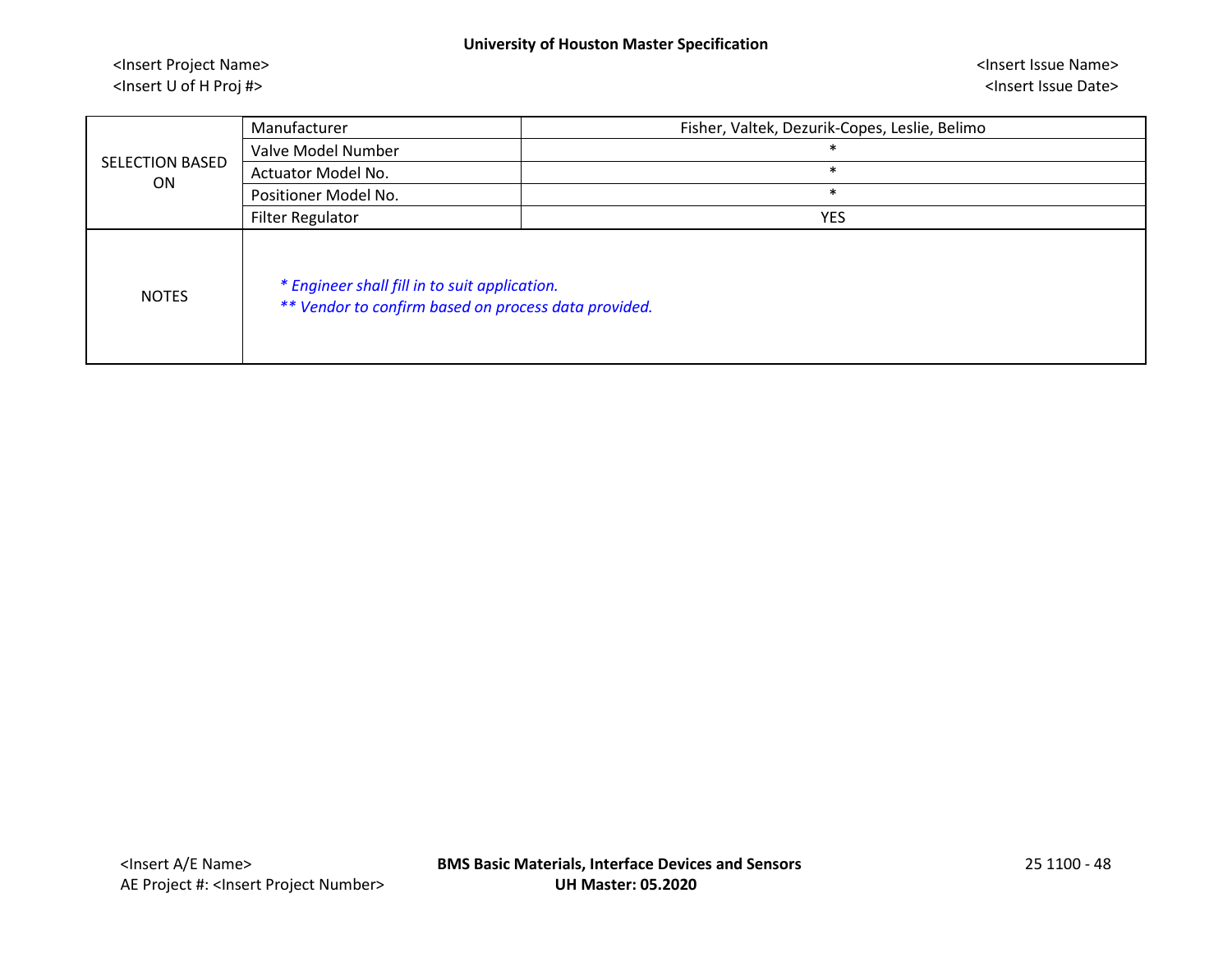| University of Houston |                            |                    |                        |                                                      |             |                    |              |                 |                 |  |
|-----------------------|----------------------------|--------------------|------------------------|------------------------------------------------------|-------------|--------------------|--------------|-----------------|-----------------|--|
|                       |                            |                    |                        | Water Control Valve Specification Sheet (Globe Body) |             |                    |              |                 |                 |  |
|                       |                            |                    | Revisions              |                                                      |             |                    | <b>SHEET</b> |                 | xx of xx        |  |
|                       |                            |                    | NO.                    | BY                                                   | <b>DATE</b> | <b>DESCRIPTION</b> |              | SPEC. NO.       | <b>REVISION</b> |  |
|                       |                            |                    | $\mathbf{1}$           |                                                      |             |                    |              | 15951           | $\ast$          |  |
|                       |                            |                    | $\overline{2}$         |                                                      |             |                    |              | <b>CONTRACT</b> | <b>DATE</b>     |  |
|                       | Project Name               |                    | 3                      |                                                      |             |                    |              | X               | mm/dd/yy        |  |
|                       |                            |                    | 4                      |                                                      |             |                    |              | PROJECT NUMBER  |                 |  |
|                       |                            |                    | 5                      |                                                      |             |                    |              | XXXX.XX         |                 |  |
|                       |                            |                    | 6                      |                                                      |             |                    | BY           | CHECKED         | APPROVED        |  |
|                       |                            |                    | $\overline{7}$         |                                                      |             |                    | <b>XYZ</b>   | <b>XYZ</b>      | <b>XYZ</b>      |  |
|                       | <b>Tag Number</b>          |                    | $\ast$                 |                                                      |             |                    |              |                 |                 |  |
|                       | Service Description        |                    | $\ast$                 |                                                      |             |                    |              |                 |                 |  |
| <b>GENERAL</b>        | P&ID Sheet Number          |                    | $\ast$                 |                                                      |             |                    |              |                 |                 |  |
|                       | Line No. or Vessel No.     |                    | $\ast$                 |                                                      |             |                    |              |                 |                 |  |
|                       | Line Size / Mat'l / Sch.   |                    | $\ast$                 |                                                      |             |                    |              |                 |                 |  |
|                       | <b>Electrical Class</b>    | Power Supply       |                        | $\ast$<br>$\ast$                                     |             |                    |              |                 |                 |  |
|                       | Fluid                      | <b>Fluid State</b> | <b>WATER</b><br>LIQUID |                                                      |             |                    |              |                 |                 |  |
|                       | <b>Operating Condition</b> |                    | Units                  | Minimum                                              | Normal      | Maximum            | Other        |                 |                 |  |
|                       | <b>Flow Rate</b>           |                    | <b>GPM</b>             | $\ast$                                               | $\ast$      | $\ast$             | $\ast$       |                 |                 |  |
|                       | <b>Inlet Pressure</b>      |                    | <b>PSIG</b>            | $\ast$                                               | $\ast$      | $\ast$             | $\ast$       |                 |                 |  |
| PROCESS DATA          | <b>Outlet Pressure</b>     |                    | <b>PSIG</b>            | $\ast$                                               | $\ast$      | $\ast$             | $\ast$       |                 |                 |  |
|                       | Temperature                |                    | DEG F                  | $\ast$                                               | $\ast$      | $\ast$             | $\ast$       |                 |                 |  |
|                       | Level                      |                    | <b>FEET</b>            | $\ast$                                               | $\ast$      | $\ast$             | $\ast$       |                 |                 |  |
|                       | Mol. Wt.                   |                    |                        |                                                      |             |                    |              |                 |                 |  |
|                       | Sp. Wt                     | Sp. Grav           |                        |                                                      |             |                    |              |                 |                 |  |
|                       | Viscosity                  | Sp Heat            |                        |                                                      |             |                    |              |                 |                 |  |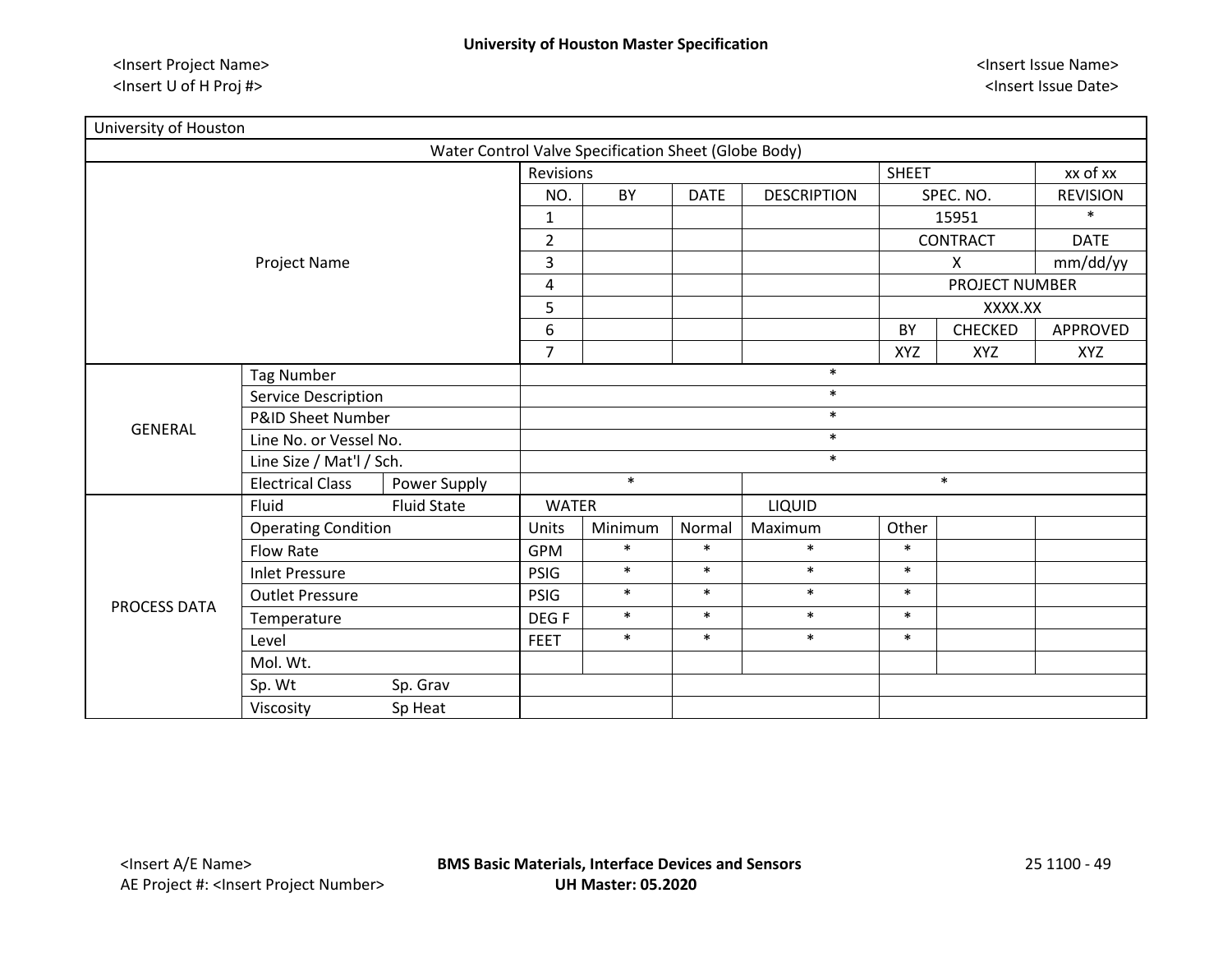|                   | Style                            | Size                 | <b>GLOBE</b>               | XX''                       |  |  |  |  |
|-------------------|----------------------------------|----------------------|----------------------------|----------------------------|--|--|--|--|
|                   | <b>End Connection</b>            | Rating               | xx" RF FLANGED             | ANSI CLASS 150             |  |  |  |  |
|                   | Port Size                        | Travel               | $\ast$                     | $\ast$                     |  |  |  |  |
|                   | Valve Cv                         | Valve C1/Km          | $\ast$                     | $**$                       |  |  |  |  |
|                   | Body Matl.                       | <b>Bonnet</b>        | ASTM A216 WCC              | ASTM A216 WCC              |  |  |  |  |
|                   | Characteristic                   | <b>Trim Number</b>   | <b>EQUAL PERCENTAGE</b>    | $***$                      |  |  |  |  |
|                   | Cage Matl.                       | Retainer Matl.       | $\ast$                     | $\ast$                     |  |  |  |  |
| BODY.             | Seat Matl.                       | Seat Ring Matl.      | <b>316 STAINLESS STEEL</b> | <b>316 STAINLESS STEEL</b> |  |  |  |  |
|                   | Plug Matl.                       | Stem Matl.           | <b>316 STAINLESS STEEL</b> | <b>316 STAINLESS STEEL</b> |  |  |  |  |
|                   | Flow Action                      |                      | <b>DOWN</b>                |                            |  |  |  |  |
|                   | Gaskets                          |                      | <b>PTFE</b>                |                            |  |  |  |  |
|                   | <b>Stem Guide</b>                |                      | $**$                       |                            |  |  |  |  |
|                   | Packing                          |                      | <b>PTFE</b>                |                            |  |  |  |  |
|                   | <b>Required Seat Tightness</b>   |                      | <b>ANSI CLASS IV</b>       |                            |  |  |  |  |
|                   | Max. Allowable Sound Level (dBA) |                      | $<$ 75 dBA                 |                            |  |  |  |  |
|                   | <b>Type</b>                      |                      | PNEUMATIC                  |                            |  |  |  |  |
|                   | Size                             | <b>Bench Set</b>     | $\ast$                     | $\ast$                     |  |  |  |  |
| <b>ACTUATOR</b>   | Push-Down To                     | <b>Fail Position</b> | CLOSE*                     | CLOSE*                     |  |  |  |  |
|                   | Close At                         | Open At              | 6 PSIG*                    | 30 PSIG*                   |  |  |  |  |
|                   | Handwheel                        |                      | NONE*                      |                            |  |  |  |  |
|                   | Type                             |                      | Electronic                 |                            |  |  |  |  |
|                   | <b>Communications Protocol</b>   |                      | $\ast$                     |                            |  |  |  |  |
| <b>POSITIONER</b> | Input Signal                     | <b>Output Signal</b> | 4-20 mA                    |                            |  |  |  |  |
|                   | Air Supply                       |                      | 80 PSIG NOMINAL*           |                            |  |  |  |  |
|                   | Type                             |                      | $\ast$                     |                            |  |  |  |  |
| TRANSDUCER        | Input Signal                     |                      | $\ast$                     |                            |  |  |  |  |
|                   | <b>Output Signal</b>             |                      | $\ast$                     |                            |  |  |  |  |
|                   | Air Set w/ Gauges                |                      | YES*                       |                            |  |  |  |  |
|                   | Solenoids                        |                      | $\ast$                     |                            |  |  |  |  |
| <b>OPTIONS</b>    | <b>Position Switches</b>         |                      | $\ast$                     |                            |  |  |  |  |
|                   |                                  |                      |                            |                            |  |  |  |  |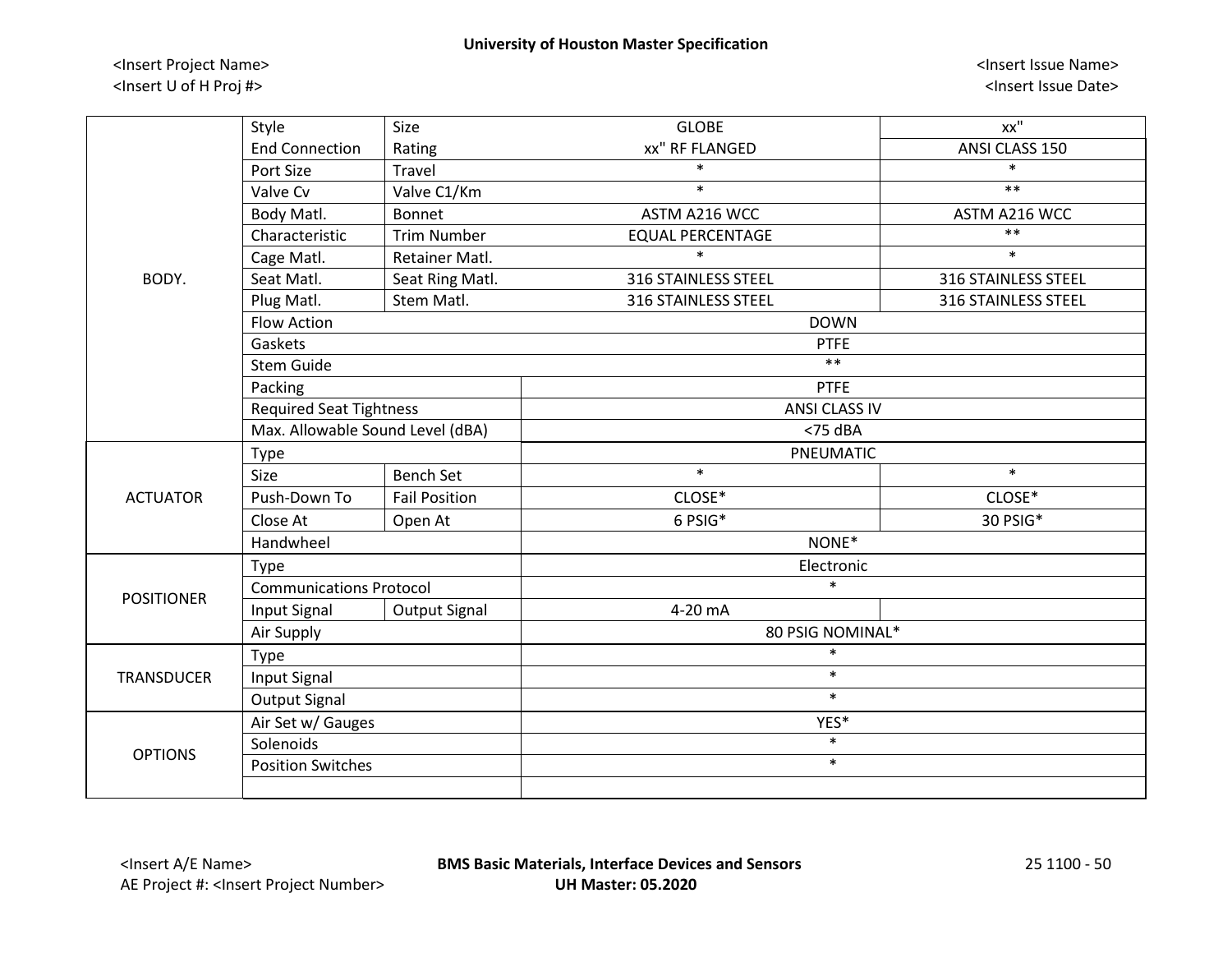| <b>SELECTION BASED</b><br>ON | Manufacturer                                                                                          | Fisher, Valtek, Dezurik-Copes, Leslie, Belimo |
|------------------------------|-------------------------------------------------------------------------------------------------------|-----------------------------------------------|
|                              | Valve Model Number                                                                                    | $\ast$                                        |
|                              | Actuator Model No.                                                                                    | $\ast$                                        |
|                              | Positioner Model No.                                                                                  | $\ast$                                        |
|                              | <b>Filter Regulator</b>                                                                               | <b>YES</b>                                    |
| <b>NOTES</b>                 | * Engineer shall fill in to suit application.<br>** Vendor to confirm based on process data provided. |                                               |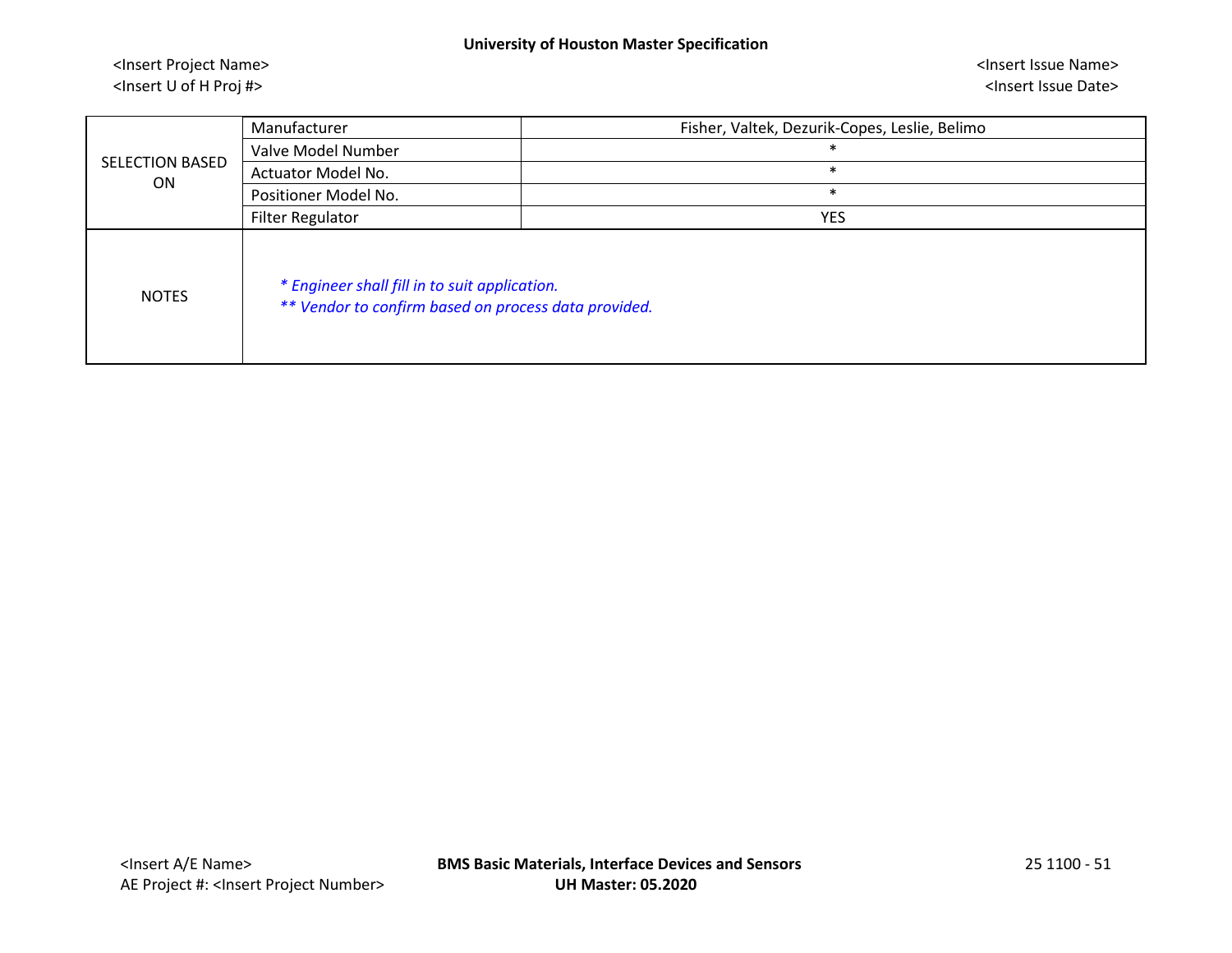┑

| University of Houston |                                      |                                                                         |                  |                        |                             |                    |                |                         |                 |  |
|-----------------------|--------------------------------------|-------------------------------------------------------------------------|------------------|------------------------|-----------------------------|--------------------|----------------|-------------------------|-----------------|--|
|                       |                                      | Water Control Valve Specification Sheet (Pressure Independent, 1/2"-2") |                  |                        |                             |                    |                |                         |                 |  |
|                       |                                      |                                                                         | Revisions        |                        |                             |                    | <b>SHEET</b>   |                         | xx of xx        |  |
|                       |                                      |                                                                         |                  | BY                     | <b>DATE</b>                 | <b>DESCRIPTION</b> |                | SPEC. NO.               | <b>REVISION</b> |  |
|                       |                                      |                                                                         | $\mathbf{1}$     |                        |                             |                    |                | 15951                   | $\ast$          |  |
|                       |                                      |                                                                         | $\overline{2}$   |                        |                             |                    |                | <b>CONTRACT</b>         | <b>DATE</b>     |  |
|                       | <b>Project Name</b>                  |                                                                         | 3                |                        |                             |                    |                | $\mathsf{x}$            | mm/dd/yy        |  |
|                       |                                      |                                                                         | 4                |                        |                             |                    |                | PROJECT NUMBER          |                 |  |
|                       |                                      |                                                                         | 5                |                        |                             |                    |                | XXXX.XX                 |                 |  |
|                       |                                      |                                                                         | 6                |                        |                             |                    | <b>BY</b>      | CHECKED                 | APPROVED        |  |
|                       |                                      |                                                                         | $\overline{7}$   |                        |                             |                    | <b>XYZ</b>     | <b>XYZ</b>              | <b>XYZ</b>      |  |
|                       | <b>Tag Number</b>                    |                                                                         |                  |                        |                             | $\ast$             |                |                         |                 |  |
|                       | Service Description                  |                                                                         |                  | $\ast$                 |                             |                    |                |                         |                 |  |
| <b>GENERAL</b>        | P&ID Sheet Number                    |                                                                         | $\ast$           |                        |                             |                    |                |                         |                 |  |
|                       | Line No. or Vessel No.               |                                                                         | $\ast$           |                        |                             |                    |                |                         |                 |  |
|                       | Line Size / Mat'l / Sch.             |                                                                         | $\ast$           |                        |                             |                    |                |                         |                 |  |
|                       | <b>Electrical Class</b>              | Power Supply                                                            |                  | $\ast$                 |                             | $\ast$             |                |                         |                 |  |
|                       | Fluid                                | <b>Fluid State</b>                                                      |                  | <b>WATER</b><br>LIQUID |                             |                    |                |                         |                 |  |
|                       | <b>Operating Condition</b>           |                                                                         | Units            | Minimum                | Normal                      | Maximum            | Other          |                         |                 |  |
|                       | <b>Flow Rate</b>                     |                                                                         | <b>GPM</b>       | $\ast$                 | $\ast$                      | $\ast$             | $\ast$         |                         |                 |  |
|                       | <b>Inlet Pressure</b>                |                                                                         | <b>PSIG</b>      | $\ast$                 | $\ast$                      | $\ast$             | $\ast$         |                         |                 |  |
| PROCESS DATA          | <b>Outlet Pressure</b>               |                                                                         | PSIG             | $\ast$                 | $\ast$                      | $\ast$             | $\ast$         |                         |                 |  |
|                       | Temperature                          |                                                                         | DEG <sub>F</sub> | $\ast$                 | $\ast$                      | $\ast$             | $\ast$         |                         |                 |  |
|                       | Level                                |                                                                         | <b>FEET</b>      | $\ast$                 | $\ast$                      | $\ast$             | $\ast$         |                         |                 |  |
|                       | Mol. Wt.                             |                                                                         |                  |                        |                             |                    |                |                         |                 |  |
|                       | Sp. Wt                               | Sp. Grav                                                                |                  |                        |                             |                    |                |                         |                 |  |
|                       | Viscosity                            | Sp Heat                                                                 |                  |                        |                             |                    |                |                         |                 |  |
|                       | Style                                | Size                                                                    |                  |                        | Pressure Independent        |                    |                | XX''                    |                 |  |
|                       | <b>End Connection</b>                | Rating                                                                  |                  |                        | xx" Female NPT              |                    |                | 400 PSI                 |                 |  |
| BODY.                 | Body Matl.                           | Characteristic.                                                         |                  |                        | Forged Brass, Nickel Plated |                    |                | <b>Equal Percentage</b> |                 |  |
|                       | Char. Disc 1/2" &<br>$\frac{3}{4}$ " | Char. Disc 1"-2"                                                        |                  |                        | <b>Brass</b>                |                    | <b>TEFZEL®</b> |                         |                 |  |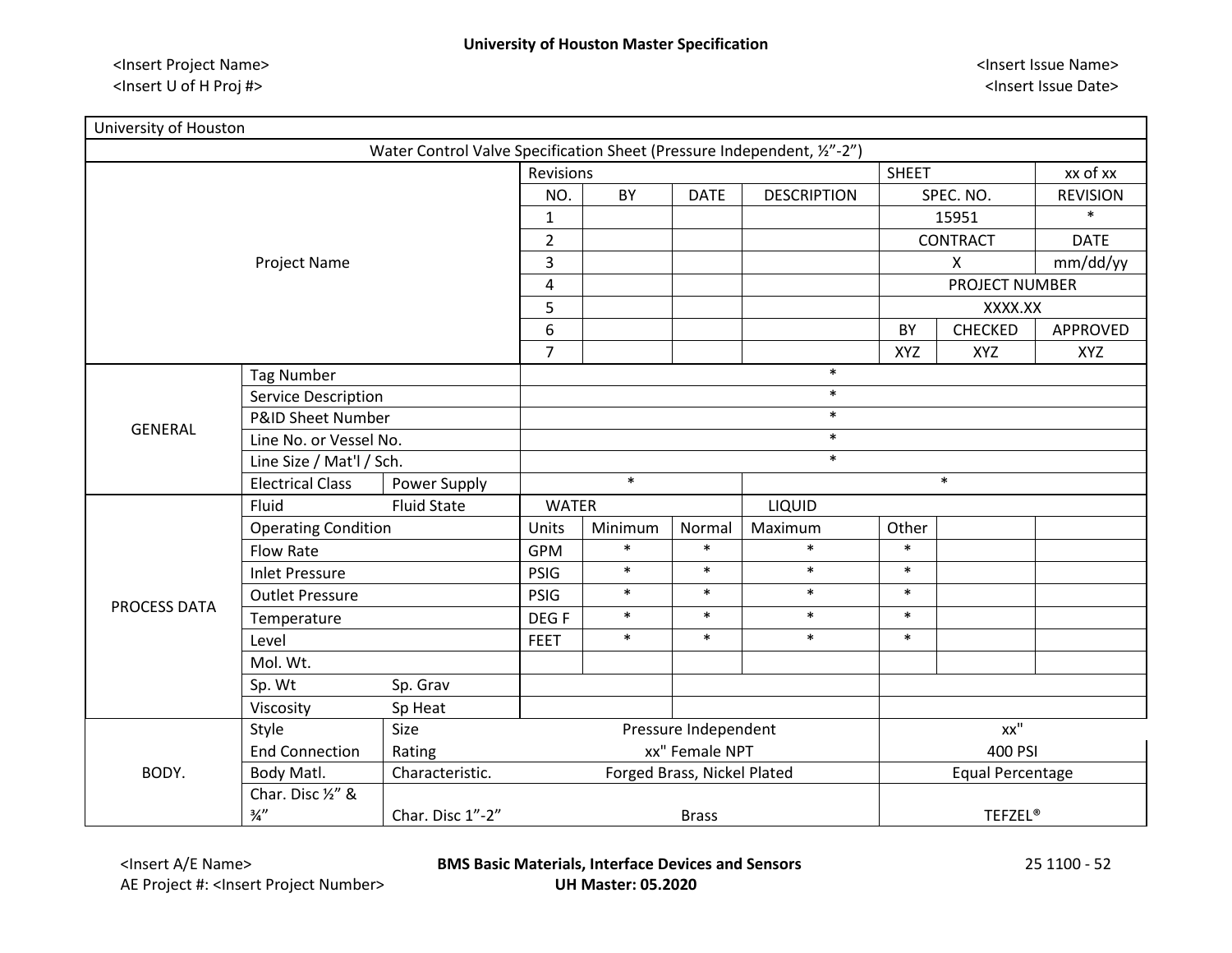|                              | Diaphragm 1/2" &                   |                                                                                                       |                                               |                               |  |  |
|------------------------------|------------------------------------|-------------------------------------------------------------------------------------------------------|-----------------------------------------------|-------------------------------|--|--|
|                              | $\frac{3}{4}$ "<br>Diaphragm 1"-2" |                                                                                                       | <b>Silicone and Nomex</b>                     | Polyester Reinforced Silicone |  |  |
|                              | Seat Matl.                         | Seat Ring Matl.                                                                                       | Fiberglass reinforced Teflon® PTFE            | Viton <sup>®</sup>            |  |  |
|                              | <b>Ball Matl.</b>                  | Stem Matl.                                                                                            | <b>Chrome Plated Brass</b>                    | <b>Chrome Plated Brass</b>    |  |  |
|                              | <b>Valve Action</b>                |                                                                                                       | Rotary                                        |                               |  |  |
|                              | <b>Regulator Components</b>        |                                                                                                       | Stainless Steel, Brass, Delrin 500AF          |                               |  |  |
|                              | Spring                             |                                                                                                       | <b>Stainless Steel</b>                        |                               |  |  |
|                              | Packing                            |                                                                                                       | 2 EPDM O-Rings                                |                               |  |  |
|                              | <b>Required Seat Tightness</b>     |                                                                                                       | ANSI CLASS IV                                 |                               |  |  |
|                              | Max. Allowable Sound Level (dBA)   |                                                                                                       | $<$ 75 dBA                                    |                               |  |  |
| <b>ACTUATOR</b>              | Type                               |                                                                                                       | Electronic                                    |                               |  |  |
|                              | Size                               | <b>Bench Set</b>                                                                                      | $\ast$                                        | $\ast$                        |  |  |
|                              | <b>Normal Position</b>             | <b>Fail Position</b>                                                                                  | CLOSE*                                        | CLOSE*                        |  |  |
|                              | Close At                           | Open At                                                                                               | 2 VDC                                         | 10 VDC                        |  |  |
|                              | Manual Overide                     |                                                                                                       | $\ast$                                        |                               |  |  |
| <b>OPTIONS</b>               | Feedback                           |                                                                                                       | YES*                                          |                               |  |  |
|                              | <b>Position Switches</b>           |                                                                                                       | $\ast$                                        |                               |  |  |
|                              | Service Tool/Software              |                                                                                                       | YES*<br>$\ast$<br>$\ast$                      |                               |  |  |
| <b>SELECTION BASED</b><br>ON | Manufacturer                       |                                                                                                       | Fisher, Valtek, Dezurik-Copes, Leslie, Belimo |                               |  |  |
|                              | Valve Model Number                 |                                                                                                       |                                               |                               |  |  |
|                              | Actuator Model No.                 |                                                                                                       |                                               |                               |  |  |
| <b>NOTES</b>                 |                                    | * Engineer shall fill in to suit application.<br>** Vendor to confirm based on process data provided. |                                               |                               |  |  |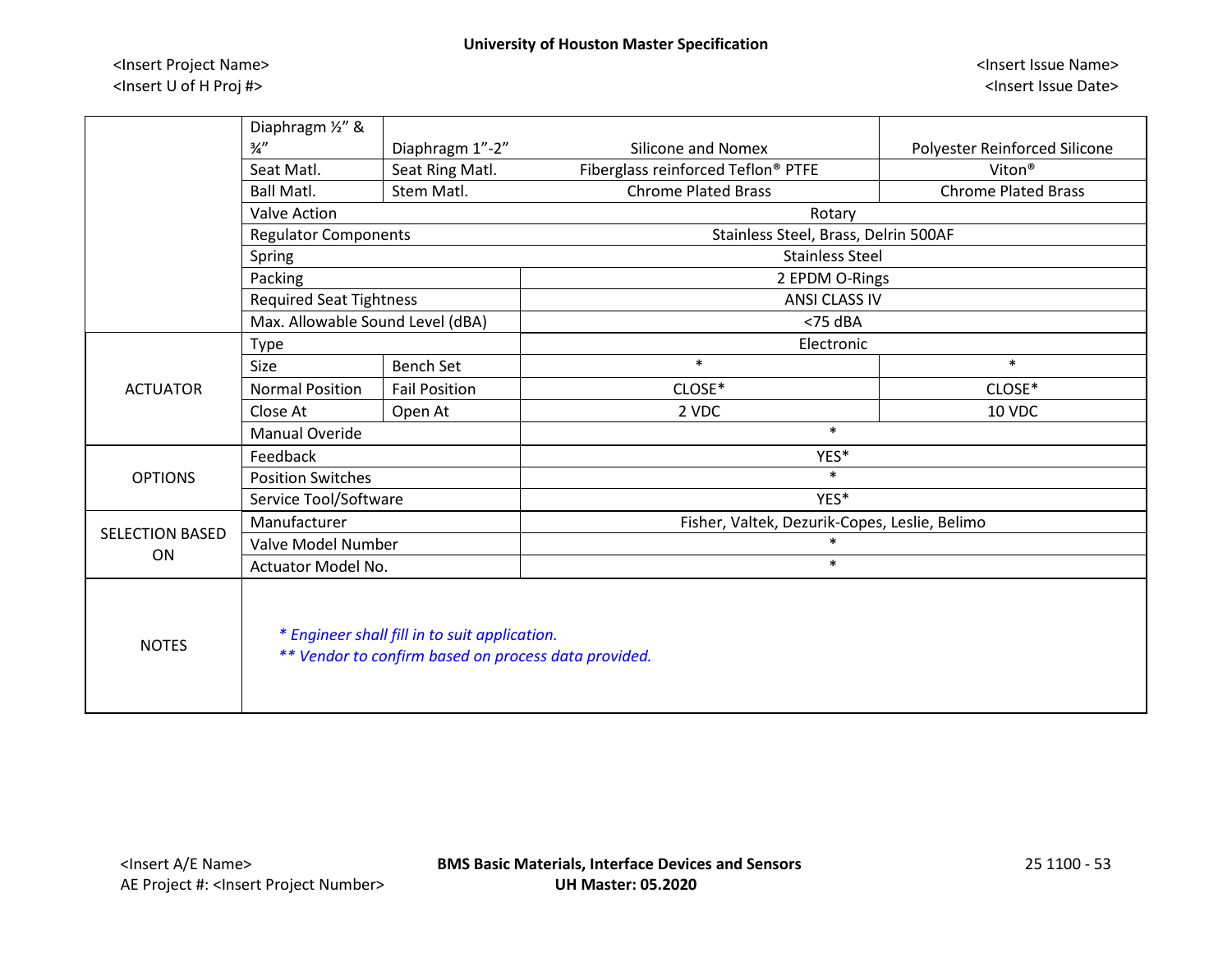$\mathsf{r}$ 

┑

| University of Houston |                            |                                                                          |                |           |             |                    |                                                                                                |            |                 |  |
|-----------------------|----------------------------|--------------------------------------------------------------------------|----------------|-----------|-------------|--------------------|------------------------------------------------------------------------------------------------|------------|-----------------|--|
|                       |                            | Water Control Valve Specification Sheet (Pressure Independent, 21/2"-6") |                |           |             |                    |                                                                                                |            |                 |  |
| Project Name          |                            |                                                                          |                | Revisions |             |                    |                                                                                                |            | xx of xx        |  |
|                       |                            |                                                                          | NO.            | <b>BY</b> | <b>DATE</b> | <b>DESCRIPTION</b> |                                                                                                |            | <b>REVISION</b> |  |
|                       |                            |                                                                          | 1              |           |             |                    | 15951                                                                                          |            | $\ast$          |  |
|                       |                            |                                                                          | $\overline{2}$ |           |             |                    | <b>CONTRACT</b>                                                                                |            | <b>DATE</b>     |  |
|                       |                            |                                                                          | 3              |           |             |                    | X                                                                                              |            | mm/dd/yy        |  |
|                       |                            |                                                                          | 4              |           |             |                    | PROJECT NUMBER                                                                                 |            |                 |  |
|                       |                            |                                                                          | 5              |           |             |                    | XXXX.XX                                                                                        |            |                 |  |
|                       |                            | 6                                                                        |                |           |             | BY                 | <b>CHECKED</b>                                                                                 | APPROVED   |                 |  |
|                       |                            |                                                                          | $\overline{7}$ |           |             |                    | <b>XYZ</b>                                                                                     | <b>XYZ</b> | XYZ             |  |
| <b>GENERAL</b>        | <b>Tag Number</b>          |                                                                          | $\ast$         |           |             |                    |                                                                                                |            |                 |  |
|                       | Service Description        |                                                                          | $\ast$         |           |             |                    |                                                                                                |            |                 |  |
|                       | P&ID Sheet Number          |                                                                          | $\ast$         |           |             |                    |                                                                                                |            |                 |  |
|                       | Line No. or Vessel No.     |                                                                          | $\ast$         |           |             |                    |                                                                                                |            |                 |  |
|                       | Line Size / Mat'l / Sch.   |                                                                          | $\ast$         |           |             |                    |                                                                                                |            |                 |  |
|                       | <b>Electrical Class</b>    | Power Supply                                                             |                | $\ast$    |             |                    | <b>SHEET</b><br>SPEC. NO.<br>$\ast$<br>Other<br>$\ast$<br>$\ast$<br>$\ast$<br>$\ast$<br>$\ast$ |            |                 |  |
|                       | Fluid                      | <b>Fluid State</b>                                                       | <b>WATER</b>   |           |             | LIQUID             |                                                                                                |            |                 |  |
| PROCESS DATA          | <b>Operating Condition</b> |                                                                          | Units          | Minimum   | Normal      | Maximum            |                                                                                                |            |                 |  |
|                       | <b>Flow Rate</b>           |                                                                          | <b>GPM</b>     | $\ast$    | $\ast$      | $\ast$             |                                                                                                |            |                 |  |
|                       | <b>Inlet Pressure</b>      |                                                                          | <b>PSIG</b>    | $\ast$    | $\ast$      | $\ast$             |                                                                                                |            |                 |  |
|                       | <b>Outlet Pressure</b>     |                                                                          | <b>PSIG</b>    | $\ast$    | $\ast$      | $\ast$             |                                                                                                |            |                 |  |
|                       | Temperature                |                                                                          | DEG F          | $\ast$    | $\ast$      | $\ast$             |                                                                                                |            |                 |  |
|                       | Level                      |                                                                          | <b>FEET</b>    | $\ast$    | $\ast$      | $\ast$             |                                                                                                |            |                 |  |
|                       | Mol. Wt.                   |                                                                          |                |           |             |                    |                                                                                                |            |                 |  |
|                       | Sp. Wt                     | Sp. Grav                                                                 |                |           |             |                    |                                                                                                |            |                 |  |